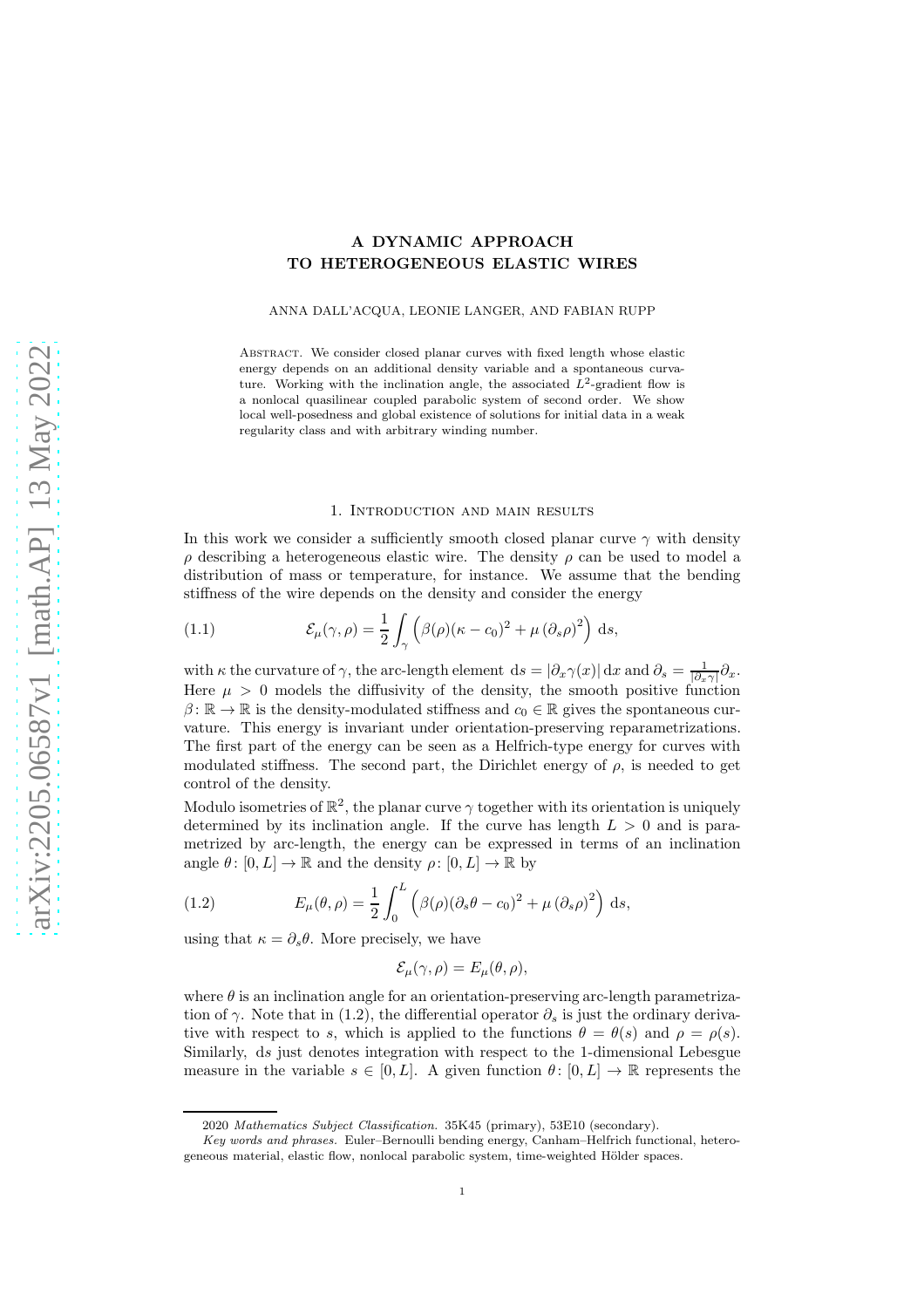inclination angle of a  $C<sup>1</sup>$ -closed curve if and only if

<span id="page-1-0"></span>(1.3) 
$$
\int_0^L \cos \theta \, ds = \int_0^L \sin \theta \, ds = 0,
$$

<span id="page-1-3"></span>(1.4) 
$$
\theta(L) - \theta(0) = 2\pi\omega,
$$

for some  $\omega \in \mathbb{Z}$ , the rotation index of the curve. Notice that allowing  $\omega$  to be negative we keep track of the orientation.

In the case of zero spontaneous curvature, this energy has previously been considered in [\[3\]](#page-27-0), where the minimization problem under the constraints of fixed length, fixed total mass (of the density) and fixed rotation index equal to one is studied. Note that especially in the case of  $c_0 \neq 0$  it makes sense to fix the length  $L > 0$  of the curve, as otherwise a circle with suitable radius and a constant density is the trivial minimizer.

The goal of this article is to introduce a dynamic approach to minimize the elastic energy  $E_{\mu}$  by evolving  $(\theta, \rho)$  by the associated  $L^2$ -gradient flow. In order to guarantee that  $\theta$  describes a closed curve and to preserve the total mass of  $\rho$ , the evolution equations include nonlocal Lagrange multipliers. This results in the initial boundary value problem

<span id="page-1-1"></span>(1.5)  
\n
$$
\begin{cases}\n\partial_t \theta = \partial_s [\beta(\rho)(\partial_s \theta - c_0)] + \lambda_{\theta 1} \sin \theta - \lambda_{\theta 2} \cos \theta & \text{in } (0, T) \times [0, L], \\
\partial_t \rho = \mu \partial_s^2 \rho - \frac{1}{2} \beta'(\rho)(\partial_s \theta - c_0)^2 - \lambda_\rho & \text{in } (0, T) \times [0, L], \\
\theta(\cdot, L) - \theta(\cdot, 0) = 2\pi \omega, & \rho(\cdot, L) = \rho(\cdot, 0) & \text{on } [0, T), \\
\partial_s \theta(\cdot, L) = \partial_s \theta(\cdot, 0), & \partial_s \rho(\cdot, L) = \partial_s \rho(\cdot, 0) & \text{on } [0, T), \\
\theta(0, \cdot) = \theta_0, & \rho(0, \cdot) = \rho_0 & \text{on } [0, L],\n\end{cases}
$$

where  $\theta_0$  satisfies [\(1.3\)](#page-1-0). The Lagrange multipliers  $\lambda_{\theta_1}$ ,  $\lambda_{\theta_2}$  and  $\lambda_\rho$  are chosen such that

<span id="page-1-2"></span>(1.6) 
$$
\int_0^L \cos \theta(t, s) ds = 0, \quad \int_0^L \sin \theta(t, s) ds = 0, \quad \int_0^L \rho(t, s) ds = \int_0^L \rho_0(s) ds
$$

for all  $t \in (0,T)$  (see Section [2](#page-3-0) for the explicit formulas), so that the evolution indeed corresponds to an evolution of closed curves with fixed total mass. The first boundary condition in [\(1.5\)](#page-1-1) ensures that the rotation index is constant along the flow. The other boundary conditions are imposed in order to achieve that the corresponding curve is  $C^2$ -closed and that the density is  $C^1$ -periodic. Observe that the evolution equations are coupled so that we cannot treat them separately.

An essential feature of working with the angle function  $\theta$  instead of the curve  $\gamma$  is that the corresponding  $L^2$ -gradient flow of the energy  $(1.2)$  is a parabolic system of second order in  $(\theta, \rho)$ . In contrast, the Euler–Lagrange equation of [\(1.1\)](#page-0-1) as a functional of  $\gamma$  and  $\rho$  is of fourth order in  $\gamma$ , like the classical elastica equation. Such an approach using the angle function has been used for instance in [\[20\]](#page-28-0) to prove well-posedness and global existence for a flow towards elastica. Local and global existence of solutions for the classical elastic flow, given by a parabolic fourth order equation in  $\mathbb{R}^n$ , has been shown in several works, for instance [\[10,](#page-27-1) [16,](#page-27-2) [8,](#page-27-3) [7,](#page-27-4) [15,](#page-27-5) [21,](#page-28-1) [6,](#page-27-6) [19,](#page-28-2) [17,](#page-27-7) [18\]](#page-27-8). For a more detailed overview, see the recent survey [\[14\]](#page-27-9). A parabolic system related to  $(1.5)$  is studied in  $[1]$  and numerically elaborated in  $[9]$ .

Before summarizing our results, we state that during this article

$$
L>0, \ \mu>0, \ \omega\in\mathbb{Z} \ \text{and} \ c_0\in\mathbb{R}
$$

are fixed. Moreover,  $\beta: \mathbb{R} \to \mathbb{R}$  is a  $C^{\infty}$ -function satisfying  $\beta(x) > 0$  for all  $x \in \mathbb{R}$ . In many results, we will refer to the following Hypothesis [1.1,](#page-2-0) which summarizes the compatibility conditions we impose on our initial datum.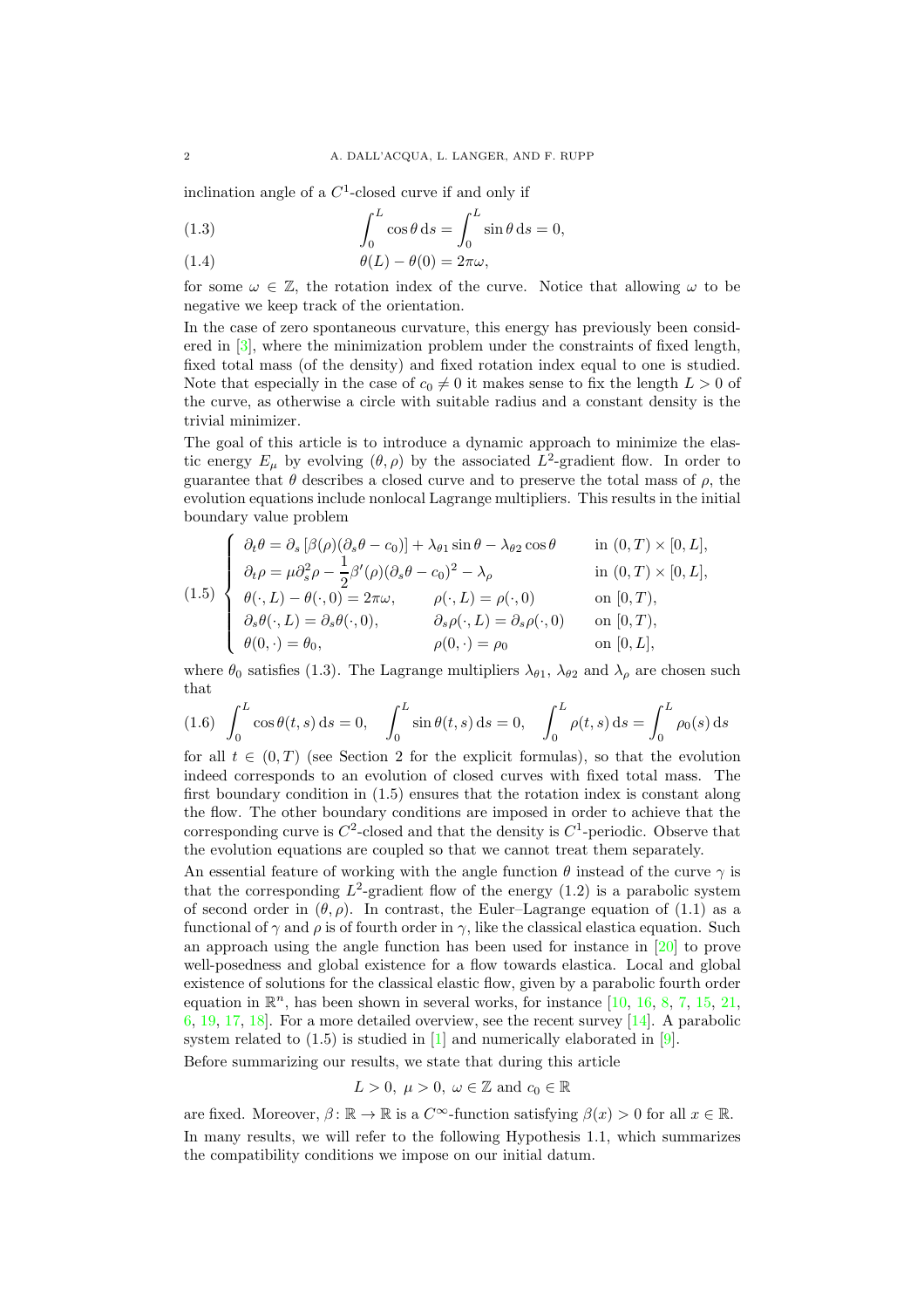<span id="page-2-0"></span>**Hypothesis 1.1.** Let  $\theta_0$ ,  $\rho_0$ :  $[0, L] \to \mathbb{R}$  be  $C^1$ -functions such that

<span id="page-2-3"></span>(1.7) 
$$
\begin{aligned}\n\theta_0(L) - \theta_0(0) &= 2\pi\omega, & \partial_s \theta_0(L) &= \partial_s \theta_0(0), \\
\rho_0(L) &= \rho_0(0), & \partial_s \rho_0(L) &= \partial_s \rho_0(L).\n\end{aligned}
$$

Moreover, let  $\theta_0$  satisfy [\(1.3\)](#page-1-0).

Our first main result is the following local well-posedness theorem. Here  $h^{1+\alpha}([0,L])$ denotes the class of little Hölder functions, see Appendix [A.](#page-18-0)

<span id="page-2-2"></span>Theorem 1.2 (Local well-posedness). Assume Hypothesis [1.1](#page-2-0) and suppose that  $(\theta_0, \rho_0) \in h^{1+\alpha}([0, L])$  for some  $\alpha \in (0, 1)$ . Then there exists  $T_0 > 0$  and a unique solution  $(\theta, \rho) \in C^{\infty}((0, T_0) \times [0, L])$  of  $(1.5)$  on  $(0, T_0) \times [0, L]$  which satisfies the initial condition in the sense that

$$
\lim_{t \to 0} (\theta(t), \rho(t)) = (\theta_0, \rho_0) \quad in \ C^{1+\alpha}([0, L]).
$$

Moreover, the solution depends continuously on the initial datum.

The idea of the proof is to get rid of the boundary conditions by transforming the problem to an equivalent one in a periodic setting. The key ingredient is then to apply the Inverse Function Theorem between appropriate time-dependent little Hölder spaces, yielding continuous dependence on the initial datum as a consequence. We deduce the local invertibility of the Fréchet derivative from the maximal regularity theory developed in [\[12\]](#page-27-12) and a perturbation argument. The precise formulation of the continuous dependence is given in Proposition [3.3](#page-6-0) and Remark [3.4](#page-7-0) below. In order to show smoothness for positive times, we rely on the theory of parabolic systems by Ladyženskaja–Solonnikov–Ural'ceva  $[11]$  and a bootstrap argument. Finally, exploiting the dissipative structure of the system, uniqueness follows from an energy argument.

Next, we examine global existence. For the classical elastic flow, one expects longtime existence of the solution. We prove such a result in this more general model.

<span id="page-2-1"></span>Theorem 1.3 (Global existence). Assume Hypothesis [1.1](#page-2-0) and suppose that  $(\theta_0, \rho_0) \in h^{1+\alpha}([0, L])$  for some  $\alpha \in (0, 1)$ . Then the unique solution  $(\theta, \rho)$  of  $(1.5)$ which satisfies  $\lim_{t\to 0}(\theta(t), \rho(t)) = (\theta_0, \rho_0)$  in  $C^{1+\alpha}([0, L])$  exists up to  $T = \infty$ . Moreover, as  $t_i \to \infty$  the solution  $(\theta(t_i), \rho(t_i))$  subconverges in  $C^{2+\tilde{\alpha}}([0, L])$  for any  $\tilde{\alpha} \in (0, \frac{1}{2})$  to a stationary solution of  $(1.2)$  as  $i \to \infty$ , i.e. to a solution of

<span id="page-2-4"></span>(1.8)  
\n
$$
\begin{cases}\n0 = \partial_s [\beta(\rho)(\partial_s \theta - c_0)] + \lambda_{\theta 1} \sin \theta - \lambda_{\theta 2} \cos \theta & \text{in } [0, L], \\
0 = \mu \partial_s^2 \rho - \frac{1}{2} \beta'(\rho)(\partial_s \theta - c_0)^2 - \lambda_{\rho} & \text{in } [0, L], \\
\theta(L) - \theta(0) = 2\pi \omega, & \rho(L) = \rho(0), \\
\partial_s \theta(L) = \partial_s \theta(0), & \partial_s \rho(L) = \partial_s \rho(0).\n\end{cases}
$$

Since we are facing a parabolic system, we cannot use maximum principles to show global existence. Instead, we rely on energy estimates to prove that suitable Sobolev norms along the solution cannot blow up in finite time. To that end, we first show boundedness of the velocity  $\partial_t(\theta, \rho)$  in order to deal with the nonlinear coupling which limits the direct application of interpolation inequalities.

Geometrically, the angle function  $\theta$  in Theorem [1.3](#page-2-1) describes a closed curve for each fixed time  $t$ , and hence there exists a smooth family of closed planar curves with density  $\rho$  that evolve in time decreasing the energy in [\(1.1\)](#page-0-1). We plan to address further geometric and analytic properties of the flow in a future work.

This article is structured as follows. In Chapter [2,](#page-3-0) we briefly review some basic geometric concepts concerning curves and give the formulas for the Lagrange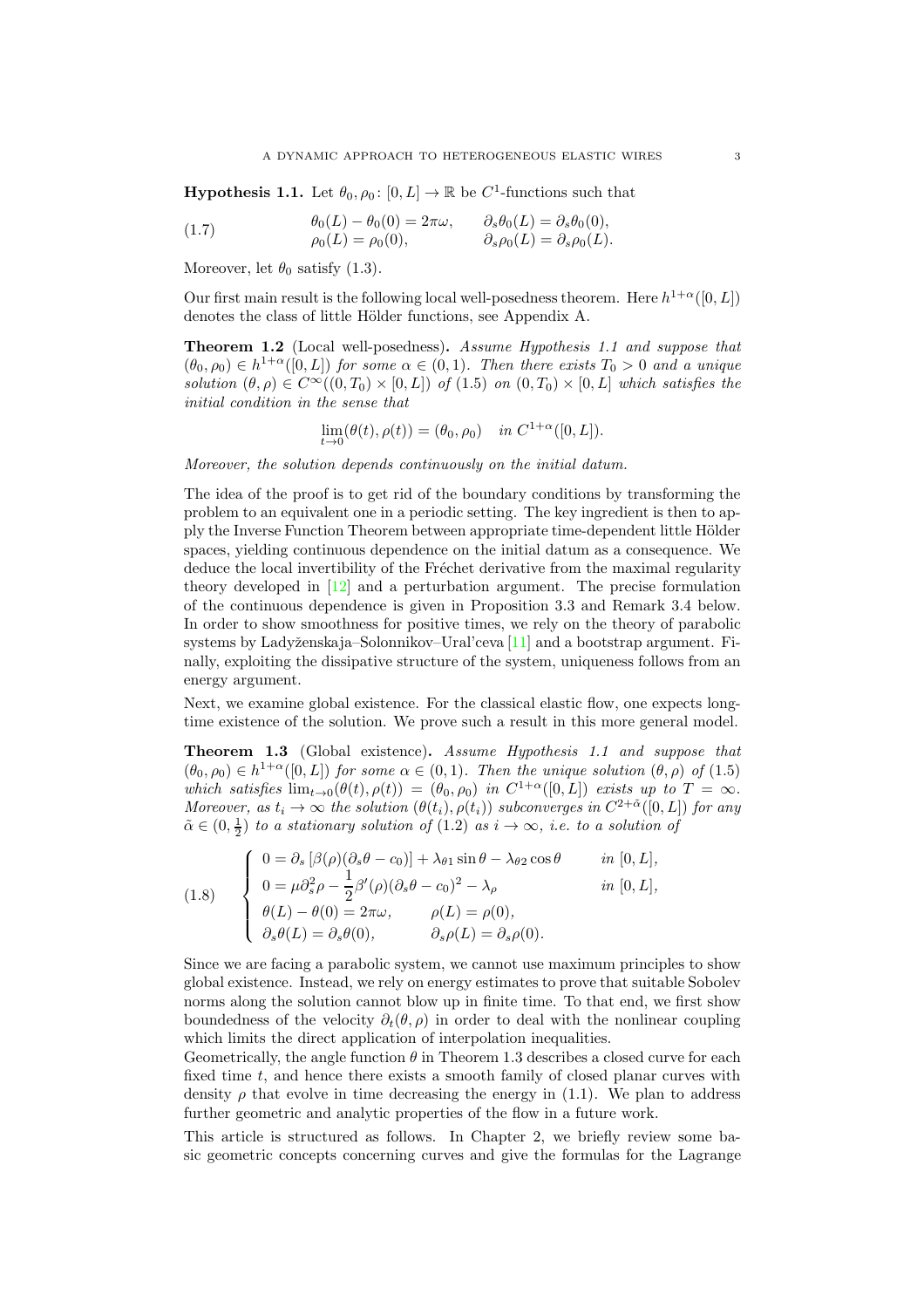multipliers. The goal of Section [3](#page-4-0) is to prove Theorem [1.2.](#page-2-2) First, we prove a local well-posedness result in the periodic setting and then show that this periodic solution gives a solution to [\(1.5\)](#page-1-1). Section [4](#page-11-0) is devoted to prove Theorem [1.3.](#page-2-1)

### 2. Preliminaries

<span id="page-3-0"></span>We consider an arc-length parametrization of a closed regular curve  $\gamma: [0, L] \to \mathbb{R}^2$ in the plane, which we assume to be sufficiently smooth. Here  $L > 0$  is the length of the curve. By a standard result in elementary differential geometry, there exists a function  $\theta: [0, L] \to \mathbb{R}$  such that

$$
\partial_s \gamma = \begin{pmatrix} \cos \theta \\ \sin \theta \end{pmatrix}.
$$

Such an *inclination angle*  $\theta$  is not unique, in fact it is only unique up to addition of an integer multiple of  $2\pi$ . Nevertheless, many geometric quantities of the curve can be expressed in terms of an inclination angle; the (signed) curvature  $\kappa$  of the curve  $\gamma$  is given by  $\kappa = \partial_s \theta$  and its rotation index  $\omega \in \mathbb{Z}$  satisfies  $2\pi \omega = \theta(L) - \theta(0)$ , i.e. it measures the number of complete turns of the tangent vector  $\partial_s \gamma$ .

In [\(1.5\)](#page-1-1) three Lagrange multipliers appear. In the first equation,  $\lambda_{\theta_1}$  and  $\lambda_{\theta_2}$  ensure that  $\gamma$  remains closed along the flow if the initial curve is closed. Indeed, defining

<span id="page-3-1"></span>(2.1) 
$$
\begin{pmatrix} \lambda_{\theta 1}(t) \\ \lambda_{\theta 2}(t) \end{pmatrix} := \Pi^{-1}(\theta)(t) \int_0^L \begin{pmatrix} -\sin \theta \\ \cos \theta \end{pmatrix} \partial_s (\beta(\rho) (\partial_s \theta - c_0)) ds,
$$

where  $\Pi^{-1}(\theta)(t)$  denotes the inverse of the matrix

<span id="page-3-6"></span>(2.2) 
$$
\Pi(\theta)(t) := \begin{pmatrix} \int_0^L \sin^2 \theta \, ds & -\int_0^L \cos \theta \sin \theta \, ds \\ -\int_0^L \cos \theta \sin \theta \, ds & \int_0^L \cos^2 \theta \, ds \end{pmatrix},
$$

for a sufficiently smooth solution  $(\theta, \rho)$  of [\(1.5\)](#page-1-1) we have

<span id="page-3-7"></span>(2.3) 
$$
\partial_t \int_0^L \begin{pmatrix} \cos \theta \\ \sin \theta \end{pmatrix} ds = 0.
$$

<span id="page-3-4"></span>**Remark 2.1.** As already observed in  $[20, \text{Lemma } 2.1]$  we have

$$
\det \Pi(\theta)(t) = \frac{1}{2} \int_0^L \int_0^L \sin^2 \psi(t, s, \tilde{s}) \, ds \, d\tilde{s},
$$

where  $\psi(t, s, \tilde{s}) := \theta(t, s) - \theta(t, \tilde{s})$ . Hence, as long as  $\theta(t, \cdot)$  is not constant, the matrix  $\Pi(\theta)(t)$  is invertible. In particular, the Lagrange multipliers in [\(2.1\)](#page-3-1) are well-defined, as long as the angle function describes a closed curve.

<span id="page-3-2"></span>Remark 2.2. The boundary conditions in [\(1.5\)](#page-1-1) make it possible to use integration by parts to write the Lagrange multipliers  $\lambda_{\theta_1}$  and  $\lambda_{\theta_2}$  in the form

$$
\begin{pmatrix} \lambda_{\theta 1}(t) \\ \lambda_{\theta 2}(t) \end{pmatrix} = \Pi^{-1}(\theta)(t) \int_0^L \begin{pmatrix} -\cos \theta \\ -\sin \theta \end{pmatrix} \partial_s \theta \beta(\rho) (\partial_s \theta - c_0) \,ds.
$$

The third Lagrange multiplier  $\lambda_{\rho}$  is chosen so that the total mass remains fixed during the flow. Defining

<span id="page-3-3"></span>(2.4) 
$$
\lambda_{\rho}(t) := -\frac{1}{2L} \int_0^L \beta'(\rho) (\partial_s \theta - c_0)^2 ds,
$$

a sufficiently smooth solution  $(\theta, \rho)$  of  $(1.5)$  satisfies

<span id="page-3-5"></span>(2.5) 
$$
\partial_t \int_0^L \rho \, ds = 0.
$$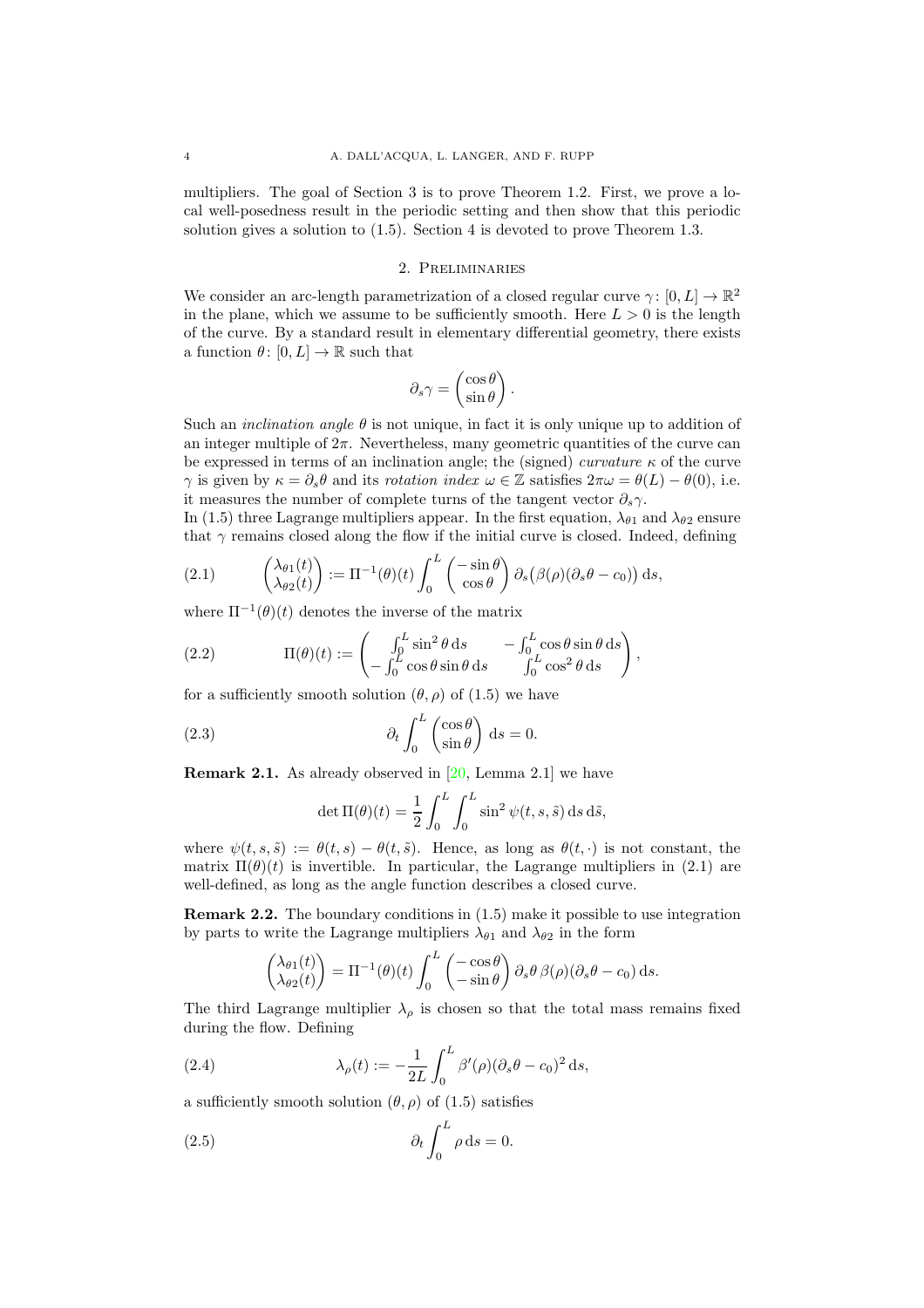From the fact that  $\lambda_{\theta_1}$  and  $\lambda_{\theta_2}$  ensure that the curve remains closed during the flow, we can already deduce a first property of a solution — namely the preservation of the integral over the inclination angle.

<span id="page-4-4"></span>**Lemma 2.3.** Let  $T > 0$  and  $(\theta, \rho)$  be a sufficiently smooth solution of [\(1.5\)](#page-1-1) on  $(0, T) \times [0, L]$ . Then for all  $t \in (0, T)$  we have

$$
\partial_t \int_0^L \theta \, \mathrm{d}s = 0.
$$

*Proof.* Integration of the evolution equation for  $\theta$  in [\(1.5\)](#page-1-1) yields

$$
\partial_t \int_0^L \theta \, ds = \beta(\rho) \left( \partial_s \theta - c_0 \right) \Big|_0^L + \lambda_{\theta 1} \int_0^L \sin \theta \, ds - \lambda_{\theta 2} \int_0^L \cos \theta \, ds.
$$

By [\(1.6\)](#page-1-2), the integrals vanish. The boundary conditions in [\(1.5\)](#page-1-1) yield the claim.  $\Box$ 

As a last preliminary consideration, we note that the energy [\(1.2\)](#page-0-0) decreases along the flow. In fact, we have a  $L^2$ -gradient flow structure

<span id="page-4-3"></span>(2.6) 
$$
\frac{\mathrm{d}}{\mathrm{d}t}E_{\mu}(\theta,\rho)=-\int_{0}^{L}(\partial_{t}\theta)^{2} \mathrm{d}s-\int_{0}^{L}(\partial_{t}\rho)^{2} \mathrm{d}s
$$

<span id="page-4-0"></span>which is easily verified by a direct computation for a sufficiently smooth solution  $(\theta, \rho)$  of  $(1.5)$ .

### 3. Local well-posedness and regularity

To prove Theorem [1.2,](#page-2-2) we will consider a periodic setting. This is quite natural due to the geometric interpretation of the problem. Doing so, we get rid of the boundary conditions which enables us to apply an existence result in [\[12\]](#page-27-12) for a suitable linearization of our problem. We first prove short-time existence and continuous dependence on the data as well as uniqueness and smoothness of the solution to the periodic problem. Then, by a suitable transformation, we can transfer the results to problem [\(1.5\)](#page-1-1).

<span id="page-4-5"></span>3.1. Transformation to a periodic setting. For the moment, assume that  $(\theta, \rho)$ is a sufficiently smooth function in  $(t, s)$ . We observe that the boundary conditions in [\(1.5\)](#page-1-1) imply that  $\partial_s \theta$  is a C<sup>0</sup>-periodic function, i.e. it can be extended to a continuous L-periodic function on  $\mathbb{R}$ . Similarly,  $\rho$  is a  $C^1$ -periodic function. The angle function  $\theta$  is itself not periodic if the rotation number is different from zero. We hence first perform a suitable transformation. Define the function

$$
\phi\colon [0,L]\to\mathbb{R}, \quad \phi(s):=\frac{2\pi\omega s}{L}
$$

and consider the function  $u(t, s) := \theta(t, s) - \phi(s)$ . The boundary conditions in [\(1.5\)](#page-1-1) imply that u and  $\rho$  are C<sup>1</sup>-periodic functions on [0, L]. We thus consider the L-periodic extensions of  $u_0 := \theta_0 - \phi$  and  $\rho_0$  to all of R and look for L-periodic solutions  $(u, \rho)$  defined on  $(0, T) \times \mathbb{R}$  for some  $T > 0$ . Now, instead of Hypothesis [1.1,](#page-2-0) it is sufficient to assume that

<span id="page-4-1"></span>(3.1) 
$$
\int_0^L \cos(u_0 + \phi) \, ds = \int_0^L \sin(u_0 + \phi) \, ds = 0.
$$

In terms of  $u$ ,  $(1.5)$  can be equivalently written as

$$
\left\{\partial_t u = \partial_s \left[\beta(\rho) \left(\partial_s u + \partial_s \phi - c_0\right)\right] + \Lambda_u(u, \rho) \right\} \qquad \text{in } (0, T) \times \mathbb{R},
$$

<span id="page-4-2"></span>
$$
(3.2) \begin{cases} \n\frac{\partial_t u}{\partial t} - \frac{\partial_s u}{\partial t} + \frac{\partial_s u}{\partial s} + \frac{\partial_s u}{\partial s} + \frac{\partial_s u}{\partial s} + \frac{\partial_s u}{\partial s} + \frac{\partial_s u}{\partial s} + \frac{\partial_s u}{\partial s} + \frac{\partial_s u}{\partial s} + \frac{\partial_s u}{\partial s} + \frac{\partial_s u}{\partial s} + \frac{\partial_s u}{\partial s} + \frac{\partial_s u}{\partial s} + \frac{\partial_s u}{\partial s} + \frac{\partial_s u}{\partial s} + \frac{\partial_s u}{\partial s} + \frac{\partial_s u}{\partial s} + \frac{\partial_s u}{\partial s} + \frac{\partial_s u}{\partial s} + \frac{\partial_s u}{\partial s} + \frac{\partial_s u}{\partial s} + \frac{\partial_s u}{\partial s} + \frac{\partial_s u}{\partial s} + \frac{\partial_s u}{\partial s} + \frac{\partial_s u}{\partial s} + \frac{\partial_s u}{\partial s} + \frac{\partial_s u}{\partial s} + \frac{\partial_s u}{\partial s} + \frac{\partial_s u}{\partial s} + \frac{\partial_s u}{\partial s} + \frac{\partial_s u}{\partial s} + \frac{\partial_s u}{\partial s} + \frac{\partial_s u}{\partial s} + \frac{\partial_s u}{\partial s} + \frac{\partial_s u}{\partial s} + \frac{\partial_s u}{\partial s} + \frac{\partial_s u}{\partial s} + \frac{\partial_s u}{\partial s} + \frac{\partial_s u}{\partial s} + \frac{\partial_s u}{\partial s} + \frac{\partial_s u}{\partial s} + \frac{\partial_s u}{\partial s} + \frac{\partial_s u}{\partial s} + \frac{\partial_s u}{\partial s} + \frac{\partial_s u}{\partial s} + \frac{\partial_s u}{\partial s} + \frac{\partial_s u}{\partial s} + \frac{\partial_s u}{\partial s} + \frac{\partial_s u}{\partial s} + \frac{\partial_s u}{\partial s} + \frac{\partial_s u}{\partial s} + \frac{\partial_s u}{\partial s} + \frac{\partial_s u}{\partial s} + \frac{\partial_s u}{\partial s} + \frac{\partial_s u}{\partial s} + \frac{\partial_s u}{\partial s} + \frac{\partial_s u}{\partial s} + \frac{\partial_s u}{\partial s} + \frac{\partial_s u}{\partial s} + \frac{\partial_s u}{\partial s} + \frac{\partial_s u}{\partial s} + \frac{\partial_s u}{\partial s} + \frac{\partial
$$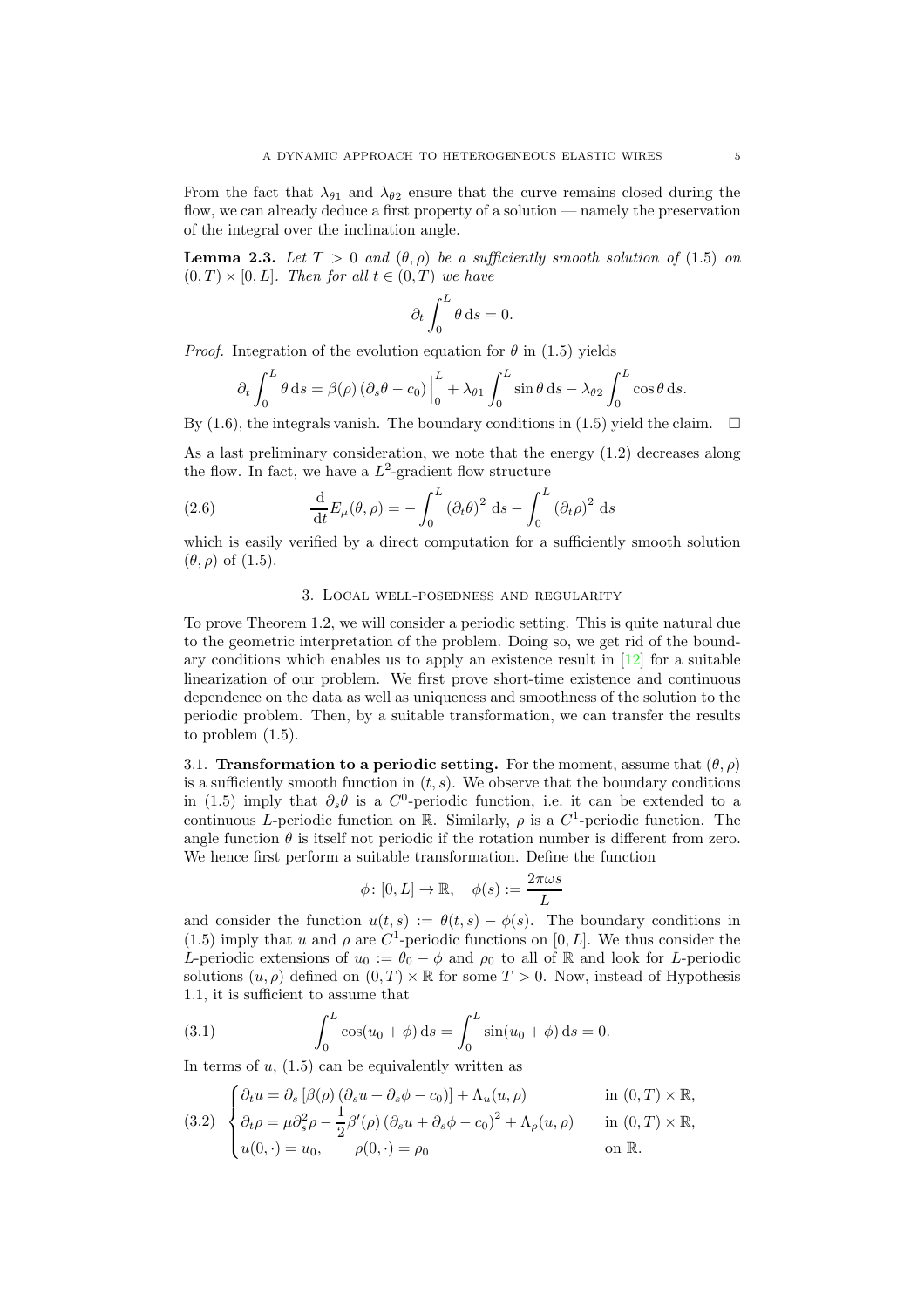Here, to simplify the notation, instead of working with  $(\lambda_{\theta 1}, \lambda_{\theta 2})$  (see Remark [2.2\)](#page-3-2) we consider  $\Lambda_u$  given by

$$
\Lambda_u(u,\rho)(t,s) := \begin{pmatrix} \lambda_{\theta 1}(u+\phi,\rho)(t) \\ \lambda_{\theta 2}(u+\phi,\rho)(t) \end{pmatrix} \cdot \begin{pmatrix} \sin(u(t,s)+\phi(s)) \\ -\cos(u(t,s)+\phi(s)) \end{pmatrix}
$$
  
=  $\Pi^{-1}(u+\phi) \int_0^L \begin{pmatrix} \cos(u+\phi) \\ \sin(u+\phi) \end{pmatrix} (\partial_s u + \partial_s \phi) \beta(\rho) (\partial_s u + \partial_s \phi - c_0) ds$   
(3.3) 
$$
\begin{pmatrix} \sin(u+\phi) \\ -\cos(u+\phi) \end{pmatrix} =: \Pi^{-1}(u+\phi) \mathcal{J}(u,\rho) \cdot \begin{pmatrix} \sin(u+\phi) \\ -\cos(u+\phi) \end{pmatrix}
$$

<span id="page-5-4"></span>for  $(t, s) \in (0, T) \times \mathbb{R}$  and, instead of  $\lambda_{\rho}$ ,  $\Lambda_{\rho}$  given by

$$
\Lambda_{\rho}(u,\rho)(t) := \lambda_{\rho}(u+\phi,\rho)(t) = \frac{1}{2L} \int_0^L \beta'(\rho) (\partial_s u + \partial_s \phi - c_0)^2 ds,
$$

for  $t \in (0, T)$ , see  $(2.4)$ .

We now define our concept of a solution. To that end, we work with time-weighted little Hölder spaces, which turns out to be an appropriate framework for the local well-posedness of the problem. A precise definition of the function spaces used in the following can be found in Appendix [A.](#page-18-0)

<span id="page-5-0"></span>**Definition 3.1.** Let  $T > 0$ ,  $\alpha \in (0,1)$  and  $\eta \in (\frac{1}{2},1)$  be such that  $2\eta + \alpha \notin \mathbb{Z}$ . Moreover, let  $(u_0, \rho_0) \in h_L^{2\eta + \alpha}(\mathbb{R}; \mathbb{R}^2)$  be such that  $u_0$  satisfies [\(3.1\)](#page-4-1). We call  $(u, \rho)$ a solution of [\(3.2\)](#page-4-2) on  $(0, T) \times \mathbb{R}$  with initial datum  $(u_0, \rho_0)$  if

$$
(u,\rho) \in \mathrm{BUC}_{1-\eta}^1([0,T];h_L^{\alpha}(\mathbb{R};\mathbb{R}^2)) \cap \mathrm{BUC}_{1-\eta}\left([0,T];h_L^{2+\alpha}(\mathbb{R};\mathbb{R}^2)\right)
$$

for all  $T' < T$ , if  $(u, \rho)$  solves the flow equations in  $(3.2)$  on  $(0, T) \times [0, L]$  and if

$$
\lim_{t \to 0} (u, \rho)(t, \cdot) = (u_0, \rho_0) \quad \text{in } C^{2\eta + \alpha}(\mathbb{R}; \mathbb{R}^2).
$$

The time weight (described by the parameter  $\eta$ ) allows us to consider less regular initial data. For readability, for  $T > 0$ ,  $\alpha \in (0,1)$  and  $\eta \in (\frac{1}{2},1)$  such that  $2\eta + \alpha \notin \mathbb{Z}$ , we set

<span id="page-5-2"></span>(3.4) 
$$
\mathbb{E}_0([0,T]) := \text{BUC}_{1-\eta}([0,T]; h_L^{\alpha}(\mathbb{R}; \mathbb{R}^k))
$$

and

<span id="page-5-3"></span>
$$
(3.5) \mathbb{E}_1([0,T]) := \text{BUC}_{1-\eta}^1([0,T]; h_L^{\alpha}(\mathbb{R}; \mathbb{R}^k)) \cap \text{BUC}_{1-\eta}([0,T]; h_L^{2+\alpha}(\mathbb{R}; \mathbb{R}^k))
$$

for  $k = 1, 2$ . For  $k = 2, \mathbb{E}_1$  is the space of solutions by Definition [3.1.](#page-5-0) For  $(u, \rho) \in \mathbb{E}_1$ the right hand side of the evolution equations in  $(3.2)$  belongs to  $\mathbb{E}_0$ , cf. Remark [A.5.](#page-19-0) We define  $\gamma \mathbb{E}_1 := h_L^{2\eta + \alpha}(\mathbb{R}; \mathbb{R}^k)$ , the space for initial data (see [\(A.3\)](#page-19-1)). In the following, we will omit the index k since it will be clear whether  $k = 1$  or  $k = 2$  is meant.

We introduce the open set

$$
\mathbb{U}([0,T]):=\left\{(u,\rho)\in\mathbb{E}_1([0,T]):\inf_{[0,T]} \det\Pi(u+\phi)>0\right\}
$$

and define the nonlinear differential operator

$$
\mathbf{F}\colon \mathbb{U}([0,T]) \to \mathbb{E}_0([0,T]), \quad \mathbf{F}(u,\rho) = \left(\mathbf{F}_1(u,\rho), \mathbf{F}_2(u,\rho)\right),
$$

where

<span id="page-5-1"></span>(3.6) 
$$
\mathbf{F}_1(u,\rho) := \partial_s [\beta(\rho) (\partial_s u + \partial_s \phi - c_0)] + \Lambda_u(u,\rho),
$$

$$
\mathbf{F}_2(u,\rho) := \mu \, \partial_s^2 \rho - \frac{1}{2} \beta'(\rho) \left( \partial_s u + \partial_s \phi - c_0 \right)^2 + \Lambda_\rho(u,\rho).
$$

The evolution equations in  $(3.2)$  can thus be written as

 $\partial_t(u, \rho) = \mathbf{F}(u, \rho)$  on  $(0, T) \times \mathbb{R}$ .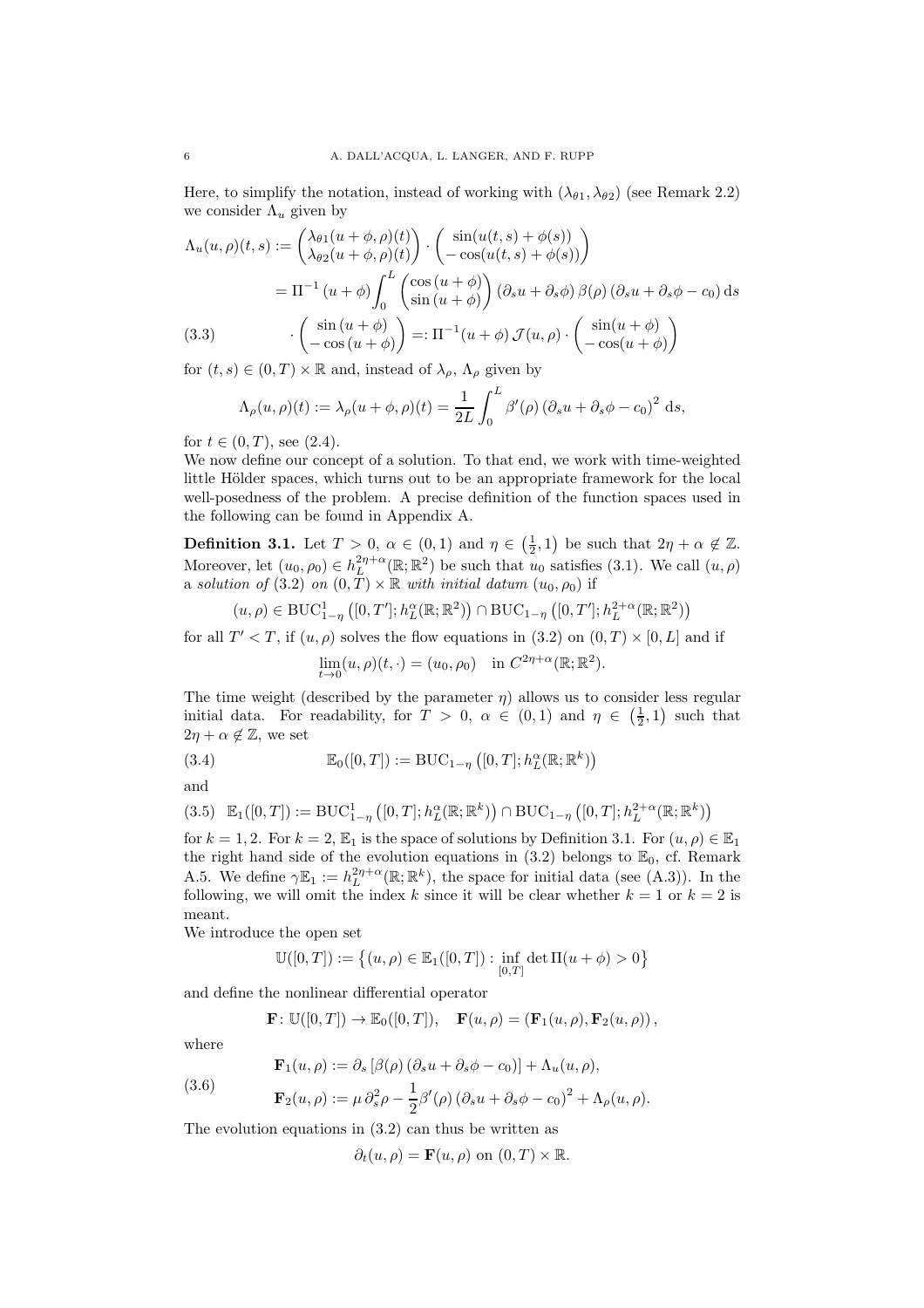**Remark 3.2.** The choice  $\eta > \frac{1}{2}$  ensures that the initial datum has finite energy, but it also turns out to be essential to control the nonlinearities in the equation (cf. Lemma [B.3](#page-23-0) and Proposition [B.6\)](#page-25-0) and to show uniqueness (cf. Lemmas [3.6](#page-9-0) and [A.6\)](#page-20-0).

<span id="page-6-4"></span>3.2. Short-time existence and continuous dependence. To prove short-time existence and continuous dependence on the data, we essentially follow the ideas of  $[2,$  Theorem 2. However, since we work with periodic little Hölder spaces, we have to justify some steps differently.

<span id="page-6-0"></span>**Proposition 3.3** (Existence and continuous dependence). Let  $\alpha \in (0,1)$  and  $\eta \in$  $(\frac{1}{2},1)$ . Let  $(u_0,\rho_0) \in \gamma \mathbb{E}_1$  and let  $u_0$  satisfy  $(3.1)$ . Then there exist  $T_0 \in (0,\infty)$  and  $r > 0$  such that for every  $(\tilde{u}_0, \tilde{\rho}_0) \in \gamma \mathbb{E}_1$  with  $\|(u_0, \rho_0) - (\tilde{u}_0, \tilde{\rho}_0)\|_{C^{2\eta + \alpha}([0,L])} < r$ the problem

<span id="page-6-3"></span>(3.7) 
$$
\begin{cases} \partial_t \tilde{u} = \partial_s \left[ \beta(\tilde{\rho}) \left( \partial_s \tilde{u} + \partial_s \phi - c_0 \right) \right] + \Lambda_u(\tilde{u}, \tilde{\rho}) & \text{in } (0, T_0) \times \mathbb{R}, \\ \partial_t \tilde{\rho} = \mu \partial_s^2 \tilde{\rho} - \frac{1}{2} \beta'(\tilde{\rho}) \left( \partial_s \tilde{u} + \partial_s \phi - c_0 \right)^2 + \Lambda_\rho(\tilde{u}, \tilde{\rho}) & \text{in } (0, T_0) \times \mathbb{R}, \\ \tilde{u}(0, \cdot) = \tilde{u}_0, & \tilde{\rho}(0, \cdot) = \tilde{\rho}_0 & \text{on } \mathbb{R}, \end{cases}
$$

admits a solution  $(\tilde{u}, \tilde{\rho}) \in \mathbb{E}_1([0, T_0])$ . Moreover, there is a  $C^1$ -map which associates to the initial datum a solution of the problem. In particular, there exists a solution  $(u, \rho) \in \mathbb{E}_1([0, T_0])$  of  $(3.2)$  on  $(0, T_0) \times \mathbb{R}$  with initial datum  $(u_0, \rho_0)$ .

Proof. We divide the proof into several steps. For the sake of readability, the details are partially moved to Appendix [B.](#page-21-0) We will refer to this at the respective points. Step 1: Construction of a "good" function. We show that there exist  $\overline{T} > 0$  and  $(\bar{u}, \bar{\rho}) \in \mathbb{E}_1([0, \bar{T}])$  with  $(\bar{u}, \bar{\rho})(0, \cdot) = (u_0, \rho_0)$ , such that  $(\bar{u}, \bar{\rho}) \in \mathbb{U}([0, \bar{T}]),$  i.e.

<span id="page-6-2"></span>(3.8) 
$$
\inf_{[0,\bar{T}]} \det \left( \Pi(\bar{u} + \phi) \right) > 0,
$$

and having some extra regularity. More precisely,  $\partial_s(\bar{u}, \bar{\rho}) \in \mathbb{E}_1([0, \bar{T}])$  where

$$
\tilde{\mathbb{E}}_1([0,\bar{T}]):=\mathrm{BUC}_{1-\tilde{\eta}}^1([0,\bar{T}];h_L^{\alpha}(\mathbb{R}))\cap \mathrm{BUC}_{1-\tilde{\eta}}\left([0,\bar{T}];h_L^{2+\alpha}(\mathbb{R})\right)
$$

for  $\tilde{\eta} := \eta - \frac{1}{2} > 0$ .

To begin with we take the solution  $(\bar{u}, \bar{\rho}) \in \mathbb{E}_1([0, \hat{T}]),$  for  $\hat{T} > 0$  arbitrary, of the evolution problem

$$
\begin{cases} \partial_t (v, \sigma) - \partial_s^2 (v, \sigma) = (0, 0) & \text{in } (0, \hat{T}) \times \mathbb{R}, \\ (v, \sigma)(0, \cdot) = (u_0, \rho_0) & \text{on } \mathbb{R}. \end{cases}
$$

Such a solution exists by  $[12,$  Theorem 6.4. As solution of the heat equation, we know that  $(\bar{u}, \bar{\rho}) \in C^{\infty}((0, \hat{T}) \times \mathbb{R})$ . Due to the fact that  $\eta > \frac{1}{2}$ ,  $\partial_s(u_0, \rho_0) \in$  $h_L^{2\tilde{\eta}+\alpha}(\mathbb{R}) = \gamma \tilde{\mathbb{E}}_1$  and hence it is an admissible initial datum. We look at

<span id="page-6-1"></span>(3.9) 
$$
\begin{cases} \partial_t(v,\sigma) - \partial_s^2(v,\sigma) = (0,0) & \text{in } (0,\hat{T}) \times \mathbb{R}, \\ (v,\sigma)(0,\cdot) = \partial_s(u_0,\rho_0) & \text{on } \mathbb{R}. \end{cases}
$$

Again, we use [\[12,](#page-27-12) Theorem 6.4] and obtain a unique solution in  $\mathbb{E}_1([0,\hat{T}])$  that is smooth for positive times. Since this solution coincides with  $\partial_s(\bar{u}, \bar{\rho})$  for  $t = 0$ and  $\partial_s(\bar{u}, \bar{\rho})$  solves the evolution equation in [\(3.9\)](#page-6-1), we conclude by uniqueness that  $\partial_s(\bar{u}, \bar{\rho})$  is the solution of [\(3.9\)](#page-6-1), so that  $\partial_s(\bar{u}, \bar{\rho}) \in \mathbb{E}_1([0, \hat{T}]).$ 

It remains to check [\(3.8\)](#page-6-2). Since  $u_0 + \phi$  satisfies Hypothesis [1.1,](#page-2-0) using Remark [2.1](#page-3-4) and the embedding in Lemma [A.3,](#page-19-2) by continuity there exists  $\overline{T} \leq \hat{T}$  such that [\(3.8\)](#page-6-2) is satisfied.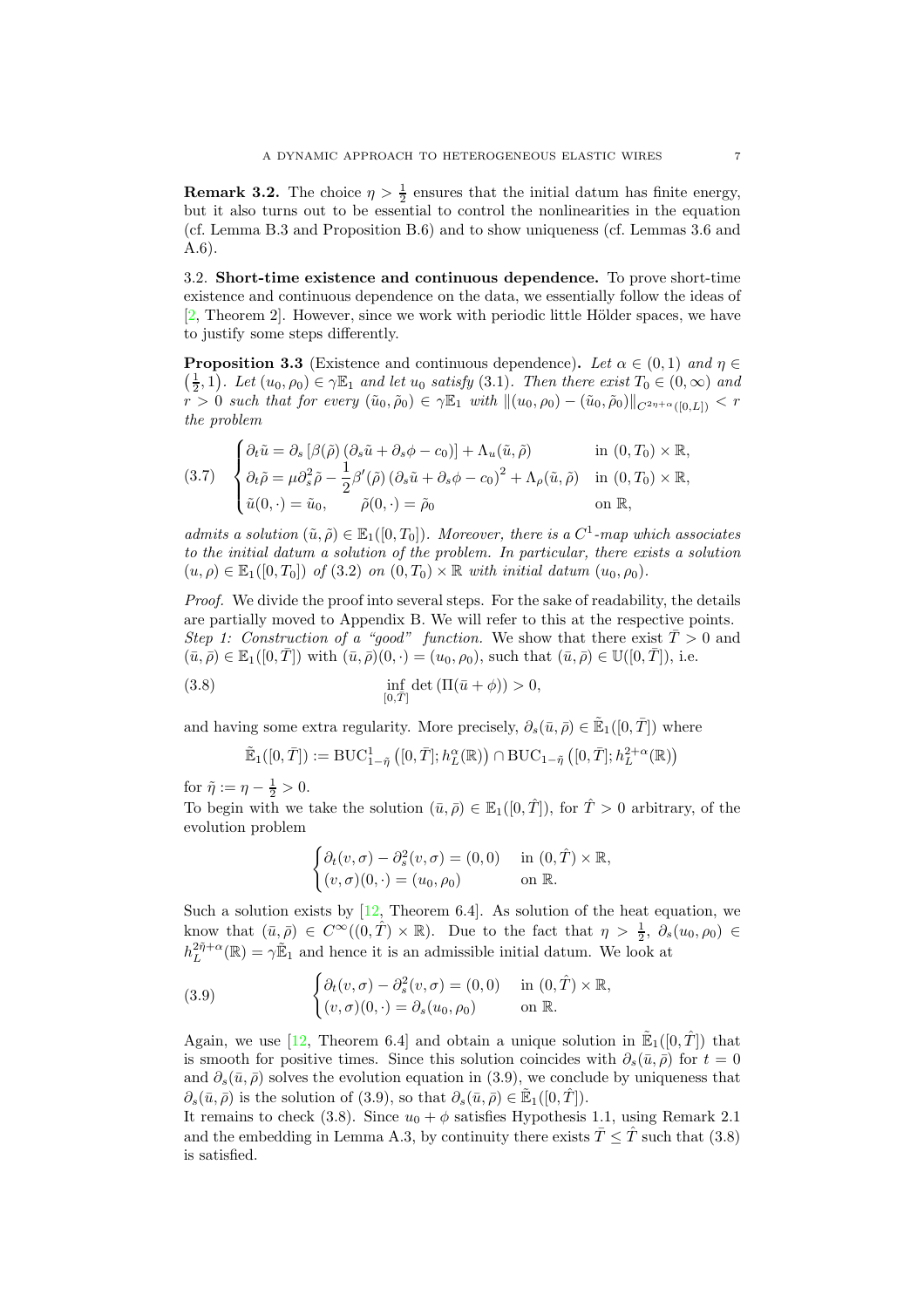Step 2: We claim that there exists  $T' \in (0, \overline{T}]$  such that the operator

$$
\Phi: \mathbb{U}([0,T']) \to \mathbb{E}_0([0,T']) \times \gamma \mathbb{E}_1,
$$
  

$$
\Phi(\tilde{u}, \tilde{\rho}) := \left(\partial_t(\tilde{u}, \tilde{\rho}) - \mathbf{F}(\tilde{u}, \tilde{\rho}), (\tilde{u}, \tilde{\rho}) (0, \cdot)\right)
$$

is well-defined and a local diffeomorphism at  $(\bar{u}, \bar{\rho})$  (restricted to  $[0, T']$ ). Here **F** is the map defined in [\(3.6\)](#page-5-1).

For the claim it is sufficient to show the existence of  $T' \in (0, \overline{T}]$  such that the Fréchet derivative

<span id="page-7-1"></span>(3.10)  
\n
$$
D\Phi(\bar{u}, \bar{\rho}): \mathbb{E}_1([0, T']) \to \mathbb{E}_0([0, T']) \times \gamma \mathbb{E}_1,
$$
\n
$$
D\Phi(\bar{u}, \bar{\rho})(v, \sigma) := \left(\partial_t(v, \sigma) - D\mathbf{F}(\bar{u}, \bar{\rho})(v, \sigma), (v, \sigma)(0, \cdot)\right),
$$

is a linear isomorphism. It then follows, since  $\Phi \in C^1$ , by the Local Inverse Function Theorem that  $\Phi$  is a local diffeomorphism at  $(\bar{u}, \bar{\rho})$ . The proof that the map in [\(3.10\)](#page-7-1) is a linear isomorphism is given in Proposition [B.6](#page-25-0) (with  $\mathbf{\hat{J}} = D\Phi(\bar{u}, \bar{\rho})$ ). The idea is to use a maximal regularity result in time-weighted little Hölder spaces  $[12]$ , where the time weight allows for rough initial data. Since the results in  $[12]$  are applicable to linear systems with time-independent coefficients, we first consider an auxiliary linear problem, cf. Proposition [B.1.](#page-22-0) A perturbation argument then gives that the map in [\(3.10\)](#page-7-1) is an isomorphism for small times.

Step 3: By Step 2, there is a neighborhood  $V \subset \mathbb{U}([0,T'])$  of  $(\bar{u}, \bar{\rho})$  and a neighborhood  $W \subset \mathbb{E}_0([0,T']) \times \gamma \mathbb{E}_1$  of  $\Phi(\bar{u}, \bar{\rho}) =: ((\bar{f}_1, \bar{f}_2), (u_0, \rho_0))$  such that  $\Phi : V \to W$ is a diffeomorphism. Choose  $r > 0$  small enough such that  $B_r(\bar{f}_1, \bar{f}_2) \times B_r(u_0, \rho_0) \subset$ W. Moreover, choose  $T'' \in (0, T')$  small enough so that

<span id="page-7-2"></span>(3.11) 
$$
\|(\bar{f}_1, \bar{f}_2)\|_{\mathbb{E}_0([0,T''])} < r.
$$

Here it is crucial that the  $\mathbb{E}_0$ -norm becomes arbitrary small for small times (see the definition of BUC<sub>1−n</sub> in Section [A.2\)](#page-19-3). *Step 4:* Define  $(\tilde{f}_1, \tilde{f}_2) \in \mathbb{E}_0([0, T'])$  by

$$
(\tilde{f}_1, \tilde{f}_2) := \begin{cases} (0,0) & \text{on } [0, \frac{1}{2}T''] , \\ \frac{2}{T''}(t - \frac{1}{2}T'')(\bar{f}_1, \bar{f}_2) & \text{on } (\frac{1}{2}T'', T'') \\ (\bar{f}_1, \bar{f}_2) & \text{on } [T'', T'] . \end{cases}
$$

Then by a short computation and the choice of  $T''$  in  $(3.11)$  we have

$$
\left\|(\tilde{f}_1, \tilde{f}_2) - (\bar{f}_1, \bar{f}_2)\right\|_{\mathbb{E}_0([0,T'])} < r.
$$

This implies that, with  $(\tilde{u}_0, \tilde{\rho}_0) \in \gamma \mathbb{E}_1$  as in the statement,

$$
((\tilde{f}_1, \tilde{f}_2), (\tilde{u}_0, \tilde{\rho}_0)) \in B_r(\bar{f}_1, \bar{f}_2) \times B_r(u_0, \rho_0) \subset W.
$$

Since  $\Phi: V \to W$  is a diffeomorphism, there exists  $(\tilde{u}, \tilde{\rho}) \in V \subset \mathbb{U}([0, T'])$  such that  $\Phi(\tilde{u}, \tilde{\rho}) = ((\tilde{f}_1, \tilde{f}_2), (\tilde{u}_0, \tilde{\rho}_0))$ . We restrict  $(\tilde{u}, \tilde{\rho})$  to  $[0, \frac{1}{2}T''] \times \mathbb{R}$ , set  $T_0 := \frac{1}{2}T''$ and obtain a solution of [\(3.7\)](#page-6-3) on  $(0, T_0) \times \mathbb{R}$ .

Step 5: We constructed a mapping which maps every  $(\tilde{u}_0, \tilde{\rho}_0) \in B_r(u_0, \rho_0)$  to a solution  $(\tilde{u}, \tilde{\rho}) \in \mathbb{E}_1([0, T_0])$  of the problem. It consists essentially of the composition of the  $C^1$ -mapping  $\Phi^{-1}$  and a restriction operator and is thus continuously differentiable.  $\Box$ 

<span id="page-7-0"></span>Remark 3.4. In the following section we prove uniqueness of solutions. Together with Proposition [3.3](#page-6-0) this yields the continuity — or more precisely even the continuous differentiability — of the mapping which maps any initial datum  $(u_0, \rho_0) \in \gamma \mathbb{E}_1$ to the unique solution  $(u, \rho) \in \mathbb{E}_1([0, T_0])$  of  $(3.2)$ .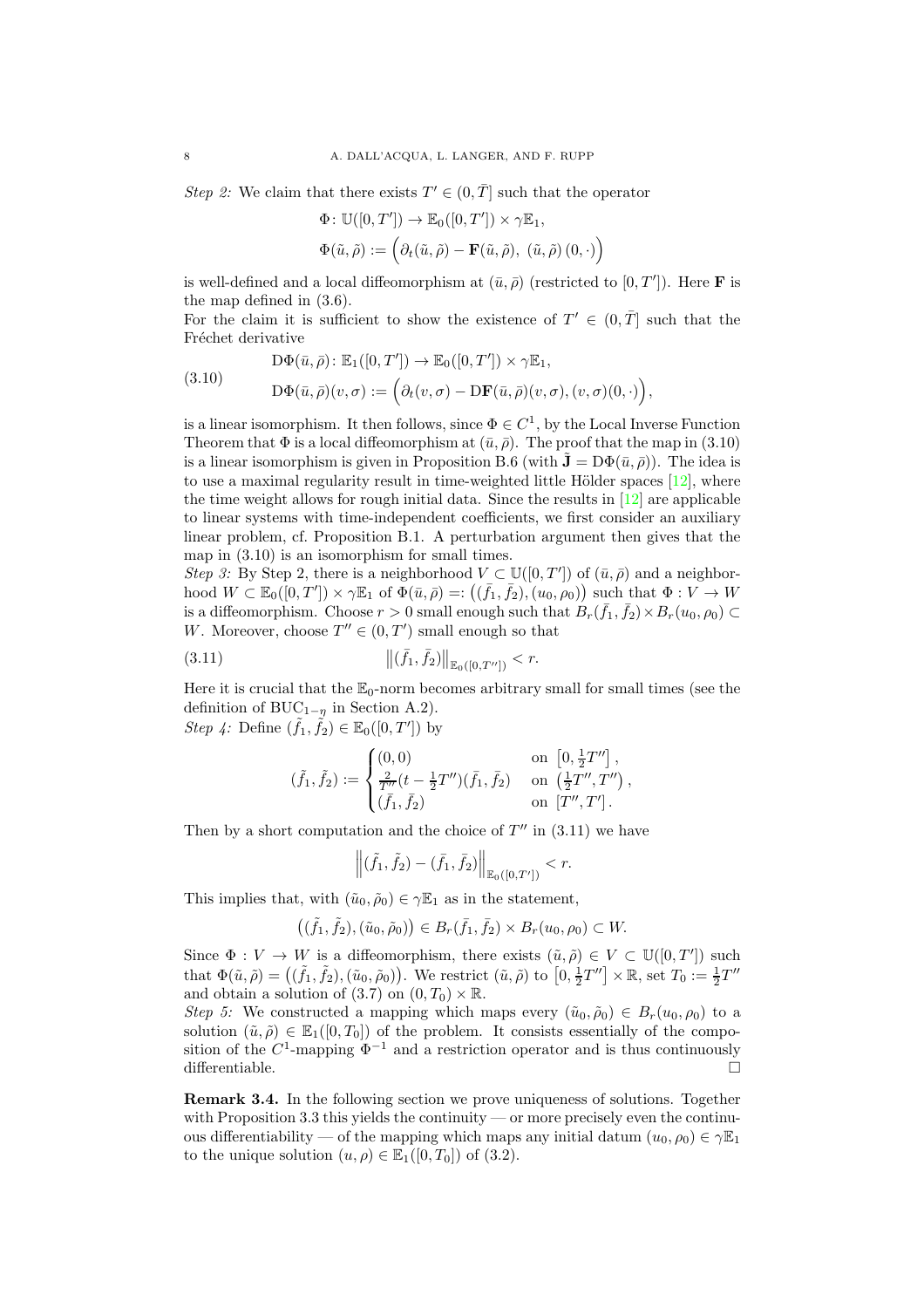<span id="page-8-3"></span>3.3. Smoothness and uniqueness of solutions. So far, we have proven existence of a solution as well as continuous dependence on the data. We now show that a solution is smooth for positive times.

<span id="page-8-0"></span>**Lemma 3.5** (Smoothing). Let  $0 < T \leq \infty$  and  $(u, \rho)$  be a solution, in the sense of Definition [3.1,](#page-5-0) of [\(3.2\)](#page-4-2) on  $(0, T) \times \mathbb{R}$ . Then  $(u, \rho) \in C^{\infty}((0, T) \times \mathbb{R})$ .

The idea is to define a smooth cut-off function, which vanishes at  $t = 0$  and outside of a spatial interval of length bigger than  $L$ . The product of  $u$  with this cut-off function is the solution of a new initial value problem — this time with boundary values and zero initial data. This enables us to use  $[11,$  Theorem IV.5.2, which gives us higher regularity of  $u$  in the scale of parabolic Hölder spaces, cf. Appendix [A.3.](#page-20-1) We proceed similarly for  $\rho$  and iterate this procedure to conclude smoothness.

*Proof of Lemma [3.5.](#page-8-0)* By Definition [3.1](#page-5-0) the solution  $(u, \rho)$  satisfies  $(u, \rho) \in \mathbb{E}_1([0, T'])$ for all  $T' < T$ . Let  $0 < \delta < T' < T$  and let  $\psi_1 : [0, T] \times \mathbb{R} \to \mathbb{R}$  be a smooth cut-off function satisfying

$$
\psi_1(t,s) \equiv 1 \text{ for } (t,s) \in [\delta/2, T'] \times [-L/4, 5L/4],
$$
  

$$
\psi_1(t,s) \equiv 0 \text{ for } (t,s) \in ([0, \delta/4] \times \mathbb{R}) \cup ([0, T'] \times (\mathbb{R} \setminus [-L/2, 3L/2])) .
$$

We define  $u_1 := \psi_1 u \in \mathbb{E}_1([0, T'])$ . By [\(3.2\)](#page-4-2) we have

$$
\partial_t u_1 - a_{11}\partial_s^2 u_1 + a_1 \partial_s u_1 = f_1,
$$

where

$$
a_{11}(t,s) := \beta(\rho), \quad a_1(t,s) := -\beta'(\rho)\partial_s\rho,
$$
  
\n
$$
f_1(t,s) := -2\beta(\rho)\partial_s u \partial_s \psi_1 - \beta(\rho)u \partial_s^2 \psi_1 - \beta'(\rho)u \partial_s\rho \partial_s \psi_1 + \psi_1\beta'(\rho)\partial_s\rho (\partial_s \phi - c_0)
$$
  
\n
$$
+ \psi_1 \Lambda_u(u,\rho) + u \partial_t \psi_1.
$$

Defining  $\zeta := \eta + \frac{\alpha}{2} - \frac{1}{2} \in (0, 1)$ , Lemma [A.7](#page-20-2) in the appendix yields

$$
\partial_s u, \partial_s \rho \in H^{\frac{\zeta}{2},\zeta}([0,T'] \times [-L,2L]).
$$

Since  $\beta \in C^{\infty}(\mathbb{R})$ , we conclude  $a_{11}, a_1, f_1 \in H^{\frac{\zeta}{2}, \zeta}([0, T'] \times [-L, 2L])$ . By [\[11,](#page-27-13) Theorem IV.5.2] there exists a unique solution  $w \in H^{\frac{\zeta+2}{2}, \zeta+2}([0,T'] \times [-L,2L])$  of

<span id="page-8-1"></span>(3.12) 
$$
\begin{cases} \partial_t w - a_{11} \partial_s^2 w + a_1 \partial_s w = f_1 & \text{in } (0, T') \times (-L, 2L), \\ w = 0 & \text{on } (0, T') \times \{-L, 2L\}, \\ w(0, \cdot) = 0 & \text{on } (-L, 2L). \end{cases}
$$

By uniqueness of weak solutions,  $u_1 = w$  and  $u_1 \in H^{\frac{\zeta+2}{2}, \zeta+2}([0,T] \times [-L,2L])$ . Proceeding analogously for  $\rho$ , we obtain

$$
u, \rho \in H^{\frac{\zeta+2}{2}, \zeta+2} \left( \left[ \delta/2, T' \right] \times \left[ -L/4, 5L/4 \right] \right).
$$

Since u and  $\rho$  are periodic with period length L we even have

<span id="page-8-2"></span>(3.13) 
$$
u, \rho \in H^{\frac{\zeta+2}{2}, \zeta+2}([\delta/2, T'] \times [-L, 2L])
$$

Let  $\psi_2 : [0, T] \times \mathbb{R} \to \mathbb{R}$  be another smooth cut-off function satisfying

$$
\psi_2(t,s) \equiv 1 \text{ for } (t,s) \in [3\delta/4, T'] \times [-L/4, 5L/4],
$$
  

$$
\psi_2(t,s) \equiv 0 \text{ for } (t,s) \in ([0, 2\delta/3] \times \mathbb{R}) \cup ([0, T'] \times \mathbb{R} \setminus [-L/2, 3L/2]).
$$

We set  $u_2 := \psi_2 u \in H^{\frac{\zeta+2}{2},\zeta+2}([\delta/2,T'] \times [-L,2L])$ . Now,  $u_2$  solves an initial boundary value problem similar to [\(3.12\)](#page-8-1) where  $f_2$  is given by  $f_1$  with  $\psi_1$  replaced by  $\psi_2$  and where the initial condition is prescribed at  $t = \delta/2$ . By [\(3.13\)](#page-8-2), we find that  $a_{11}, a_1, f_2 \in H^{\frac{\zeta+1}{2}, \zeta+1}([\delta/2, T'] \times [-L, 2L]),$  so again applying [\[11,](#page-27-13) Theorem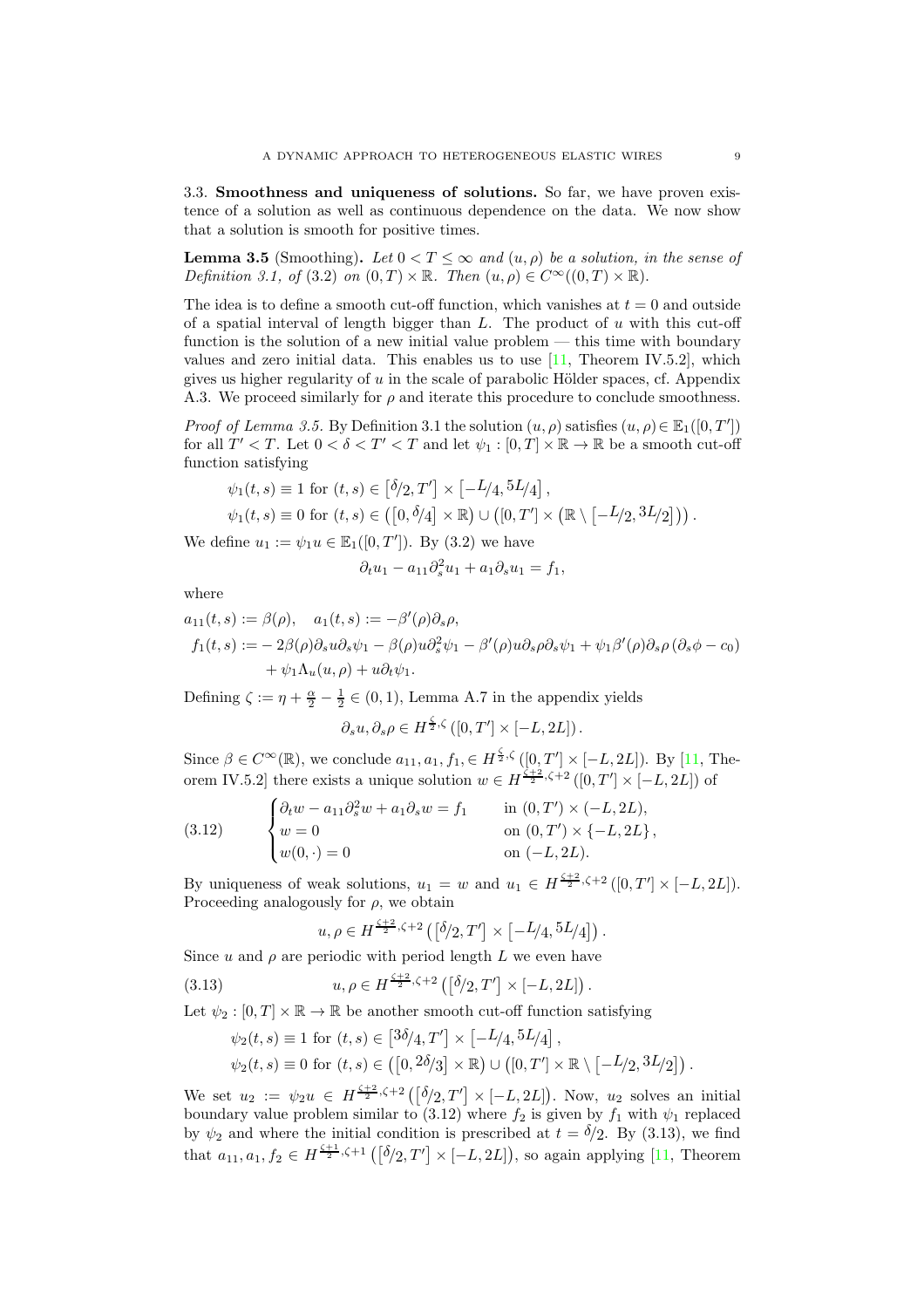IV.5.2, we conclude  $u_2 \in H^{\frac{\zeta+3}{2},\zeta+3}(\sqrt[\delta]{2},T'] \times [-L,2L])$ . Again, proceeding similarly for  $\rho$ , we find

$$
u, \rho \in H^{\frac{\zeta+3}{2},\zeta+3}\left(\left[^{3\delta}\hspace{-2pt}/_4, T'\right] \times \left[-L,2L\right]\right).
$$

Iterating the above procedure, by periodicity and since  $0 < \delta < T' < T$  were arbitrary, it follows  $(u, \rho) \in C^{\infty}((0, T) \times \mathbb{R})$ .

We are now able to prove that solutions are unique.

<span id="page-9-0"></span>**Lemma 3.6** (Uniqueness). Let  $(u_0, \rho_0) \in \gamma \mathbb{E}_1$ . Let  $0 < T_1, T_2 \leq \infty$  and let  $(u_1, \rho_1)$ and  $(u_2, \rho_2)$  be solutions of [\(3.2\)](#page-4-2) on  $(0, T_1) \times \mathbb{R}$  and  $(0, T_2) \times \mathbb{R}$  with initial datum  $(u_0, \rho_0)$ . Then  $(u_1, \rho_1) \equiv (u_2, \rho_2)$  on  $[0, \min\{T_1, T_2\})$ .

*Proof.* Without loss of generality we assume  $0 < T_1 \leq T_2$ . Let  $0 < T < T_1$ . We show that the difference  $(u_d, \rho_d) := (u_1, \rho_1) - (u_2, \rho_2)|_{[0,T]}$  of the two solutions is identically zero with an argument based on Gronwall's lemma. Note that by Lemma [3.5](#page-8-0)  $(u_d, \rho_d) \in C^\infty((0,T] \times \mathbb{R})$ . In particular, the function

$$
\varphi(t) := \frac{1}{2} \int_0^L \left( (\partial_s u_d)^2 + (\partial_s \rho_d)^2 + u_d^2 + \rho_d^2 \right) ds
$$

is differentiable on  $(0, T]$ . In the following, C denotes a constant, only depending on  $u_1, u_2, \rho_1, \rho_2$  and the model parameters  $\beta, c_0, L, \mu, \omega$ , which may change from line to line. Other dependencies will be given explicitly. By Lemma [A.3](#page-19-2) and Remark [A.4,](#page-19-4) we have

<span id="page-9-1"></span>
$$
(3.14) \sup_{t \in [0,T]} \|(u_i, \rho_i)\|_{C^1} \le C, \quad \sup_{[0,T] \times \mathbb{R}} |\beta^{(k)}(\rho_i)| \le C, \quad \sup_{[0,T]} \left\| \Pi^{-1}(u_i + \phi)\right\| \le C
$$

for  $i = 1, 2, k = 0, 1, 2$ . In particular, there exists a compact interval  $J \subset \mathbb{R}$  such that  $\rho_i(t, s) \in J$  for all  $(t, s) \in [0, T] \times \mathbb{R}$  and  $i = 1, 2$ . Consequently, we have

<span id="page-9-3"></span>(3.15) 
$$
\inf_{[0,T] \times \mathbb{R}} \beta(\rho_i) \ge c > 0 \text{ for } i = 1, 2.
$$

After integration by parts and using  $\int_0^L \rho_d \, ds = 0$  by [\(2.5\)](#page-3-5), we get

$$
\frac{d}{dt}\varphi(t) = -\int_{0}^{L} \beta(\rho_{1})(\partial_{s}^{2}u_{d})^{2} ds - \mu \int_{0}^{L} (\partial_{s}^{2}\rho_{d})^{2} ds - \mu \int_{0}^{L} (\partial_{s}\rho_{d})^{2} ds \n- \int_{0}^{L} \partial_{s}^{2}u_{d} (\beta(\rho_{1}) - \beta(\rho_{2})) \partial_{s}^{2}u_{2} ds \n- \int_{0}^{L} \partial_{s}^{2}u_{d} (\beta'(\rho_{1})\partial_{s}\rho_{1} (\partial_{s}u_{1} + \partial_{s}\phi - c_{0}) + \Lambda_{u}(u_{1}, \rho_{1}) \n- \beta'(\rho_{2})\partial_{s}\rho_{2} (\partial_{s}u_{2} + \partial_{s}\phi - c_{0}) - \Lambda_{u}(u_{2}, \rho_{2}) ds \n+ \int_{0}^{L} \partial_{s}^{2}\rho_{d} (\frac{1}{2}\beta'(\rho_{1}) (\partial_{s}u_{1} + \partial_{s}\phi - c_{0})^{2} - \frac{1}{2}\beta'(\rho_{2}) (\partial_{s}u_{2} + \partial_{s}\phi - c_{0})^{2}) ds \n+ \int_{0}^{L} u_{d} (\beta(\rho_{1})\partial_{s}^{2}u_{1} + \beta'(\rho_{1})\partial_{s}\rho_{1} (\partial_{s}u_{1} + \partial_{s}\phi - c_{0}) + \Lambda_{u}(u_{1}, \rho_{1}) \n- \beta(\rho_{2})\partial_{s}^{2}u_{2} - \beta'(\rho_{2})\partial_{s}\rho_{2} (\partial_{s}u_{2} + \partial_{s}\phi - c_{0}) - \Lambda_{u}(u_{2}, \rho_{2}) ds
$$
\n(2.16)

<span id="page-9-2"></span> $+\int^L$  $\int_0^{\pi} \rho_d \left( - \right)$ 1  $\frac{1}{2}\beta'(\rho_1)\left(\partial_s u_1 + \partial_s \phi - c_0\right)^2 + \frac{1}{2}$  $(3.16)$  +  $\int_0^{\pi} \rho_d \left( -\frac{1}{2} \beta'(\rho_1) \left( \partial_s u_1 + \partial_s \phi - c_0 \right)^2 + \frac{1}{2} \beta'(\rho_2) \left( \partial_s u_2 + \partial_s \phi - c_0 \right)^2 \right) ds.$ 

The first three terms have a negative sign. The remaining terms can be estimated using Young's inequality to absorb higher order derivatives and bound the remaining ones by  $\varphi(t)$  using [\(3.14\)](#page-9-1). Indeed, since  $\int_0^L \rho_d ds = 0$ , for each t there is  $s_t \in \mathbb{R}$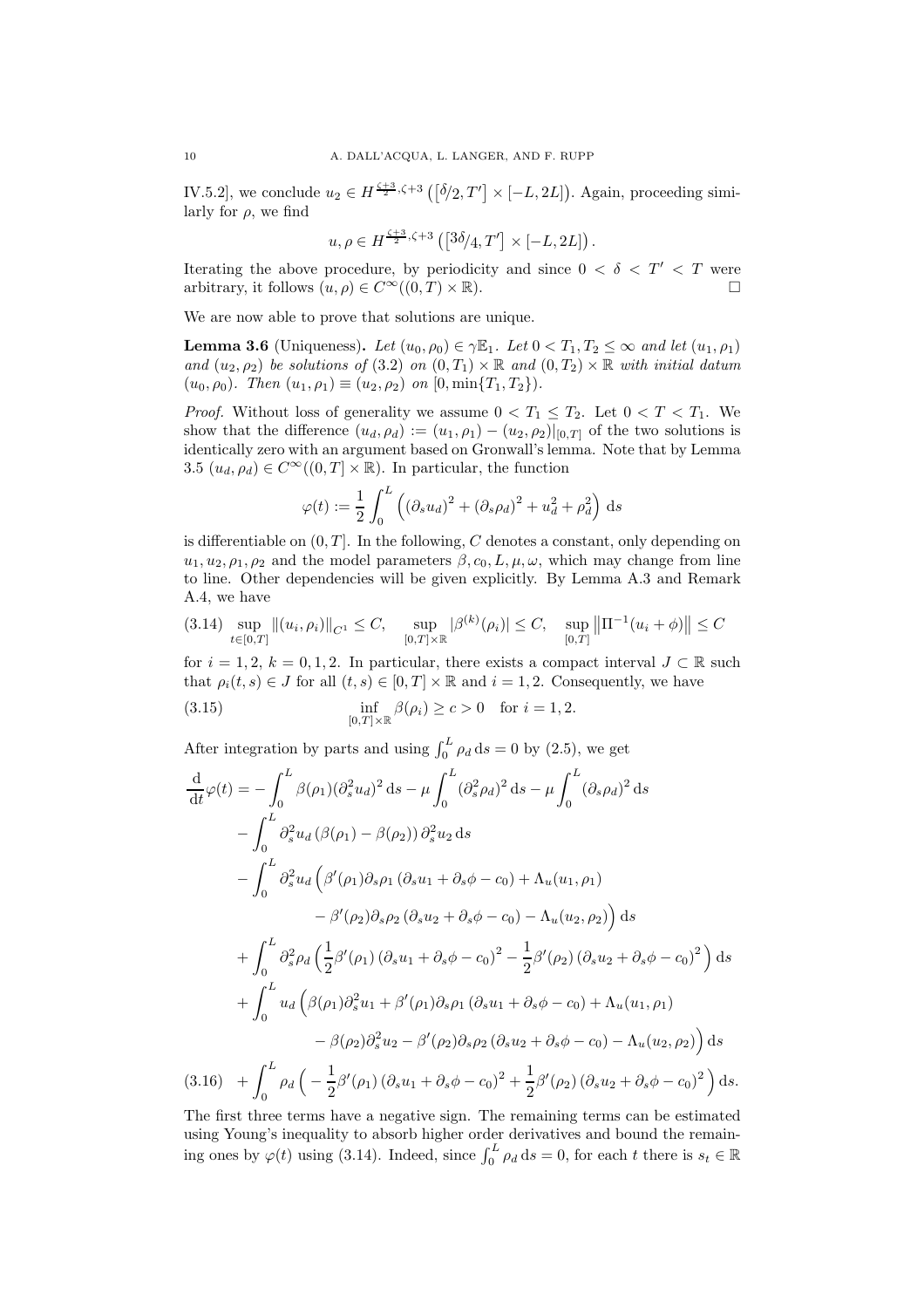with  $\rho_d(t, s_t) = 0$  by the Mean Value Theorem for Integrals. The Fundamental Theorem of Calculus thus yields

<span id="page-10-2"></span>(3.17) 
$$
|\rho_d(t,s)| \leq \int_0^L |\partial_s \rho_d| \,ds.
$$

Hence, the term on the second line in [\(3.16\)](#page-9-2) can be estimated by

$$
\sup_{\mathbb{R}}|\rho_d|\int_0^L|\partial_s^2 u_d||\partial_s^2 u_2|\,\mathrm{d} s\leq \delta\int_0^L(\partial_s^2 u_d)^2\,\mathrm{d} s+C(\delta)\int_0^L(\partial_s^2 u_2)^2\,\mathrm{d} s\int_0^L(\partial_s\rho_d)^2\,\mathrm{d} s.
$$

We now examine the third line in [\(3.16\)](#page-9-2). After adding and subtracting to create differences, using Young's inequality we find on the one hand

$$
-\int_{0}^{L} \partial_{s}^{2} u_{d} \left(\beta'(\rho_{1}) \partial_{s} \rho_{1} \left(\partial_{s} u_{1} + \partial_{s} \phi - c_{0}\right) - \beta'(\rho_{2}) \partial_{s} \rho_{2} \left(\partial_{s} u_{2} + \partial_{s} \phi - c_{0}\right)\right) ds
$$
  
\n
$$
= -\int_{0}^{L} \partial_{s}^{2} u_{d} \beta'(\rho_{1}) \partial_{s} \rho_{d} \left(\partial_{s} u_{1} + \partial_{s} \phi - c_{0}\right) ds - \int_{0}^{L} \partial_{s}^{2} u_{d} \beta'(\rho_{1}) \partial_{s} \rho_{2} \partial_{s} u_{d} ds
$$
  
\n
$$
-\int_{0}^{L} \partial_{s}^{2} u_{d} \left(\beta'(\rho_{1}) - \beta'(\rho_{2})\right) \partial_{s} \rho_{2} \left(\partial_{s} u_{2} + \partial_{s} \phi - c_{0}\right) ds
$$
  
\n(3.18) 
$$
\leq \delta \int_{0}^{L} \left(\partial_{s}^{2} u_{d}\right)^{2} ds + C(\delta) \left(\int_{0}^{L} \left(\partial_{s} \rho_{d}\right)^{2} + \left(\partial_{s} u_{d}\right)^{2} + \rho_{d}^{2} ds\right).
$$

<span id="page-10-0"></span>On the other hand, for the term in the third line of [\(3.16\)](#page-9-2) involving the Lagrange multiplier we have

$$
-\int_{0}^{L} \partial_{s}^{2} u_{d} \left(\Lambda_{u}(u_{1}, \rho_{1}) - \Lambda_{u}(u_{2}, \rho_{2})\right) ds
$$
  

$$
= -\int_{0}^{L} \partial_{s}^{2} u_{d} \left[\Pi^{-1}\left(u_{1} + \phi\right) \mathcal{J}(u_{1}, \rho_{1}) \cdot \begin{pmatrix} \sin\left(u_{1} + \phi\right) \\ -\cos\left(u_{1} + \phi\right) \end{pmatrix} - \Pi^{-1}\left(u_{2} + \phi\right) \mathcal{J}(u_{2}, \rho_{2}) \cdot \begin{pmatrix} \sin\left(u_{2} + \phi\right) \\ -\cos\left(u_{2} + \phi\right) \end{pmatrix} ds.
$$

<span id="page-10-1"></span>We write the term in square brackets as

$$
\left[\Pi^{-1}(u_{1} + \phi) - \Pi^{-1}(u_{2} + \phi)\right] \mathcal{J}(u_{1}, \rho_{1}) \cdot \begin{pmatrix} \sin(u_{1} + \phi) \\ -\cos(u_{1} + \phi) \end{pmatrix} + \Pi^{-1}(u_{2} + \phi) \left(\mathcal{J}(u_{1}, \rho_{1}) - \mathcal{J}(u_{2}, \rho_{2})\right) \cdot \begin{pmatrix} \sin(u_{1} + \phi) \\ -\cos(u_{1} + \phi) \end{pmatrix} + \Pi^{-1}(u_{2} + \phi) \mathcal{J}(u_{2}, \rho_{2}) \cdot \begin{pmatrix} \sin(u_{1} + \phi) - \sin(u_{2} + \phi) \\ -\cos(u_{1} + \phi) + \cos(u_{2} + \phi) \end{pmatrix}.
$$

Using the explicit formula for the inverse matrix, it can be shown that

$$
\left\|\Pi^{-1}(u_1+\phi)-\Pi^{-1}(u_2+\phi)\right\|\leq C\int_0^L|u_d|\,\mathrm{d}s.
$$

Proceeding as in [\(3.18\)](#page-10-0), after adding and subtracting, we have

$$
|\mathcal{J}(u_1,\rho_1)-\mathcal{J}(u_2,\rho_2)|\leq C\int_0^L(|u_d|+|\partial_s u_d|+|\rho_d|)\,ds.
$$

Consequently, [\(3.19\)](#page-10-1) may be estimated by

$$
\delta \int_0^L (\partial_s^2 u_d)^2 ds + C(\delta) \int_0^L u_d^2 ds + C(\delta) \int_0^L (\partial_s u_d)^2 + C(\delta) \int_0^L \rho_d^2 ds.
$$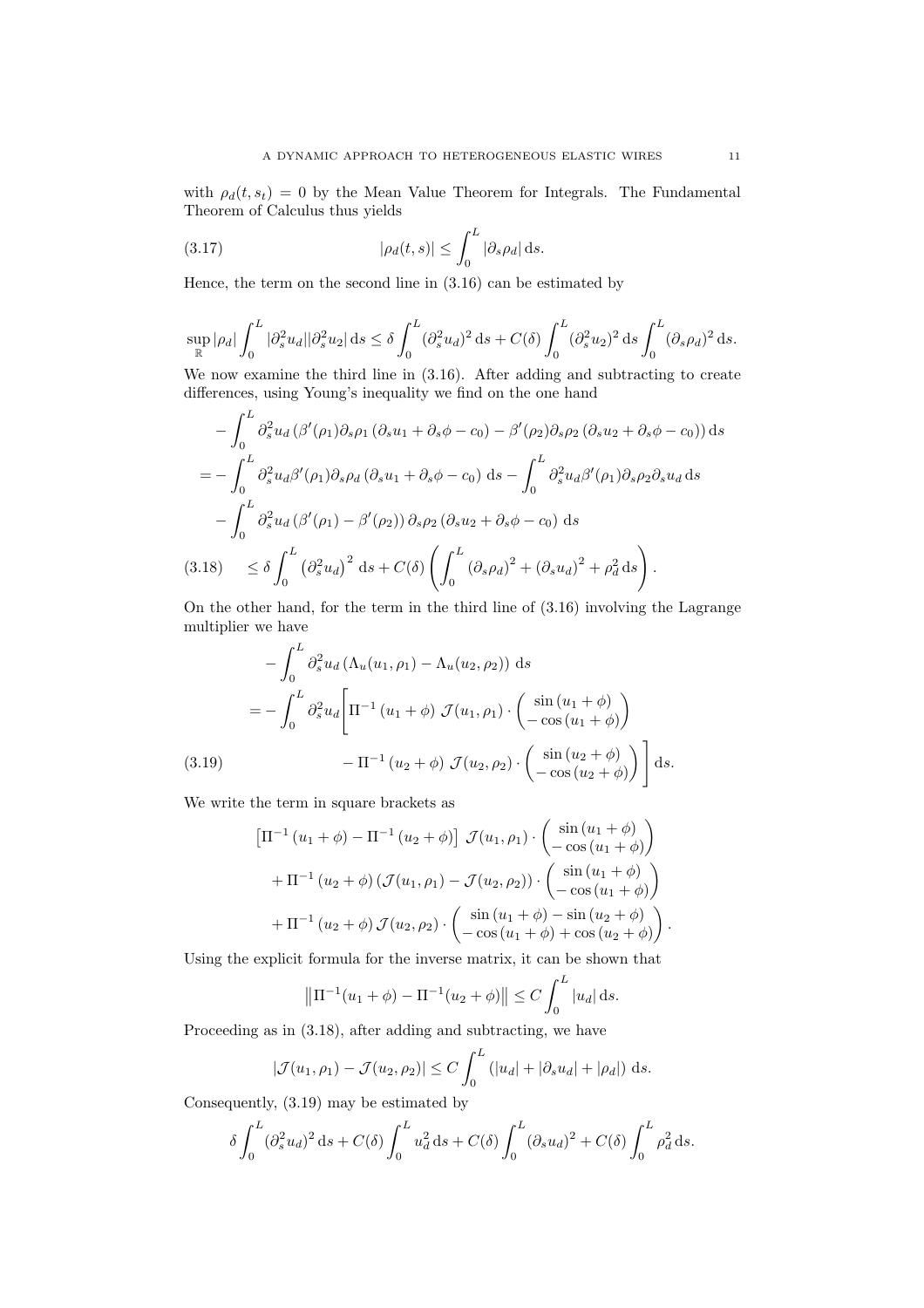For the remaining terms, we proceed similarly. Using  $(3.15)$  and choosing  $\delta > 0$ sufficiently small, the first two terms in [\(3.16\)](#page-9-2) can be used to absorb all terms involving a factor of  $\delta$ . Altogether, we obtain the differential inequality

$$
\frac{\mathrm{d}}{\mathrm{d}t}\varphi(t) \le C\left(1 + \int_0^L (\partial_s^2 u_2)^2 \,\mathrm{d}s\right)\varphi(t) \quad \text{for } t \in (0, T).
$$

Using Gronwall's lemma, we conclude that for all  $t' \in [0,T]$  we have

$$
\varphi(t') \le C\varphi(0) \exp\left(\int_0^{t'} \left(1 + \int_0^L (\partial_s^2 u_2)^2 ds\right) dt\right).
$$

By Lemma [A.6,](#page-20-0) the integral is finite and with  $\varphi(0) = 0$ , it follows that  $(u_1, \rho_1) \equiv$  $(u_2, \rho_2)$  on [0, T].

3.4. Proof of Theorem [1.2.](#page-2-2) It remains to transfer the results of Section [3.2](#page-6-4) and Section [3.3](#page-8-3) to the initial nonperiodic setting and to prove Theorem [1.2.](#page-2-2)

*Proof of Theorem [1.2.](#page-2-2)* We define  $(u_0, \rho_0)$  as the L-periodic extension of  $(\theta_0 - \phi, \rho_0)$ to all of R. Then  $(u_0, \rho_0) \in h_L^{1+\alpha}(\mathbb{R})$ . Now we choose  $\bar{\alpha} \in (0, 1)$  and  $\bar{\eta} \in (\frac{1}{2}, 1)$  such 2 that  $2\bar{\eta} + \bar{\alpha} = 1 + \alpha$ . Since  $(u_0, \rho_0) \in h_L^{2\bar{\eta} + \bar{\alpha}}(\mathbb{R})$ , Proposition [3.3](#page-6-0) yields  $\bar{T} > 0$  and a solution

<span id="page-11-2"></span>
$$
(3.20) \qquad (u,\rho) \in \mathrm{BUC}_{1-\bar{\eta}}^1\left([0,\bar{T}];h_L^{\bar{\alpha}}(\mathbb{R})\right) \cap \mathrm{BUC}_{1-\bar{\eta}}\left([0,\bar{T}];h_L^{2+\bar{\alpha}}(\mathbb{R})\right)
$$

of [\(3.2\)](#page-4-2) on  $(0, \overline{T}) \times \mathbb{R}$  that satisfies  $\lim_{t \to 0} (u, \rho)(t) = (u_0, \rho_0)$  in  $C^{2\overline{\eta} + \overline{\alpha}}(\mathbb{R})$  by Lemma [A.3.](#page-19-2) According to Proposition [3.6,](#page-9-0) the solution is unique and due to Lemma [3.5](#page-8-0) it holds that  $(u, \rho) \in C^{\infty}((0, \overline{T}) \times \mathbb{R})$ . Now we define  $(\theta, \rho)$  as the restriction of  $(u + \phi, \rho)$  on  $[0, \overline{T}] \times [0, L]$ . By construction  $(\theta, \rho)$  solves  $(1.5)$  on  $(0, \overline{T}] \times [0, L]$ . Moreover, the C<sup>1</sup>-periodicity of  $(u, \rho)$  ensures, that  $(\theta, \rho)$  satisfies the boundary conditions in [\(1.5\)](#page-1-1). Furthermore, the choice of  $\bar{\alpha}$  and  $\bar{\eta}$  as  $2\bar{\eta} + \bar{\alpha} = 1 + \alpha$  gives us  $\lim_{t\to 0}(\theta(t), \rho(t)) = (\theta_0, \rho_0)$  in  $C^{1+\alpha}([0, L]; \mathbb{R}^2)$ . The uniqueness of the solution, its smoothness and the continuous dependence on the initial datum transfer from  $(u, \rho)$  to  $(\theta, \rho)$ .

<span id="page-11-1"></span>**Remark 3.7.** In the above proof of Theorem [1.2](#page-2-2) we chose  $\bar{\alpha} \in (0,1)$  and  $\bar{\eta} \in (\frac{1}{2},1)$ such that  $2\bar{\eta} + \bar{\alpha} = 1 + \alpha \in (1, 2)$ . This yields the convergence of the solution  $(\bar{\theta}, \rho)$ to the initial datum  $(\theta_0, \rho_0)$  in  $C^{1+\alpha}([0, L])$ . But in fact, in Proposition [3.3](#page-6-0) we can allow for arbitrary  $\bar{\alpha} \in (0,1)$  and  $\bar{\eta} \in (\frac{1}{2},1)$  with just the condition that  $\bar{\alpha} \in (0,1)$ and  $\bar{\eta} \in (\frac{1}{2}, 1)$  and  $2\bar{\eta} + \bar{\alpha} \notin \mathbb{Z}$ . By exploiting this freedom we observe the following. If we even have  $(\theta_0, \rho_0) \in h^{2+\alpha}([0, L])$  for  $\alpha \in (0, 1)$ , we get convergence of the solution  $(\theta, \rho)$  to the initial datum  $(\theta_0, \rho_0)$  in  $C^{2+\alpha}([0, L])$ . This is an important ingredient in proving global existence, cf. Section [4.3](#page-16-0) below.

## 4. Global existence

<span id="page-11-0"></span>Let  $(\theta_0, \rho_0) \in h^{1+\alpha}([0, L])$ ,  $\alpha \in (0, 1)$  be such that Hypothesis [1.1](#page-2-0) is satisfied. As a consequence of Theorem [1.2,](#page-2-2) a standard argument for initial value problems yields the existence of a *maximal existence time*  $T_{\text{max}} \in (0, \infty]$  such that the unique solution ( $\theta$ ,  $\rho$ ) to [\(1.5\)](#page-1-1) with this initial datum can be smoothly extended to (0,  $T_{\text{max}}$ ). The goal of this section is to prove Theorem [1.3,](#page-2-1) i.e. that  $T_{\text{max}} = \infty$ .

4.1. Controlling the matrix  $\Pi^{-1}$ . As a first step, we show that the inverse of the matrix in  $(2.2)$ , which defines the Lagrange-multipliers in  $(2.1)$ , does not degenerate if the  $L^2$ -norm of the curvature  $\kappa = \partial_s \theta$  is bounded. In contrast to [\[20,](#page-28-0) Lemma 2.1], our proof relies on variational methods and does not depend on the winding number.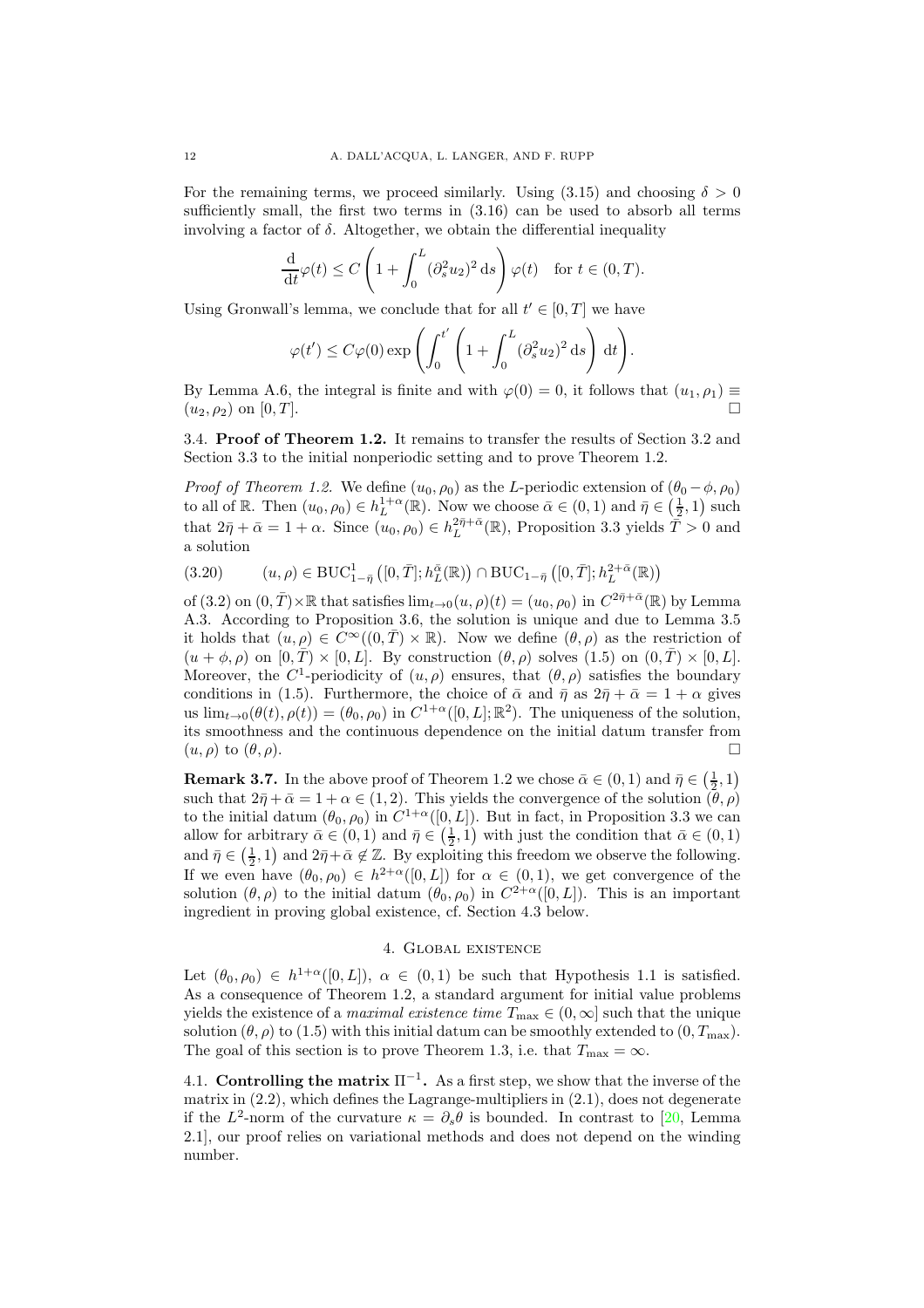<span id="page-12-2"></span>**Lemma 4.1.** Let  $K > 0$ . Then there exists  $M = M(K, L) > 0$  such that for all functions  $\theta \in W^{1,2}([0,L])$  satisfying [\(1.3\)](#page-1-0) and

<span id="page-12-0"></span>(4.1) 
$$
\int_0^L (\partial_s \theta)^2 ds \leq K
$$

we have

$$
\left\|\Pi^{-1}(\theta)\right\| := \sup_{\substack{X \in \mathbb{R}^2, \\ |X| = 1}} \left|\Pi^{-1}(\theta)\left(X\right)\right| \le M.
$$

*Proof.* By [\(2.2\)](#page-3-6), all entries of the matrix  $\Pi(\theta)$  are bounded by L, thus it suffices to bound det  $\Pi(\theta)$  from below for all  $\theta \in W^{1,2}([0,L])$  satisfying [\(1.3\)](#page-1-0) and [\(4.1\)](#page-12-0) by some constant  $m = m(K, L) > 0$ . Let  $(\theta_k)_{k \in \mathbb{N}} \subset W^{1,2}([0, L])$  be a minimizing sequence for

 $m := \inf \{ \det \Pi(\theta) \mid \theta \in W^{1,2}([0,L]) \text{ satisfying (1.3) and (4.1)} \}.$  $m := \inf \{ \det \Pi(\theta) \mid \theta \in W^{1,2}([0,L]) \text{ satisfying (1.3) and (4.1)} \}.$  $m := \inf \{ \det \Pi(\theta) \mid \theta \in W^{1,2}([0,L]) \text{ satisfying (1.3) and (4.1)} \}.$  $m := \inf \{ \det \Pi(\theta) \mid \theta \in W^{1,2}([0,L]) \text{ satisfying (1.3) and (4.1)} \}.$  $m := \inf \{ \det \Pi(\theta) \mid \theta \in W^{1,2}([0,L]) \text{ satisfying (1.3) and (4.1)} \}.$ 

Note that  $m \geq 0$  by Remark [2.1.](#page-3-4) Without loss of generality, we may assume  $\theta_k(0) = 0$ , after replacing  $\theta_k$  by  $\theta_k - \theta_k(0)$ . Indeed, by direct computation [\(4.1\)](#page-12-0) and also [\(1.3\)](#page-1-0) are invariant under addition of a constant. Moreover, Remark [2.1](#page-3-4) directly implies that det  $\Pi(\theta_k - \theta_k(0)) = \det \Pi(\theta_k)$ .

Consequently,  $(\theta_k)_{k \in \mathbb{N}} \subset W^{1,2}([0,L])$  is bounded, so that we may assume  $\theta_k \to \theta$ in  $W^{1,2}([0,L])$  and  $\theta_k \to \theta$  in  $C([0,L])$  by Sobolev embedding. The limit  $\theta$  clearly satisfies  $(1.3)$  and, by weak lower semicontinuity of the  $L^2$ -norm, also  $(4.1)$ . From  $(2.2)$ , we find det  $\Pi(\theta_k) \to \det \Pi(\theta)$  and thus conclude that  $m = \det \Pi(\theta)$  is a minimum. Since  $\theta$  is continuous, by Remark [2.1](#page-3-4) we find that  $m = 0$  if and only if  $\theta$ is constant. However, the latter is impossible due to  $(1.3)$ , so  $m > 0$  and the claim follows.  $\Box$ 

4.2. Energy estimates. We now prove norm estimates for our solution, which by Lemma [3.5](#page-8-0) instantaneously becomes smooth. Since we are only interested in long-time existence here, for the rest of this subsection we assume that we have a fixed smooth solution  $(\theta, \rho) \in C^{\infty}([0, T) \times [0, L])$  of [\(1.5\)](#page-1-1). This means that the initial datum  $(\theta_0, \rho_0)$  is smooth and satisfies Hypothesis [1.1.](#page-2-0)

Furthermore, throughout this subsection  $C \in (0,\infty)$  denotes a generic constant that may vary from line to line. The constant is only allowed to depend on the fixed model parameters as well as the initial datum  $(\theta_0, \rho_0)$ . In particular, C does not depend on the (not necessarily maximal) existence time  $T$ .

This is essential for proving the subconvergence part of Theorem [1.3.](#page-2-1) First, we gather some direct consequences of the constrained gradient flow structure.

## <span id="page-12-1"></span>Proposition 4.2. We have

 $(i) \| \theta \|_{L^{\infty}([0,T)\times[0,L])} \leq C, \| \rho \|_{L^{\infty}([0,T)\times[0,L])} \leq C,$ (ii)  $\sup_{t\in[0,T)} \|\partial_s \theta\|_{L^2(0,L)} \leq C, \quad \sup_{t\in[0,T)} \|\partial_s \rho\|_{L^2(0,L)} \leq C,$  $(iii)$   $\|\partial_t \theta\|_{L^2([0,T)\times[0,L])} \leq C$ ,  $\|\partial_t \rho\|_{L^2([0,T)\times[0,L])} \leq C$ .

*Proof.* Statement (iii) follows from integrating [\(2.6\)](#page-4-3) in time and using  $E_{\mu}(\theta, \rho) \geq 0$ . Moreover, for any  $t \in [0, T)$  we obtain

$$
E_{\mu}(\theta_0, \rho_0) \ge \frac{\mu}{2} \int_0^L (\partial_s \rho)^2 ds
$$

and the second estimate in (ii) is proven.

We will now use this to get an  $L^{\infty}$ -bound on  $\rho$ . Since the total mass is conserved along the evolution by [\(1.6\)](#page-1-2), the Mean Value Theorem for integrals implies the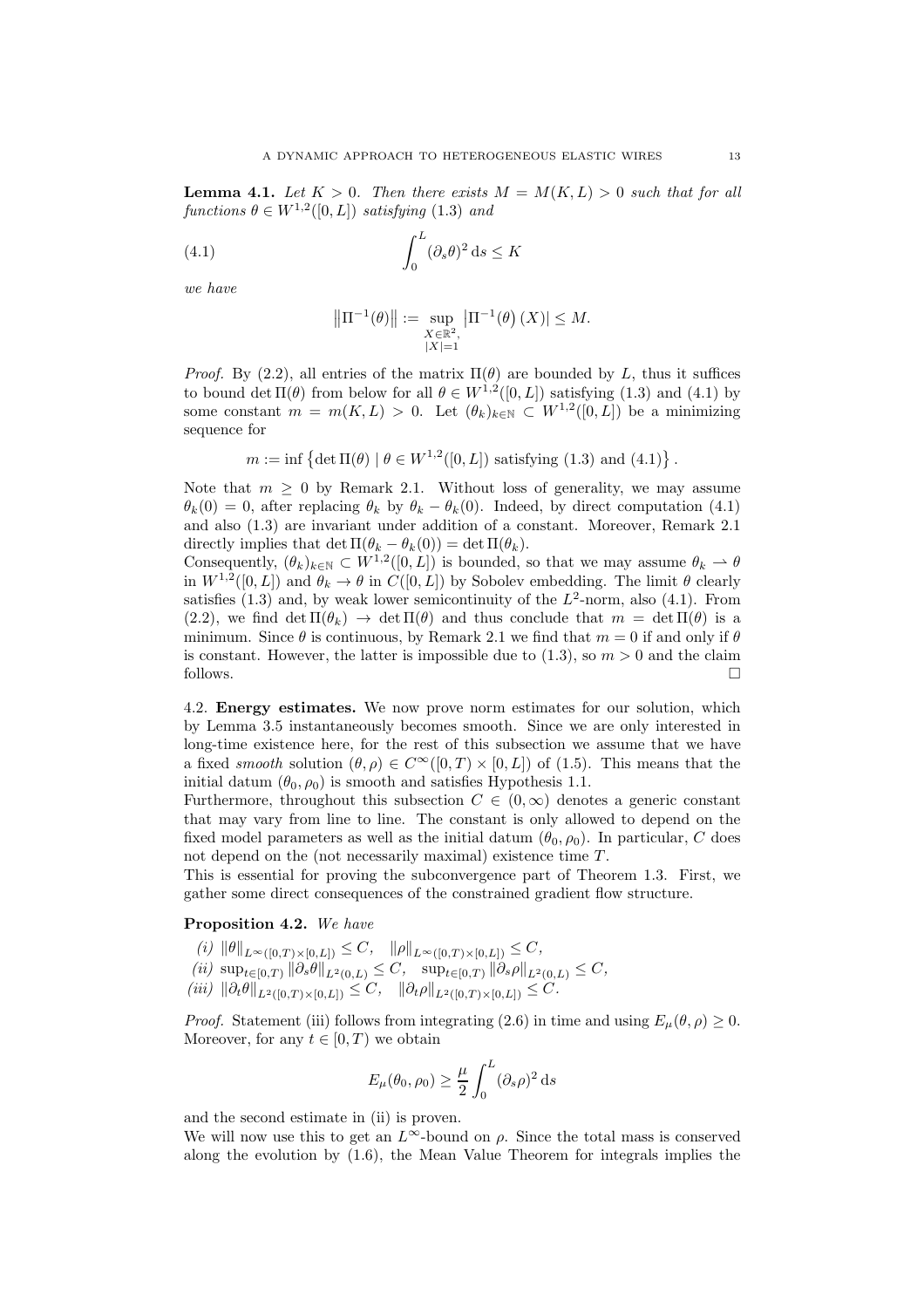existence of  $s_t \in [0, L]$  with  $\rho(t, s_t) = \frac{1}{L} \int_0^L \rho_0 ds$  for any  $t \in [0, T)$ . Similar to [\(3.17\)](#page-10-2), the Fundamental Theorem of Calculus yields

<span id="page-13-0"></span>(4.2) 
$$
|\rho(t,s) - \rho(t,s_t)| \le \int_0^L |\partial_s \rho| ds \le L^{\frac{1}{2}} \left( \int_0^L |\partial_s \rho|^2 ds \right)^{\frac{1}{2}} \le C
$$

and the second estimate of (i) is proven.

Consequently, there exists a compact interval  $J \subset \mathbb{R}$  only depending on  $\theta_0$ ,  $\rho_0$  and the model parameters such that

<span id="page-13-1"></span>(4.3) 
$$
\rho(t,s) \in J \text{ for all } t \in [0,T), s \in [0,L].
$$

By continuity, we find that

<span id="page-13-4"></span>inf J (4.4) β ≥ C > 0.

Therefore, using [\(2.6\)](#page-4-3) again, we obtain

$$
E_{\mu}(\theta_0, \rho_0) \ge \inf_J \beta \int_0^L (\partial_s \theta - c_0)^2 ds \ge C \left( \int_0^L (\partial_s \theta)^2 ds - 2c_0 \int_0^L \partial_s \theta ds + c_0^2 L \right).
$$

By [\(1.4\)](#page-1-3), we have  $\int_0^L \partial_s \theta \, ds = 2\pi \omega$ , and hence the first part of (ii) follows. This together with the fact that  $\int_0^L \theta \, ds = \int_0^L \theta_0 \, ds$  by Lemma [2.3](#page-4-4) yields the first estimate in (i) by proceeding in the same fashion as in [\(4.2\)](#page-13-0).  $\square$ 

<span id="page-13-3"></span>Proposition 4.3. For the Lagrange multipliers we have

$$
\sup_{t\in[0,T)}|\lambda_{\theta 1}|\leq C,\quad \sup_{t\in[0,T)}|\lambda_{\theta 2}|\leq C,\quad \sup_{t\in[0,T)}|\lambda_\rho|\leq C.
$$

*Proof.* Because of Proposition [4.2,](#page-12-1) Lemma [4.1](#page-12-2) can be applied with  $K = C$ , only depending on the model parameters and the initial datum. Hence, for the Lagrange multipliers  $\lambda_{\theta_1}$  and  $\lambda_{\theta_2}$  by Remark [2.2](#page-3-2) we have

$$
\left| \begin{pmatrix} \lambda_{\theta 1} \\ \lambda_{\theta 2} \end{pmatrix} \right| \leq C \sup_J \beta \left( \int_0^L (\partial_s \theta)^2 \, ds + \int_0^L |c_0 \, \partial_s \theta| \, ds \right),
$$

where J is as in [\(4.3\)](#page-13-1). The right hand side is bounded for all  $t \in [0, T)$  by Proposition [4.2](#page-12-1) and the Cauchy–Schwarz inequality. This way, we obtain the desired bounds for  $\lambda_{\theta_1}$  and  $\lambda_{\theta_2}$ . For  $\lambda_\rho$  we use [\(2.4\)](#page-3-3) and proceed similarly, using that  $\sup_J |\beta'| \leq C$  by continuity.

As a next step, we would like to bound the  $L^2$ -norm of  $\partial_s^2(\theta, \rho)$  uniformly in time. Directly pursuing this idea, we encounter difficulties in controlling the nonlinear coupling of the system [\(1.5\)](#page-1-1), which seems to be incompatible with a direct application of interpolation inequalities. Instead, we control the  $L^2$ -norm of the velocity  $\partial_t(\theta,\rho)$  first.

<span id="page-13-5"></span>Proposition 4.4. We have

$$
\sup_{t\in[0,T)}\|\partial_t\theta\|_{L^2(0,L)}\leq C,\qquad \sup_{t\in[0,T)}\|\partial_t\rho\|_{L^2(0,L)}\leq C.
$$

*Proof.* By continuity, Proposition [4.2](#page-12-1) and with  $J$  as in  $(4.3)$  we have that

<span id="page-13-2"></span>(4.5) 
$$
\sup_{J} |\beta'| \leq C, \qquad \sup_{J} |\beta''| \leq C.
$$

We consider the smooth function

$$
\varphi(t) := \frac{1}{2} \int_0^L \left( (\partial_t \theta)^2 + (\partial_t \rho)^2 \right) ds
$$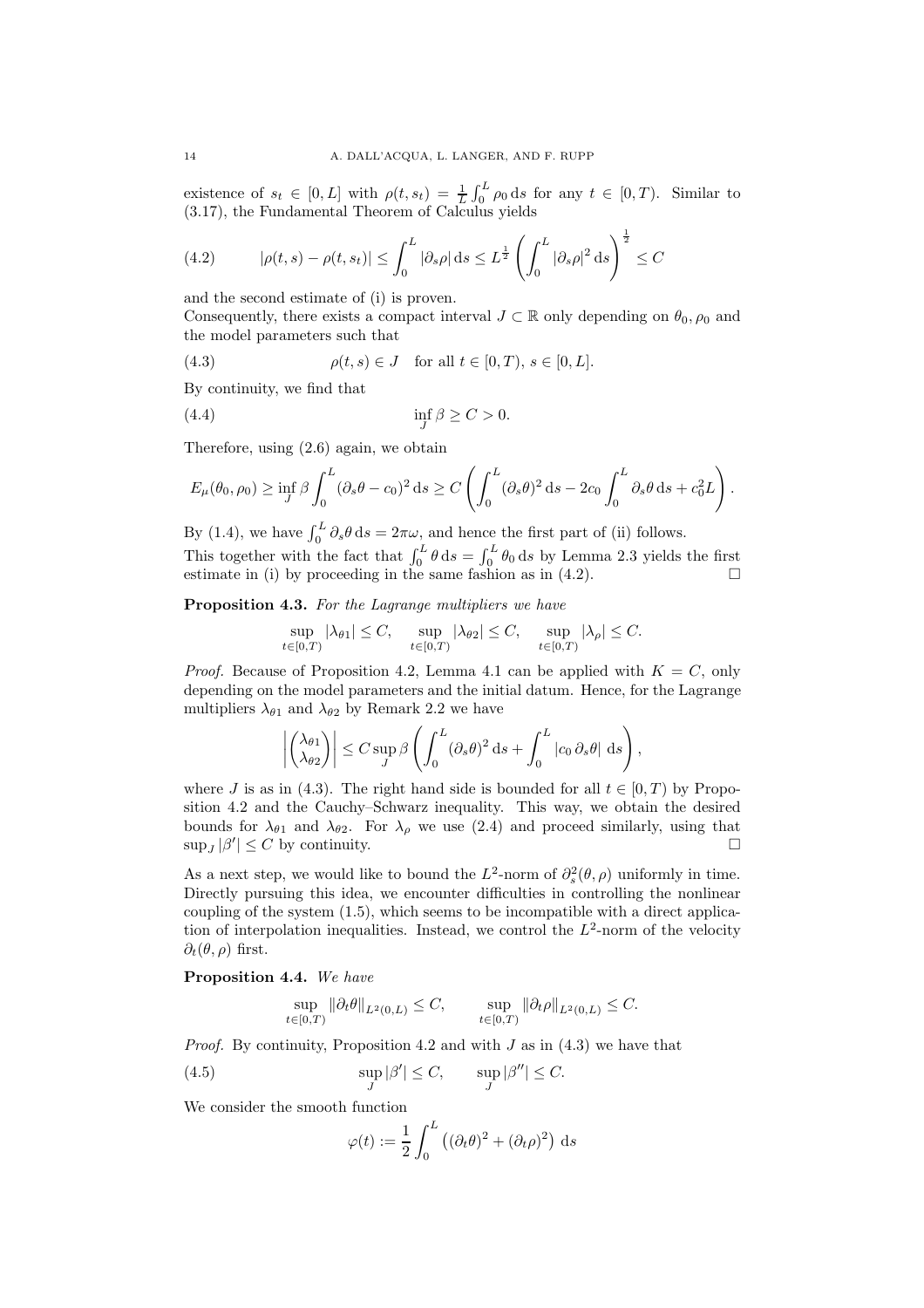for  $t \in [0, T)$ . We now use [\(1.5\)](#page-1-1) and integration by parts to differentiate  $\varphi$ . The boundary terms dissapear as a consequence of the boundary conditions in [\(1.5\)](#page-1-1). We have

$$
\frac{d}{dt}\varphi(t) = \int_0^L \partial_t \theta \,\partial_t \Big[ \partial_s (\beta(\rho)(\partial_s \theta - c_0)) + \lambda_{\theta 1} \sin \theta - \lambda_{\theta 2} \cos \theta \Big] ds \n+ \int_0^L \partial_t \rho \,\partial_t \left( \mu \partial_s^2 \rho - \frac{1}{2} \beta'(\rho)(\partial_s \theta - c_0)^2 - \lambda_{\rho} \right) ds \n= - \int_0^L \beta(\rho)(\partial_t \partial_s \theta)^2 ds - \int_0^L \mu(\partial_t \partial_s \rho)^2 ds \n- 2 \int_0^L \partial_t \partial_s \theta \,\beta'(\rho) \,\partial_t \rho \left( \partial_s \theta - c_0 \right) ds - \frac{1}{2} \int_0^L (\partial_t \rho)^2 \beta''(\rho) \left( \partial_s \theta - c_0 \right)^2 ds \n+ \int_0^L (\partial_t \theta)^2 \lambda_{\theta 1} \cos \theta ds + \int_0^L (\partial_t \theta)^2 \lambda_{\theta 2} \sin \theta ds.
$$

Here no time derivatives of the Lagrange multipliers appear by [\(2.3\)](#page-3-7) and [\(2.5\)](#page-3-5). Using [\(4.5\)](#page-13-2), Young's inequality, Proposition [4.2](#page-12-1) and Proposition [4.3,](#page-13-3) we can estimate this by

$$
\frac{\mathrm{d}}{\mathrm{d}t}\varphi(t) \le -\inf_{J} \beta \int_{0}^{L} (\partial_{t}\partial_{s}\theta)^{2} \,\mathrm{d}s - \mu \int_{0}^{L} (\partial_{t}\partial_{s}\rho)^{2} \,\mathrm{d}s + \delta \int_{0}^{L} (\partial_{t}\partial_{s}\theta)^{2} \,\mathrm{d}s
$$
\n
$$
(4.6) \qquad + C(\delta) \sup_{s \in [0,L]} (\partial_{t}\rho)^{2} + C \int_{0}^{L} (\partial_{t}\theta)^{2} \,\mathrm{d}s
$$

<span id="page-14-0"></span>for  $\delta > 0$  to be chosen and some correspondingly adjusted  $C(\delta) > 0$ . Using [\(2.5\)](#page-3-5) and arguing as in [\(4.2\)](#page-13-0), we find there exists  $s_t \in [0, L]$  with  $\partial_t \rho(t, s_t) = 0$  and thus

$$
\sup_{s\in[0,L]} |\partial_t \rho|^2 = \sup_{s\in[0,L]} |(\partial_t \rho)^2 - (\partial_t \rho(t,s_t))^2| \le \int_0^L \left| \partial_s (\partial_t \rho)^2 \right| ds
$$
  
(4.7) 
$$
\le 2 \left\| \partial_t \rho \right\|_{L^2(0,L)} \left\| \partial_t \partial_s \rho \right\|_{L^2(0,L)} \le \delta \left\| \partial_t \partial_s \rho \right\|_{L^2(0,L)}^2 + C(\delta) \left\| \partial_t \rho \right\|_{L^2(0,L)}^2,
$$

<span id="page-14-1"></span>using Young's inequality in the last step. Using  $(4.4)$  and choosing  $\delta > 0$  small enough in  $(4.6)$  and  $(4.7)$ , we obtain

<span id="page-14-2"></span>(4.8) 
$$
\frac{\mathrm{d}}{\mathrm{d}t}\varphi(t) \leq C\varphi(t) \quad \text{for all } t \in [0, T).
$$

By Proposition [4.2,](#page-12-1) we find that  $\int_0^T \varphi(t) dt$  is bounded independently of T and thus the claim follows from integrating  $(4.8)$ .

<span id="page-14-3"></span>Proposition 4.5. We have

$$
\sup_{t\in[0,T)}\left\|\partial^2_s\theta\right\|_{L^2(0,L)}\leq C,\qquad \sup_{t\in[0,T)}\left\|\partial^2_s\rho\right\|_{L^2(0,L)}\leq C.
$$

Proof. To prove the required estimates, we need to consider simultaneously the evolution equation of  $\theta$  and the evolution equation of  $\rho$ . Recall from [\(1.5\)](#page-1-1) that we have

$$
\beta(\rho)\partial_s^2 \theta = \partial_t \theta - \beta'(\rho)\partial_s \rho(\partial_s \theta - c_0) - \lambda_{\theta 1} \sin \theta + \lambda_{\theta 2} \cos \theta,
$$
  

$$
\mu \partial_s^2 \rho = \partial_t \rho + \frac{1}{2} \beta'(\rho)(\partial_s \theta - c_0)^2 + \lambda_{\rho}
$$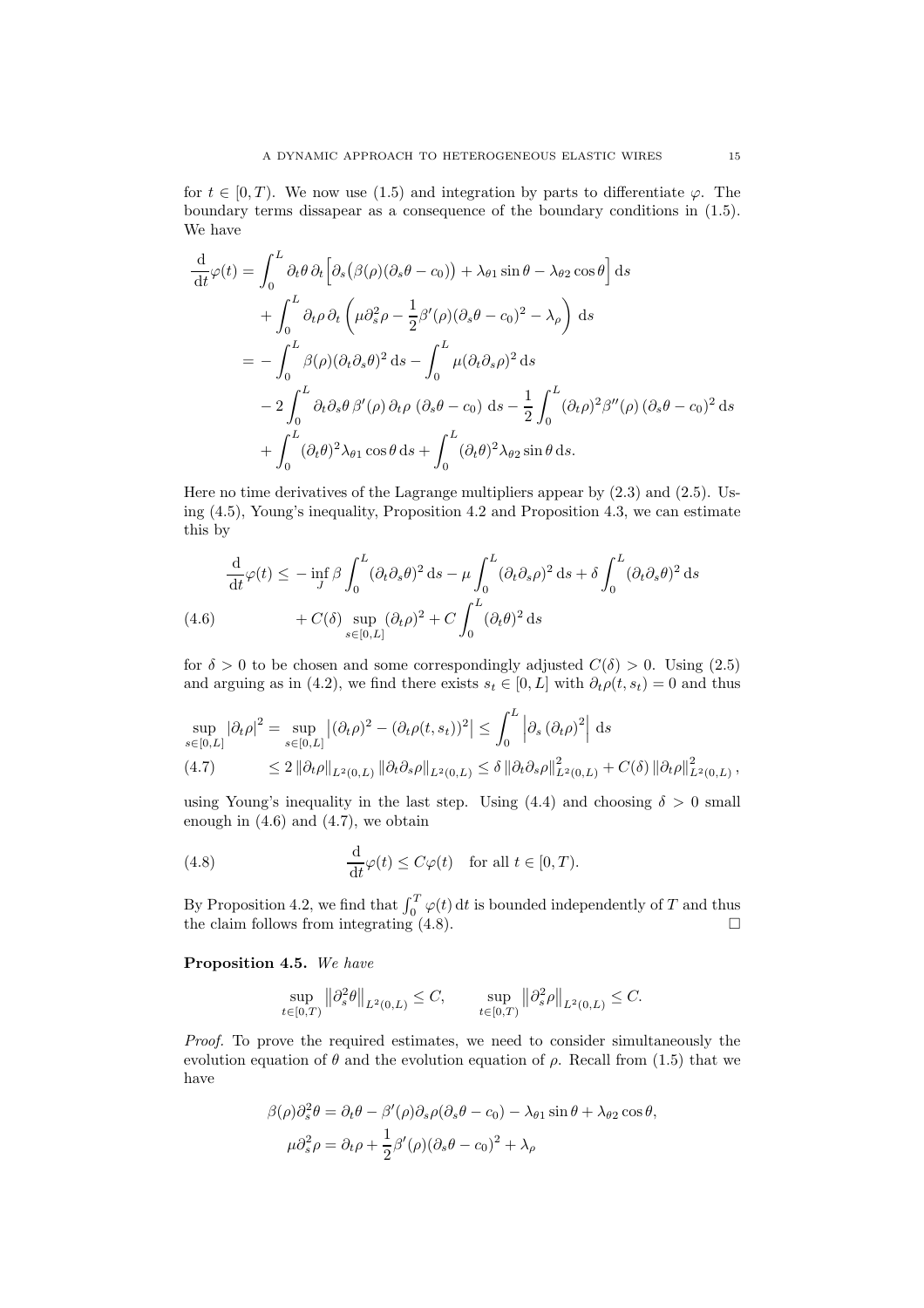on  $[0, T)$ . Using  $(4.4)$  and arguing as in  $(4.5)$ , by Young's inequality we find

$$
\begin{split} & \left\| \partial_s^2 \theta \right\|_{L^2(0,L)}^2 + \left\| \partial_s^2 \rho \right\|_{L^2(0,L)}^2 \\ & \leq C \bigg( \int_0^L (\partial_t \theta)^2 \, ds + \int_0^L (\partial_s \rho)^2 (\partial_s \theta - c_0)^2 \, ds + \lambda_{\theta_1}^2 \int_0^L \sin^2 \theta \, ds + \lambda_{\theta_2}^2 \int_0^L \cos^2 \theta \, ds \\ & + \int_0^L (\partial_t \rho)^2 \, ds + \int_0^L (\partial_s \theta - c_0)^4 \, ds + \lambda_{\rho}^2 L \bigg) \end{split}
$$

for all  $t \in [0, T)$ . By Propositions [4.3](#page-13-3) and [4.4](#page-13-5) it is sufficient to consider the second term and the sixth term on the right side of the inequality. Using Hölder's inequality, interpolation [\[4,](#page-27-15) p. 233] and  $\int_0^L \partial_s \rho \, ds = 0$ , we find

$$
\begin{split} \left\| (\partial_s \rho)^2 (\partial_s \theta)^2 \right\|_{L^1(0,L)} &\leq \left\| \partial_s \rho \right\|_{L^4(0,L)}^2 \left\| \partial_s \theta \right\|_{L^4(0,L)}^2 \\ &\leq C \left\| \partial_s^2 \rho \right\|_{L^2(0,L)}^{\frac{1}{2}} \left\| \partial_s \rho \right\|_{L^2(0,L)}^{\frac{3}{2}} \left( \left\| \partial_s^2 \theta \right\|_{L^2(0,L)}^{\frac{1}{4}} \left\| \partial_s \theta \right\|_{L^2(0,L)}^{\frac{3}{4}} + \left\| \partial_s \theta \right\|_{L^2(0,L)} \right)^2 . \end{split}
$$

Due to Proposition [4.2](#page-12-1) the norm  $\|\partial_s \theta\|_{L^2(0,L)}$  is bounded for all  $t \in [0,T)$  and similarly for  $\rho$ . Therefore, for  $\delta > 0$  to be chosen, using twice Young's inequality we estimate

$$
\left\|(\partial_s \rho)^2 (\partial_s \theta)^2\right\|_{L^1(0,L)} \le \delta \left\|\partial_s^2 \rho\right\|_{L^2(0,L)}^2 + \delta \left\|\partial_s^2 \theta\right\|_{L^2(0,L)}^2 + C(\delta).
$$

In an analogous way we also get

$$
\left\|(\partial_s \theta)^4\right\|_{L^1(0,L)} \le \delta \left\|\partial_s^2 \theta\right\|_{L^2(0,L)}^2 + C(\delta).
$$

Finally, taking  $\delta > 0$  sufficiently small and absorbing, the claim follows.  $\Box$ 

## <span id="page-15-1"></span>Proposition 4.6. We have

$$
\sup_{t \in [0,T)} \left\| \partial_s^3 \theta \right\|_{L^2(0,L)} \le C, \qquad \sup_{t \in [0,T)} \left\| \partial_s^3 \rho \right\|_{L^2(0,L)} \le C.
$$

Proof. Again, we use a Gronwall argument. To that end, we define

$$
\varphi(t) := \frac{1}{2} \int_0^L \left( (\partial_s^3 \theta)^2 + (\partial_s^3 \rho)^2 \right) ds
$$

for  $t \in [0, T)$  and obtain after integration by parts

<span id="page-15-0"></span>(4.9) 
$$
\frac{\mathrm{d}}{\mathrm{d}t}\varphi(t) + \varphi(t) = -\int_0^L \partial_s^4 \theta \, \partial_t \partial_s^2 \theta + \partial_s^4 \rho \, \partial_t \partial_s^2 \rho \, \mathrm{d}s - \frac{1}{2} \int_0^L \partial_s^4 \theta \partial_s^2 \theta + \partial_s^4 \rho \partial_s^2 \rho \, \mathrm{d}s.
$$

Differentiating twice the evolution equations  $(1.5)$  with respect to s yields

$$
\partial_s^2 \partial_t \theta = 3\beta'(\rho)\partial_s \rho \partial_s^3 \theta + \beta(\rho)\partial_s^4 \theta + 3\beta''(\rho)(\partial_s \rho)^2 \partial_s^2 \theta + 3\beta'(\rho)\partial_s^2 \rho \partial_s^2 \theta + \beta'''(\rho)(\partial_s \rho)^3(\partial_s \theta - c_0) + 3\beta''(\rho)\partial_s^2 \rho \partial_s \rho (\partial_s \theta - c_0) + \beta'(\rho)\partial_s^3 \rho (\partial_s \theta - c_0) - \lambda_{\theta 1} \sin \theta (\partial_s \theta)^2 + \lambda_{\theta 1} \cos \theta \partial_s^2 \theta + \lambda_{\theta 2} \cos \theta (\partial_s \theta)^2 + \lambda_{\theta 2} \sin \theta \partial_s^2 \theta
$$

and

$$
\partial_s^2 \partial_t \rho = \mu \partial_s^4 \rho - \frac{1}{2} \beta'''(\rho) (\partial_s \rho)^2 (\partial_s \theta - c_0)^2 - \frac{1}{2} \beta''(\rho) \partial_s^2 \rho (\partial_s \theta - c_0)^2 - 2\beta''(\rho) \partial_s \rho (\partial_s \theta - c_0) \partial_s^2 \theta - \beta'(\rho) (\partial_s^2 \theta)^2 - \beta'(\rho) (\partial_s \theta - c_0) \partial_s^3 \theta.
$$

By continuity, Proposition [4.2](#page-12-1) and [\(4.3\)](#page-13-1), we find that  $|\beta^{(k)}(\rho)|$  is bounded by C for  $k = 0, \ldots, 3$ . Moreover, due to the embedding  $W^{2,2}(0,L) \hookrightarrow C^1([0,L])$ , Proposition [4.2](#page-12-1) and Proposition [4.5](#page-14-3) we know that  $\sup_{s\in[0,L]}|\partial_s\theta|$  is bounded by C for all  $t \in$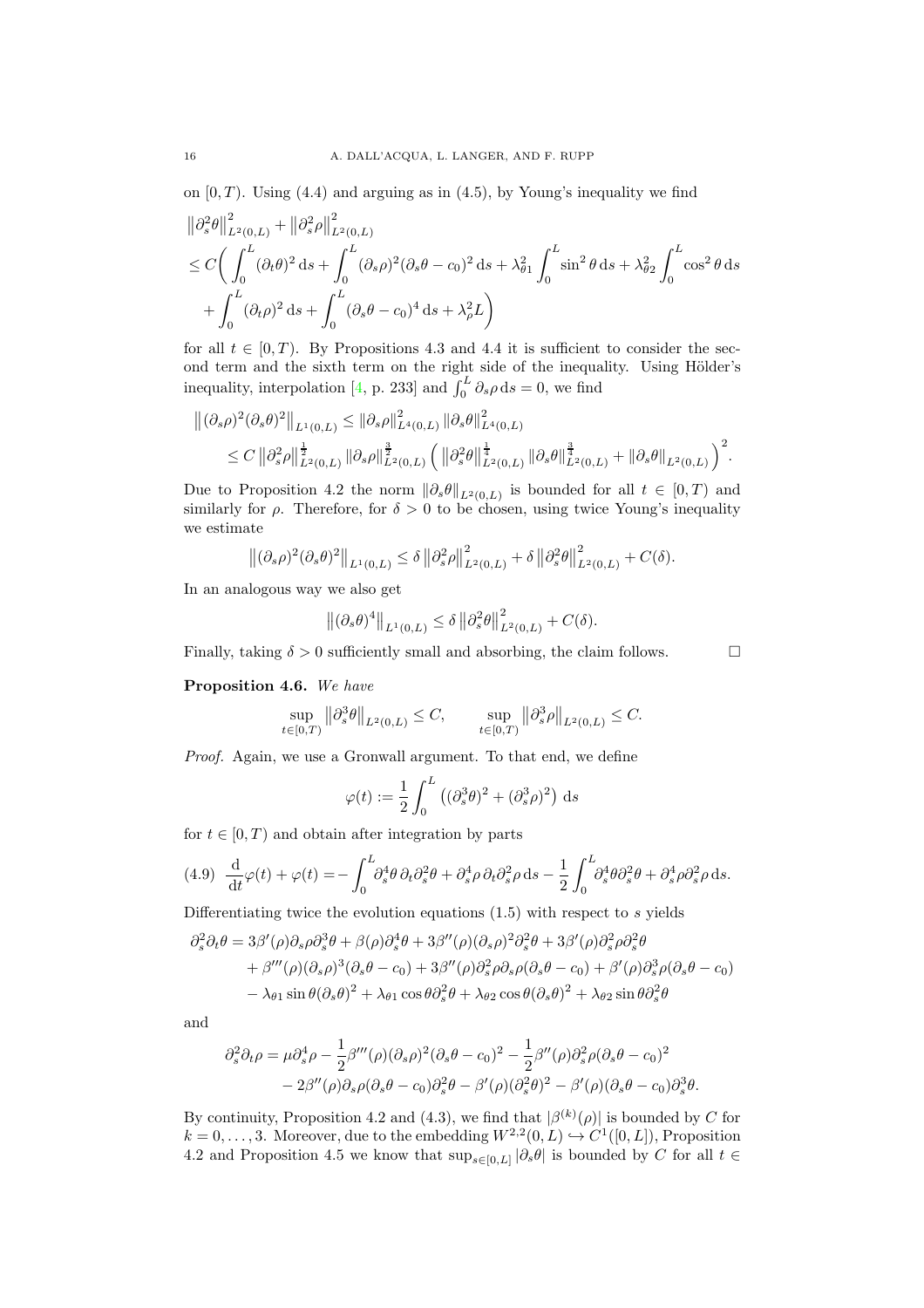[0, T). The same applies to  $\sup_{s\in[0,L]}|\partial_s \rho|$ . This implies that after plugging the last two equations into [\(4.9\)](#page-15-0) we get

<span id="page-16-2"></span>
$$
(4.10) \quad \frac{\mathrm{d}}{\mathrm{d}t}\varphi(t) + \varphi(t) \le -\inf_J \beta(\rho) \int_0^L (\partial_s^4 \theta)^2 \,\mathrm{d}s - \mu \int_0^L (\partial_s^4 \rho)^2 \,\mathrm{d}s + CR(t),
$$

where  $R(t)$  is a sum of terms of the form

<span id="page-16-1"></span>
$$
(4.11)\quad \int_0^L |\partial_s^4 f| |\partial_s^3 g| ds, \quad \int_0^L |\partial_s^4 f| |\partial_s^2 g| ds, \quad \int_0^L |\partial_s^4 f| ds, \quad \int_0^L |\partial_s^4 f| |\partial_s^2 f| |\partial_s^2 g| ds
$$

for  $f, g \in {\theta, \rho}$ . For the first term, we use Young's inequality, integration by parts and Proposition [4.5](#page-14-3) and estimate

$$
\int_0^L |\partial_s^4 f| |\partial_s^3 g| ds \le \delta \int_0^L (\partial_s^4 f)^2 ds + C(\delta) \int_0^L (\partial_s^3 g)^2 ds
$$
  
=  $\delta \int_0^L (\partial_s^4 f)^2 ds - C(\delta) \int_0^L \partial_s^4 g \partial_s^2 g ds$   
 $\le \delta \int_0^L (\partial_s^4 f)^2 ds + \delta \int_0^L (\partial_s^4 g)^2 ds + C(\delta).$ 

Similarly, for terms of the second and third type we have

$$
\int_0^L \left( \left| \partial_s^4 f \right| \left| \partial_s^2 g \right| + \left| \partial_s^4 f \right| \right) ds \le \delta \int_0^L \left( \partial_s^4 f \right)^2 ds + C(\delta).
$$

The terms of the fourth type in [\(4.11\)](#page-16-1) can be controlled by interpolation, cf. [\[4,](#page-27-15) p. 233] (using  $\int_0^L \partial_s^k f ds = 0$  for  $k \ge 2$ ,  $f \in {\theta, \rho}$ ) to estimate

$$
\begin{split} \int_{0}^{L} \left| \partial_{s}^{4} f \right| \left| \partial_{s}^{2} f \right| \left| \partial_{s}^{2} g \right| \, \mathrm{d}s &\leq \left\| \partial_{s}^{4} f \right\|_{L^{2}(0,L)} \left\| \partial_{s}^{2} f \right\|_{L^{4}(0,L)} \left\| \partial_{s}^{2} g \right\|_{L^{4}(0,L)} \\ &\leq C \left\| \partial_{s}^{4} f \right\|_{L^{2}(0,L)} \left\| \partial_{s}^{4} f \right\|_{L^{2}(0,L)}^{\frac{1}{8}} \left\| \partial_{s}^{2} f \right\|_{L^{2}(0,L)}^{\frac{7}{8}} \left\| \partial_{s}^{4} g \right\|_{L^{2}(0,L)}^{\frac{1}{8}} \left\| \partial_{s}^{2} g \right\|_{L^{2}(0,L)}^{\frac{7}{8}} \\ &\leq \delta \left\| \partial_{s}^{4} f \right\|_{L^{2}(0,L)}^{2} + \delta \left\| \partial_{s}^{4} g \right\|_{L^{2}(0,L)}^{2} + C(\delta) \end{split}
$$

as above by Proposition [4.5](#page-14-3) and Young's inequality for  $\delta > 0$  to be chosen. This way, we have estimated the remainder term  $R(t)$  in [\(4.10\)](#page-16-2). Consequently, if we now use inf<sub>J</sub> $\beta > C$  by [\(4.4\)](#page-13-4) and choose  $\delta > 0$  sufficiently small, after absorbing we get

$$
\frac{\mathrm{d}}{\mathrm{d}t}\varphi(t) + \varphi(t) \le C.
$$

<span id="page-16-0"></span>With Gronwall's lemma, we conclude that  $\varphi(t) \leq C$  for all  $t \in [0, T)$ .

4.3. Proof of Theorem [1.3.](#page-2-1) Using the previous propositions, we we are now able to prove long-time existence.

*Proof of Theorem [1.3.](#page-2-1)* Let  $0 < T_{\text{max}} \leq \infty$  be the maximal existence time of the smooth solution of [\(1.5\)](#page-1-1) with initial datum  $(\theta, \rho)(0, \cdot) = (\theta_0, \rho_0)$  in  $C^{1+\alpha}([0, L])$ . We first want to show that the assumption  $T_{\text{max}} < \infty$  yields a contradiction as we can extend the solution past  $T_{\text{max}}$ .

Assume  $T_{\text{max}} < \infty$  and let  $\delta \in (0, T_{\text{max}})$ . We have  $(\theta, \rho) \in C^{\infty}([\delta, T_{\text{max}}) \times [0, L])$ . By Propositions [4.2](#page-12-1) and [4.6,](#page-15-1) there is a constant  $C > 0$  depending only on  $(\theta, \rho)(\delta, \cdot)$ and the model parameters such that

<span id="page-16-3"></span>
$$
(4.12) \quad \sup_{t \in [\delta, T_{\text{max}})} \|\theta\|_{W^{3,2}(0,L)} \le C \quad \text{and} \quad \sup_{t \in [\delta, T_{\text{max}})} \|\rho\|_{W^{3,2}(0,L)} \le C.
$$

We consider an arbitrary sequence  $(t_n)_{n\in\mathbb{N}}$  with  $t_n \nearrow T_{\text{max}}$ . Let  $\tilde{\alpha} \in (0, \frac{1}{2})$ . The bounds in [\(4.12\)](#page-16-3) together with the compact embedding  $W^{3,2}(0,L) \hookrightarrow C^{2+\tilde{\alpha}}([0,L])$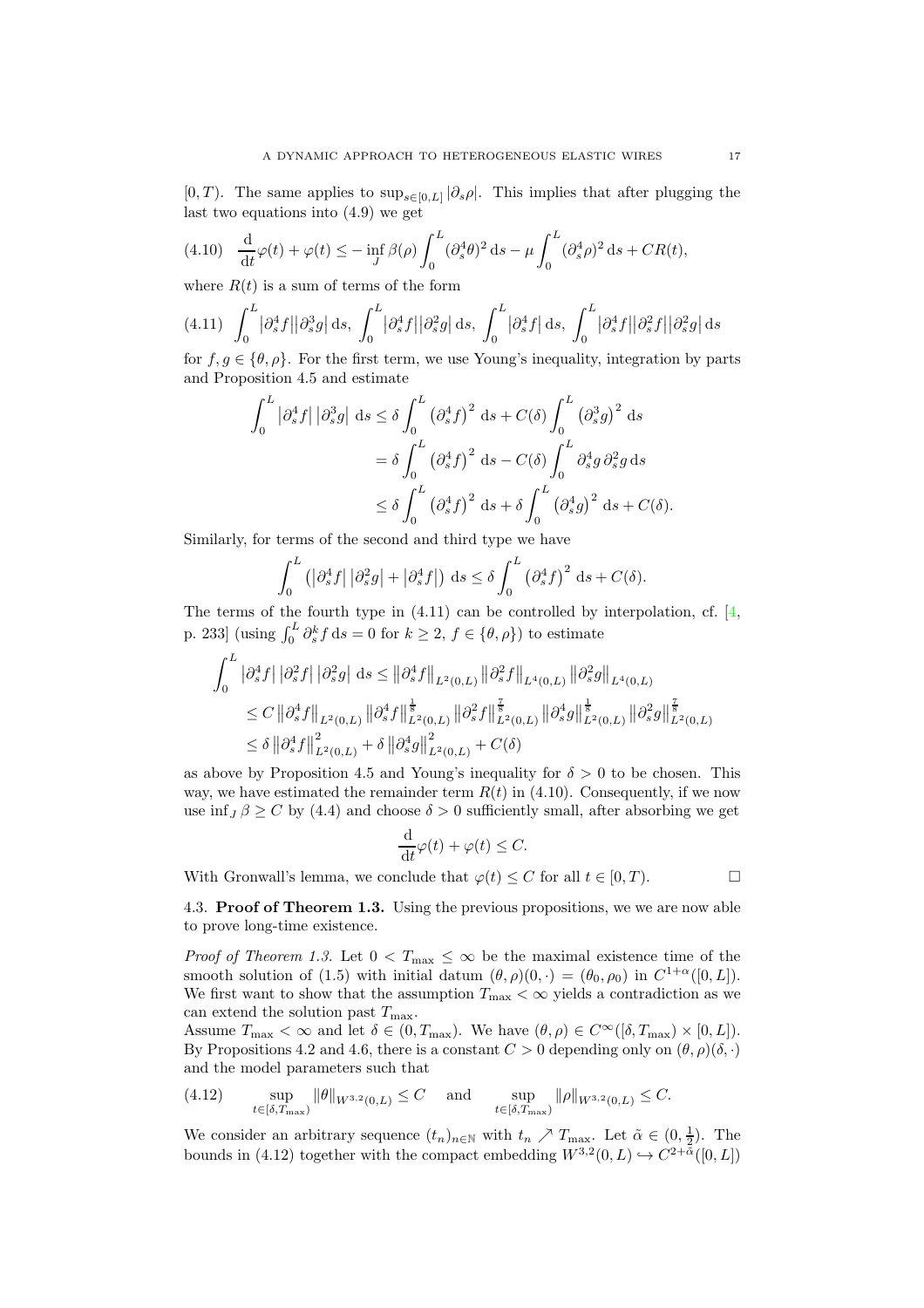and the closedness of  $h^{2+\tilde{\alpha}}([0,L])$  yield the existence of  $\tilde{\theta}_0 \in h^{2+\tilde{\alpha}}([0,L])$  and  $\tilde{\rho}_0 \in$  $h^{2+\tilde{\alpha}}([0,L])$  such that after passing to a subsequence

<span id="page-17-0"></span>(4.13) 
$$
\theta(t_n, \cdot) \to \tilde{\theta}_0
$$
 and  $\rho(t_n, \cdot) \to \tilde{\rho}_0$  in  $C^{2+\tilde{\alpha}}([0, L])$  as  $n \to \infty$ .

Suppose  $t'_n \nearrow T_{\text{max}}$  denotes another sequence such that [\(4.13\)](#page-17-0) holds with  $t'_n$  instead of  $t_n$  and  $(\tilde{\theta}'_0, \tilde{\rho}'_0)$  instead of  $(\tilde{\theta}_0, \tilde{\rho}_0)$ . Using [\(1.5\)](#page-1-1), Propositions [4.2,](#page-12-1) [4.3](#page-13-3) and [\(4.12\)](#page-16-3), we find  $\|\partial_t \theta\|_{W^{1,2}(0,L)} \leq C$  for  $t \in [\delta, T_{\text{max}})$ , where  $C > 0$  again only depends on the model parameters and  $(\theta, \rho)(\delta, \cdot)$ . Hence by the Sobolev embedding  $W^{1,2}(0, L) \hookrightarrow$  $C^{\tilde{\alpha}}([0,L]),$  we find

<span id="page-17-6"></span>
$$
(4.14) \|\theta(t_n,\cdot) - \theta(t'_n,\cdot)\|_{C^{\tilde{\alpha}}([0,L])} \le \left\| \int_{t_n}^{t'_n} \partial_t \theta(\tau,\cdot) d\tau \right\|_{C^{\tilde{\alpha}}([0,L])} \le C|t_n - t'_n|,
$$

after suitably modifying  $C > 0$ . Taking  $n \to \infty$  yields  $\tilde{\theta}'_0 = \tilde{\theta}_0$ . With exactly the same argument we find  $\tilde{\rho}'_0 = \tilde{\rho}_0$ . Consequently

<span id="page-17-1"></span>(4.15) 
$$
\theta(t, \cdot) \to \tilde{\theta}_0
$$
 and  $\rho(t, \cdot) \to \tilde{\rho}_0$  in  $C^{2+\tilde{\alpha}}([0, L])$  as  $t \nearrow T_{\text{max}}$ .

It is clear that  $(\tilde{\theta}_0, \tilde{\rho}_0)$  satisfies [\(1.7\)](#page-2-3). Thus, Theorem [1.2](#page-2-2) and Remark [3.7](#page-11-1) yield the existence of  $\tilde{T} > 0$  and a unique solution  $(\tilde{\theta}, \tilde{\rho}) \in C^{\infty}((0, \tilde{T}) \times [0, L])$  of [\(1.5\)](#page-1-1) which satisfies

<span id="page-17-2"></span>(4.16) 
$$
\tilde{\theta}(t, \cdot) \to \tilde{\theta}_0
$$
 and  $\tilde{\rho}(t, \cdot) \to \tilde{\rho}_0$  in  $C^{2+\tilde{\alpha}}([0, L])$  as  $t \searrow 0$ .

We take this solution to extend the solution  $(\theta, \rho)$  past  $T_{\text{max}}$  by defining

$$
(\bar{\theta}, \bar{\rho})(t,s) := \begin{cases} (\theta, \rho)(t,s) & \text{for } t \in (0, T_{\text{max}}), \\ (\tilde{\theta}, \tilde{\rho})(s) & \text{for } t = T_{\text{max}}, \\ (\tilde{\theta}, \tilde{\rho})(t - T_{\text{max}}, s) & \text{for } t \in (T_{\text{max}}, T_{\text{max}} + \tilde{T}). \end{cases}
$$

We now claim that

<span id="page-17-5"></span>(4.17) 
$$
(\bar{\theta}, \bar{\rho}) \in C^{\infty}((0, T_{\max} + \tilde{T}) \times [0, L]).
$$

Fix  $T \in (T_{\text{max}}, T_{\text{max}} + T)$ . Examining  $t \nearrow T_{\text{max}}$  and using [\(4.15\)](#page-17-1), respectively  $t \searrow T_{\text{max}}$  and using [\(4.16\)](#page-17-2), we conclude

$$
(\bar{\theta}, \bar{\rho}) \in \text{BUC}\left( [\delta, T]; C^{2+\tilde{\alpha}}([0, L]) \right).
$$

By [\(1.5\)](#page-1-1), we may write  $\partial_t(\theta, \rho)$  in terms of  $\partial_s^2(\theta, \rho), \partial_s(\theta, \rho)$  and  $(\theta, \rho)$  on  $(0, T_{\text{max}})$ and similarly for  $\partial_t(\tilde{\theta}, \tilde{\rho})$  on  $(0, \tilde{T})$ . Hence  $\partial_t(\bar{\theta}, \bar{\rho})$  exists on  $[\delta, T_{\max}) \cup (T_{\max}, T]$  and possesses a continuous extension at  $t = T_{\text{max}}$ , so that we find

$$
\partial_t(\bar{\theta}, \bar{\rho}) \in \mathrm{BUC}\left( [\delta, T]; C^{\tilde{\alpha}}([0, L]) \right).
$$

Consequently, we obtain

<span id="page-17-3"></span>
$$
(4.18) \qquad (\bar{\theta}, \bar{\rho}) \in \text{BUC}^1\left( [\delta, T]; C^{\tilde{\alpha}}([0, L]) \right) \cap \text{BUC}\left( [\delta, T]; C^{2+\tilde{\alpha}}([0, L]) \right).
$$

By [\(3.20\)](#page-11-2), for every  $T' < T_{\text{max}}$  the solution  $(\theta, \rho)$  satisfies

<span id="page-17-4"></span>
$$
(4.19) \quad (\theta,\rho) \in \text{BUC}_{1-\bar{\eta}}^1\left([0,T^{\prime}];h^{\bar{\alpha}}\left([0,L]\right)\right) \cap \text{BUC}_{1-\bar{\eta}}\left([0,T^{\prime}];h^{2+\bar{\alpha}}\left([0,L]\right)\right),
$$

where  $\bar{\alpha} \in (0,1)$  and  $\bar{\eta} \in (\frac{1}{2},1)$  are chosen such that  $2\bar{\eta} + \bar{\alpha} = 1 + \alpha$ . Since the time weight  $t^{1-\bar{\eta}}$  only plays a role near  $t = 0$ , from [\(4.18\)](#page-17-3) and [\(4.19\)](#page-17-4) we conclude that

$$
(\bar{\theta}, \bar{\rho}) \in \mathrm{BUC}_{1-\bar{\eta}}^1\left([0,T]; h^{\hat{\alpha}}([0,L])\right) \cap \mathrm{BUC}_{1-\bar{\eta}}\left([0,T]; h^{2+\hat{\alpha}}([0,L])\right),
$$

for  $0 < \hat{\alpha} < \min\{\bar{\alpha}, \tilde{\alpha}\}\$ , using Lemma [A.1.](#page-19-5) If we transfer this back to the peri-odic setting as in Section [3.1,](#page-4-5) we may apply Lemma [3.5](#page-8-0) to deduce that  $(\bar{\theta}, \bar{\rho}) \in$  $C^{\infty}((0,T) \times [0,L])$ . Since  $T \in (T_{\text{max}}, T_{\text{max}} + \tilde{T})$  was arbitrary, we conclude that [\(4.17\)](#page-17-5) is satisfied.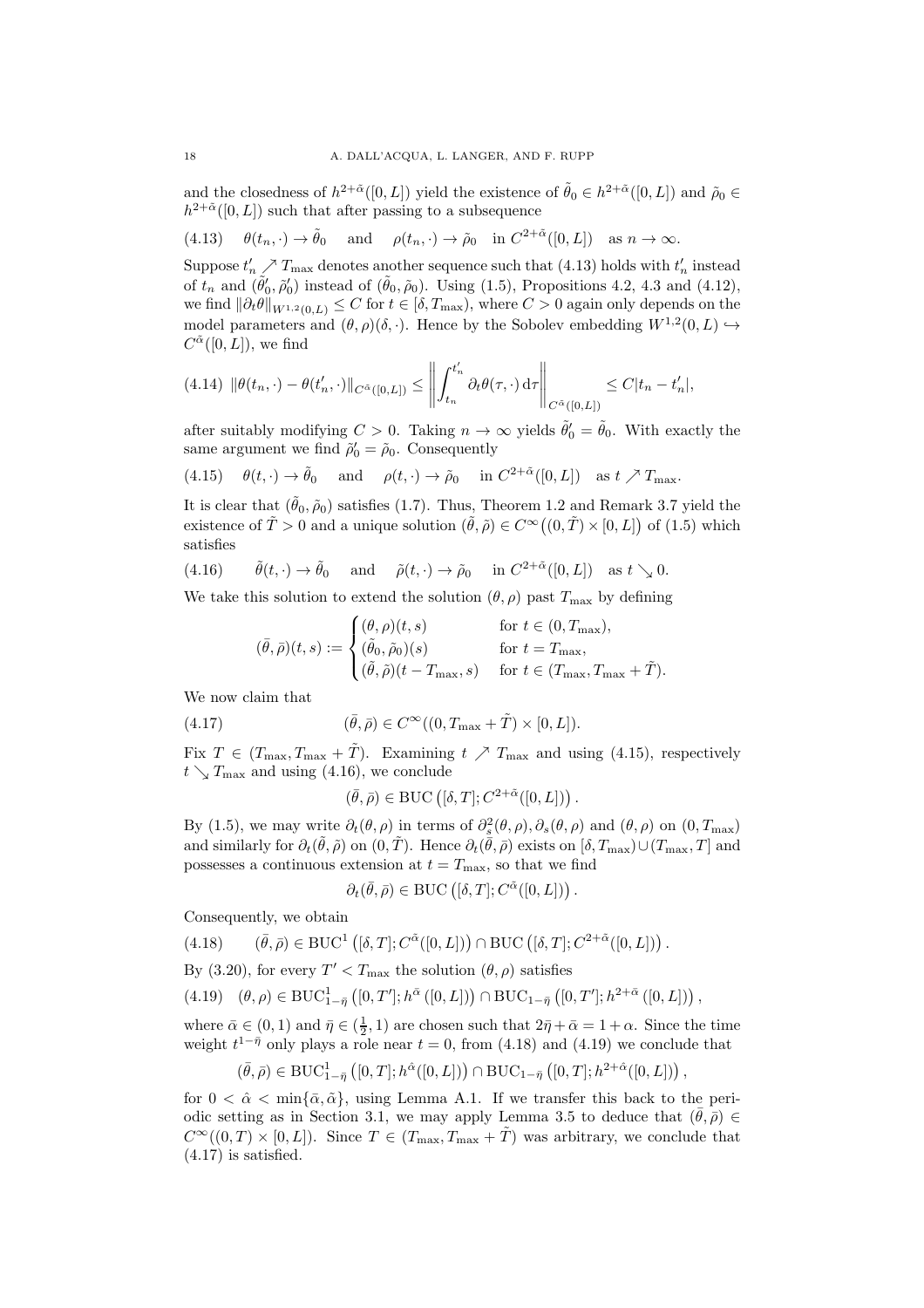Consequently, we have extended the solution  $(\theta, \rho)$  smoothly past  $T_{\text{max}}$ , a contradiction, so  $T_{\text{max}} = \infty$  has to hold.

For the subconvergence part, let  $(t_n)_{n\in\mathbb{N}}$  be any sequence with  $t_n \to \infty$ . Note that the constant  $C$  in  $(4.12)$  does not depend on the existence time, so  $(4.12)$ remains valid for  $T_{\text{max}} = \infty$ . The compact embedding  $W^{3,2}(0,L) \hookrightarrow C^{2+\tilde{\alpha}}([0,L]),$ where  $\tilde{\alpha} \in (0, \frac{1}{2})$ , and a subsequence argument yields that there exists  $(t'_n)_{n \in \mathbb{N}}$ , a subsequence of  $(t_n)_{n\in\mathbb{N}}$ , and  $(\theta_{\infty}, \rho_{\infty})$  such that

<span id="page-18-1"></span>(4.20) 
$$
\lim_{n \to \infty} (\theta(t'_n), \rho(t'_n)) = (\theta_\infty, \rho_\infty) \quad \text{in } C^{2+\tilde{\alpha}}([0, L])
$$

for all  $\tilde{\alpha} \in (0, \frac{1}{2}).$ 

It remains to prove that  $(\theta_{\infty}, \rho_{\infty})$  is stationary. We consider the function

$$
\varphi(t) = \frac{1}{2} \int_0^L \left( (\partial_t \theta)^2 + (\partial_t \rho)^2 \right) ds, \quad t \in [\delta, \infty),
$$

which is bounded by Proposition [4.4,](#page-13-5) and thus by [\(4.8\)](#page-14-2) its derivative  $\frac{d}{dt}\varphi$  is bounded from above. Since  $\varphi$  is integrable on  $[\delta, \infty)$  by Proposition [4.2,](#page-12-1) this is sufficient to guarantee that  $\lim_{t\to\infty} \varphi(t) = 0$ . In particular by [\(4.20\)](#page-18-1), we have  $\partial_t \theta(t'_n, \cdot) \to 0$ ,  $\partial_t \rho(t'_n, \cdot) \to 0$  in  $C^{\tilde{\alpha}}([0,L])$  for all  $\tilde{\alpha} \in (0,\frac{1}{2})$ , so  $(\theta_{\infty}, \rho_{\infty})$  is stationary, thus  $\underline{\alpha}$ solution to  $(1.8)$ .

**Remark 4.7.** Instead of only bounding the  $W^{3,2}$ -norm of a solution globally in time (cf. Proposition [4.6\)](#page-15-1), it is possible to bound  $\sup_{t\in[0,T)} ||(\theta,\rho)||_{W^{m,2}(0,L)} \leq C(m)$ ,  $m \in \mathbb{N}$ , for a smooth solution by essentially the same arguments as in Proposition [4.6.](#page-15-1) This way, one can deduce that the subconvergence in [\(4.20\)](#page-18-1) is even smooth.

<span id="page-18-0"></span>In general, the limit  $(\theta_{\infty}, \rho_{\infty})$  in Theorem [1.3](#page-2-1) might depend on the choice of the (sub)sequence and the argument in [\(4.14\)](#page-17-6) does not transfer to the case  $T_{\text{max}} = \infty$ .

# Appendix A. Function Spaces

Already in the introduction in Theorem [1.2](#page-2-2) little Hölder functions appear. Later in Chapter [3](#page-4-0) we work with time-weighted little Hölder spaces and in the proof of Lemma [3.5](#page-8-0) additionally the parabolic Hölder spaces are used. Here we collect the definitions of these spaces and list some properties.

A.1. Little Hölder functions. For  $\alpha \in \mathbb{R}_+ \setminus \mathbb{Z}$ , we denote by  $|\alpha|$  the largest integer less than  $\alpha$  and  $\{\alpha\} := \alpha - |\alpha| \in (0, 1)$ . Let  $k \in \mathbb{N}$ . The space of L-periodic  $\mathbb{R}^k$ -valued functions over  $\mathbb R$  which are continuous and  $\lfloor \alpha \rfloor$ -times continuously differentiable is denoted by  $C_{L}^{[\alpha]}$  $L^{[\alpha]}_L(\mathbb{R}; \mathbb{R}^k)$ . The periodic Hölder space with exponent  $\alpha$ is defined as

$$
C_L^{\alpha}(\mathbb{R}; \mathbb{R}^k) := \left\{ f \in C_L^{\lfloor \alpha \rfloor}(\mathbb{R}; \mathbb{R}^k) : \left[ f^{(\lfloor \alpha \rfloor)} \right]_{\alpha, \mathbb{R}} := \sup_{\substack{x, y \in \mathbb{R}, \\ x \neq y}} \frac{\left| f^{(\lfloor \alpha \rfloor)}(x) - f^{(\lfloor \alpha \rfloor)}(y) \right|}{|x - y|^{\{\alpha\}}} < \infty \right\}
$$

and equipped with the norm  $||f||_{C^{\alpha}(\mathbb{R})} := ||f||_{C^{\lfloor \alpha \rfloor}(\mathbb{R})} + [f^{(\lfloor \alpha \rfloor)}]_{\alpha, \mathbb{R}}$ . Therewith, we define the *periodic little-Hölder space with exponent*  $\alpha$  over  $\mathbb R$  by

<span id="page-18-2"></span>(A.1) 
$$
h_L^{\alpha}(\mathbb{R}; \mathbb{R}^k) := \left\{ f \in C_L^{\alpha}(\mathbb{R}; \mathbb{R}^k) : \lim_{\delta \to 0} \sup_{\substack{x, y \in \mathbb{R}, \\ 0 < |x - y| < \delta}} \frac{|f^{(\lfloor \alpha \rfloor)}(x) - f^{(\lfloor \alpha \rfloor)}(y)|}{|x - y|^{{\{\alpha \}}} } = 0 \right\}.
$$

This is a closed subspace of  $C_L^{\alpha}(\mathbb{R}; \mathbb{R}^k)$  and therefore a Banach space when equipped with the same norm.

In the following we collect some properties of periodic little Hölder functions. This type of functions plays a fundamental role in the classical maximal regularity theory, see for example [\[13\]](#page-27-16).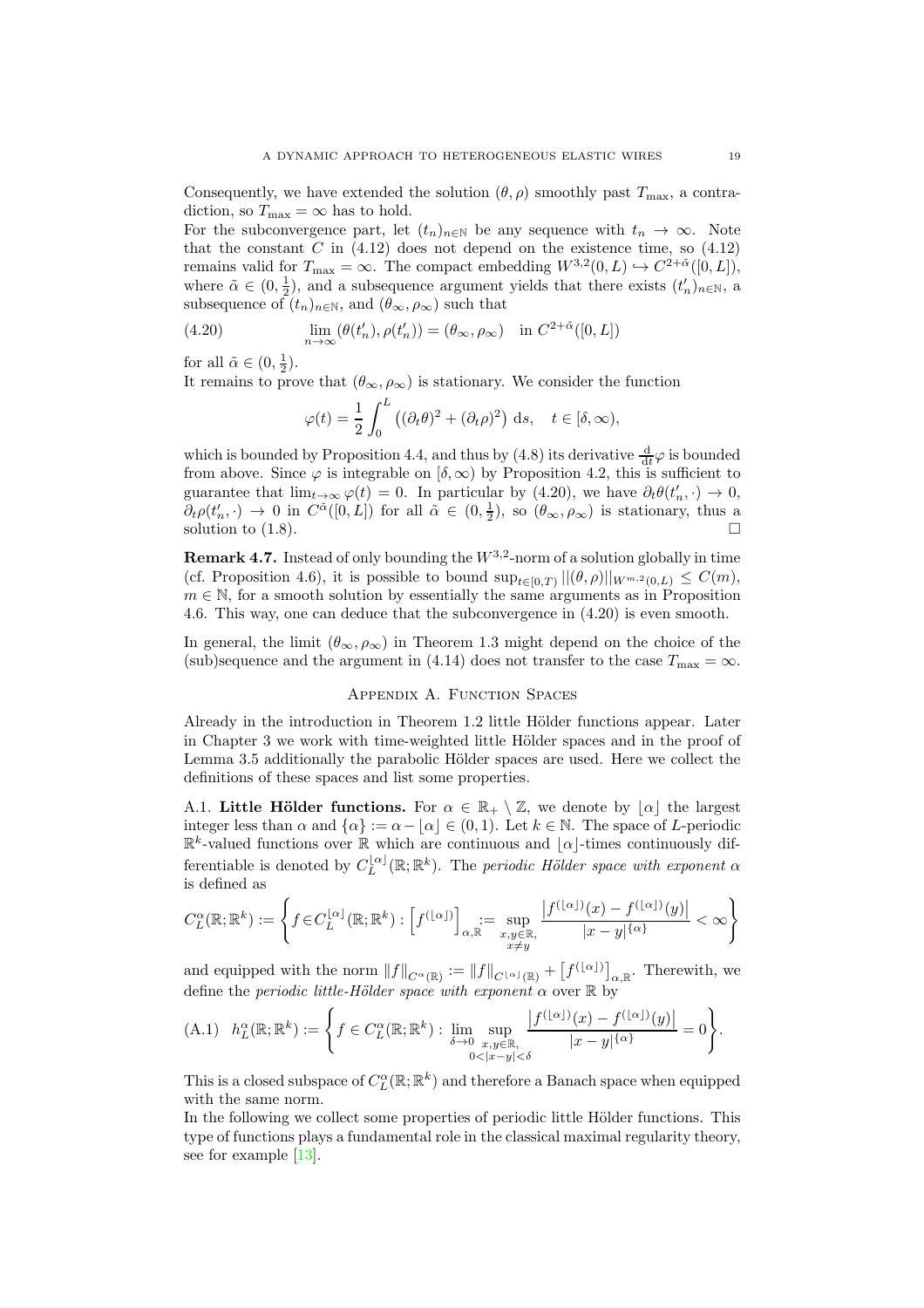<span id="page-19-5"></span>**Lemma A.1.** [\[12,](#page-27-12) Prop. 1.2] Let  $\alpha_1, \alpha_2 \in \mathbb{R}_+ \setminus \mathbb{Z}$  such that  $\alpha_1 < \alpha_2$ . Then  $h_L^{\alpha_1}(\mathbb{R})$ is the closure of  $C_{L}^{\alpha_2}(\mathbb{R})$  in  $(C_{L}^{\alpha_1}(\mathbb{R}), \|\cdot\|_{C^{\alpha_1}})$  and  $h_{L}^{\alpha_2}(\mathbb{R}) \hookrightarrow h_{L}^{\alpha_1}(\mathbb{R})$  densely.

<span id="page-19-6"></span>**Lemma A.2** (Product of periodic little Hölder functions). Let  $\alpha_1, \alpha_2 \in \mathbb{R}_+ \setminus \mathbb{Z}$ . Let  $g_1 \in h_L^{\alpha_1}(\mathbb{R})$  and let  $g_2 \in h_L^{\alpha_2}(\mathbb{R})$ . Then

$$
g_1 g_2 \in h_{per,L}^{\min{\{\alpha_1, \alpha_2\}}}(\mathbb{R}) \text{ and } ||g_1 g_2||_{C^{\min{\{\alpha_1, \alpha_2\}}}} \leq C(\alpha_1, \alpha_2, L) ||g_1||_{C^{\alpha_1}} ||g_2||_{C^{\alpha_2}}.
$$

<span id="page-19-3"></span>*Proof.* This follows from  $(A.1)$  and a tedious computation.

A.2. Time-weighted BUC-spaces. Let  $E$  be an arbitrary Banach space. Let  $\eta \in (0,1)$  and let  $T > 0$ . We define

$$
BUC_{1-\eta}([0,T];E) := \Big\{ \xi \in C\left( (0,T];E\right) : \left[t \mapsto t^{1-\eta} \xi(t) \right] \text{ bounded and uniformlycontinuous on } (0,T] \text{ with } \lim_{t \to 0^+} t^{1-\eta} \left\| \xi(t) \right\|_E = 0 \Big\}.
$$

Moreover, we define the subspace

$$
\mathrm{BUC}_{1-\eta}^1([0,T];E) := \left\{ \xi \in C^1\left( (0,T];E\right) : \xi, \partial_t \xi \in \mathrm{BUC}_{1-\eta}\left( [0,T];E\right) \right\}.
$$

In Section [3,](#page-4-0) we use this space with  $E$  a periodic little Hölder space. In particular, the spaces  $\mathbb{E}_0$  and  $\mathbb{E}_1$ , defined in [\(3.4\)](#page-5-2) and [\(3.5\)](#page-5-3) are Banach spaces with the norms

$$
\|\xi\|_{\mathbb{E}_0} = \|\xi\|_{\mathbb{E}_0([0,T])} := \sup_{t \in (0,T]} t^{1-\eta} \|\xi(t)\|_{C^{\alpha}(\mathbb{R})} \quad \text{and}
$$
  

$$
\|\xi\|_{\mathbb{E}_1} = \|\xi\|_{\mathbb{E}_1([0,T])} := \sup_{t \in (0,T]} t^{1-\eta} \left( \|\partial_t \xi(t)\|_{C^{\alpha}(\mathbb{R})} + \|\xi(t)\|_{C^{2+\alpha}(\mathbb{R})} \right),
$$

respectively. We use that the mapping

$$
\gamma \colon \mathbb{E}_1([0,T]) \to h_L^{\alpha}(\mathbb{R}; \mathbb{R}^k), \quad \xi(t, \cdot) \mapsto \xi(0, \cdot)
$$

is well defined, linear and continuous. This follows from the observation that for  $\xi \in \mathbb{E}_1([0,T])$  and  $0 < s < t$ 

<span id="page-19-7"></span>(A.2) 
$$
\xi(t) - \xi(s) = \int_s^t \partial_t \xi(\tau) d\tau,
$$

and hence there exists  $\lim_{t\to 0} \xi(t)$  in  $h_L^{\alpha}(\mathbb{R})$ , see [\[5,](#page-27-17) Remark 2.1]. We introduce the trace space  $\gamma \mathbb{E}_1 := \text{Im}(\gamma)$ . In particular,  $\gamma \mathbb{E}_1$  does not depend on  $T > 0$ . In [\[12,](#page-27-12) Section 5.1] it is shown that up to equivalent norms

<span id="page-19-1"></span>
$$
\gamma \mathbb{E}_1 = h_L^{2\eta + \alpha}(\mathbb{R}; \mathbb{R}^k)
$$

provided  $2\eta + \alpha \notin \mathbb{Z}$ . For simplicity, we will mostly omit the index k. We state here an important embedding result, yielding that if  $\eta > \frac{1}{2}$  we have continuity in space and time of the first order s-derivative. This is essential in Section [3.](#page-4-0)

<span id="page-19-2"></span>**Lemma A.3.** [\[5,](#page-27-17) Lemma 2.2] Let  $T > 0$ . We have

$$
\mathbb{E}_1([0,T]) \hookrightarrow \mathrm{BUC}([0,T]; h_L^{2\eta+\alpha}(\mathbb{R})).
$$

In particular, this implies that for  $\xi \in \mathbb{E}_1([0,T])$  there exists  $\lim_{t\to 0} \xi(t)$  in  $C_L^{2\eta+\alpha}(\mathbb{R})$ and  $\sup_{t \in [0,T]} ||\xi||_{C^{2\eta+\alpha}} \leq C(T) ||\xi||_{\mathbb{E}_1} < \infty.$ 

<span id="page-19-4"></span>**Remark A.4.** Lemma [A.3](#page-19-2) implies that if  $\eta \geq \frac{1}{2}$ , for  $\xi \in \mathbb{E}_1([0,T])$ , there exists  $\lim_{t\to 0} \partial_s \xi(t)$  in  $C_L^{\alpha}(\mathbb{R})$  and  $\partial_s \xi \in \text{BUC}([0,T]; h_L^{\alpha}(\mathbb{R}))$ .

<span id="page-19-0"></span>**Remark A.5.** We observe that from the definition of the spaces  $\mathbb{E}_{0}([0, T])$  and  $\mathbb{E}_1([0,T])$  we can derive the following properties.

- (1) If  $f \in \mathbb{E}_1([0,T])$ , then  $\partial_s f, \partial_s^2 f \in \mathbb{E}_0([0,T])$ .
- (2) If  $f_1 \in \mathbb{E}_1([0,T])$  and  $f_2 \in \mathbb{E}_0([0,T])$ , then  $f_1 f_2 \in \mathbb{E}_0([0,T])$ .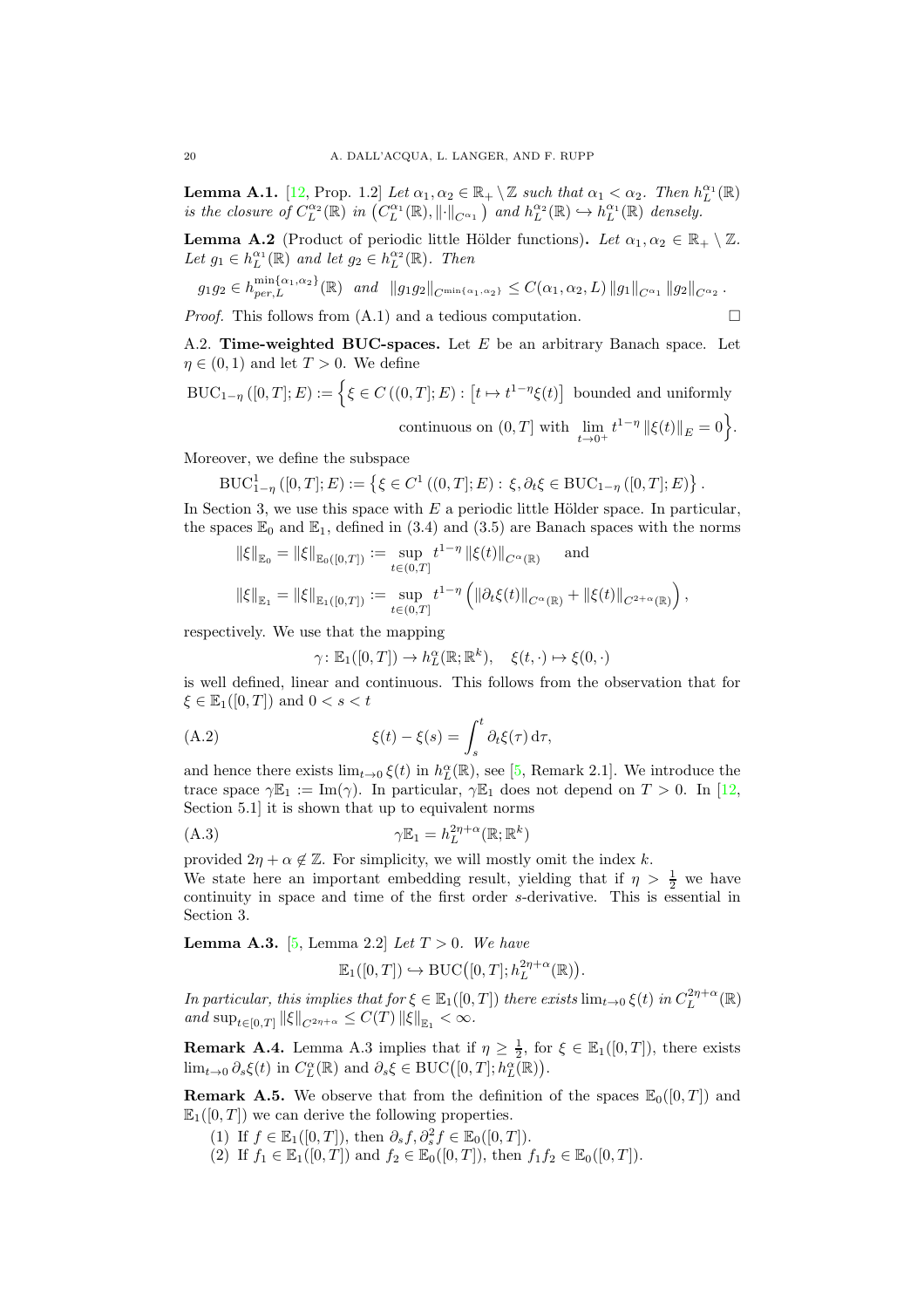(3) If 
$$
f \in \mathbb{E}_1([0,T])
$$
 and  $g \in C^{\infty}(\mathbb{R})$ , then  $g \circ f \in \mathbb{E}_1([0,T])$ .

<span id="page-20-0"></span>**Lemma A.6.** Let  $T > 0$ ,  $\eta \in (\frac{1}{2}, 1)$ ,  $\xi \in \mathbb{E}_1([0, T])$ . Then  $\partial_s^2 \xi \in L^2([0, T] \times [0, L])$ .

*Proof.* Since the  $\mathbb{E}_1$ -norm is finite, there exists  $K > 0$  such that

$$
\sup_{s \in \mathbb{R}} |\partial_s^2 \xi(t, s)| \le K t^{\eta - 1} \quad \text{for all } t \in [0, T].
$$

It thus follows

$$
\int_0^T \int_0^L (\partial_s^2 \xi)^2 ds dt \le K^2 L \int_0^T t^{2\eta - 2} dt = \frac{K^2 L}{2\eta - 1} T^{2\eta - 1} < \infty.
$$

<span id="page-20-1"></span>A.3. Parabolic Hölder spaces. At the end of Section [3](#page-4-0) we show that the solution of [\(3.2\)](#page-4-2) from Proposition [3.3](#page-6-0) is smooth. For this purpose we consider two additional function spaces. First, we set for  $\alpha \in \mathbb{R}_+ \setminus \mathbb{Z}, \zeta \in [0,1)$  and  $T > 0$ 

$$
\text{BUC}^{\zeta}([0,T]; h_L^{\alpha}(\mathbb{R})) := \left\{ \xi : [0,T] \to h_L^{\alpha}(\mathbb{R}) \text{ bounded and uniformly continuous} \right\}
$$
  
on  $[0,T], \sup_{\substack{t_1,t_2 \in [0,T] \\ t_1 \neq t_2}} \frac{\|\xi(t_1,s) - \xi(t_2,s)\|_{C^{\alpha}}}{|t_1 - t_2|^{\zeta}} < \infty \right\}.$ 

Moreover, we work with parabolic Hölder spaces, cf. [\[11\]](#page-27-13). Let  $l \in \mathbb{R}_+ \setminus \mathbb{Z}$ ,  $a, b \in \mathbb{R}$ with  $a < b$ ,  $T > 0$  and let  $Q_T := (0, T) \times (a, b)$ . The parabolic Hölder space  $H^{\frac{1}{2},l}(\overline{Q_T})$  is the space of all functions  $f: \overline{Q_T} \to \mathbb{R}$  with continuous derivatives  $\partial_t^m \partial_s^m f$  for  $2m + n < l$  and finite norm

$$
||f||_{H^{\frac{1}{2},l}(\overline{Q_T})} := \sum_{j=0}^{\lfloor l \rfloor} \sum_{2m+n=j} \sup_{(t,s)\in Q_T} |\partial_t^m \partial_s^n f|
$$
  
+ 
$$
\sum_{2m+n=\lfloor l \rfloor} \sup_{(t,s_1),(t,s_2)\in Q_T} \frac{|\partial_t^m \partial_s^n f(t,s_1) - \partial_t^m \partial_s^n f(t,s_2)|}{|s_1 - s_2|^{l - \lfloor l \rfloor}}
$$
  
+ 
$$
\sum_{0 < l-2m-n<2} \sup_{(t_1,s),(t_2,s)\in Q_T} \frac{|\partial_t^m \partial_s^n f(t_1,s) - \partial_t^m \partial_s^n f(t_2,s)|}{|t_1 - t_2|^{\frac{l-2m-n}{2}}}.
$$

The following lemma shows how the space  $\mathbb{E}_1$  relates to these parabolic Hölder spaces.

<span id="page-20-2"></span>**Lemma A.7.** Let  $\alpha \in (0,1)$  and  $\eta \in \left[\frac{1}{2},1\right]$  such that  $2\eta + \alpha \notin \mathbb{Z}$ . Let  $a, b \in \mathbb{R}$  with  $a < b$  and let  $T > 0$ . Let  $f \in \mathbb{E}_1([0,T])$ . Then

$$
\partial_s f \in H^{\frac{\zeta}{2},\zeta}([0,T] \times [a,b])
$$

for  $\zeta := \eta + \frac{\alpha}{2} - \frac{1}{2} \in (0, 1)$ .

*Proof.* Since  $0 < \frac{\eta}{2} - \frac{\alpha}{4} + \frac{1}{4} < \eta$ , [\[5,](#page-27-17) Lemma 2.2 d)] together with [\[12,](#page-27-12) Prop. 1.2 b)] give

$$
\mathbb{E}_1([0,T]) \hookrightarrow \text{BUC}^{\eta - \left(\frac{\eta}{2} - \frac{\alpha}{4} + \frac{1}{4}\right)} \left([0,T]; h_L^{\frac{2\left(\frac{\eta}{2} - \frac{\alpha}{4} + \frac{1}{4}\right) + \alpha}(\mathbb{R})\right).
$$

With  $\zeta = \eta + \frac{\alpha}{2} - \frac{1}{2} \in (0, 1)$ , we thus have (in particular)  $\partial_s f \in \text{BUC}^{\frac{\zeta}{2}}([0, T]; h_L^{\zeta}(\mathbb{R}))$ . The continuity of  $\partial_s f$  in  $[0,T] \times [a,b]$  (remember  $\eta \ge \frac{1}{2}$ ) and the finiteness of the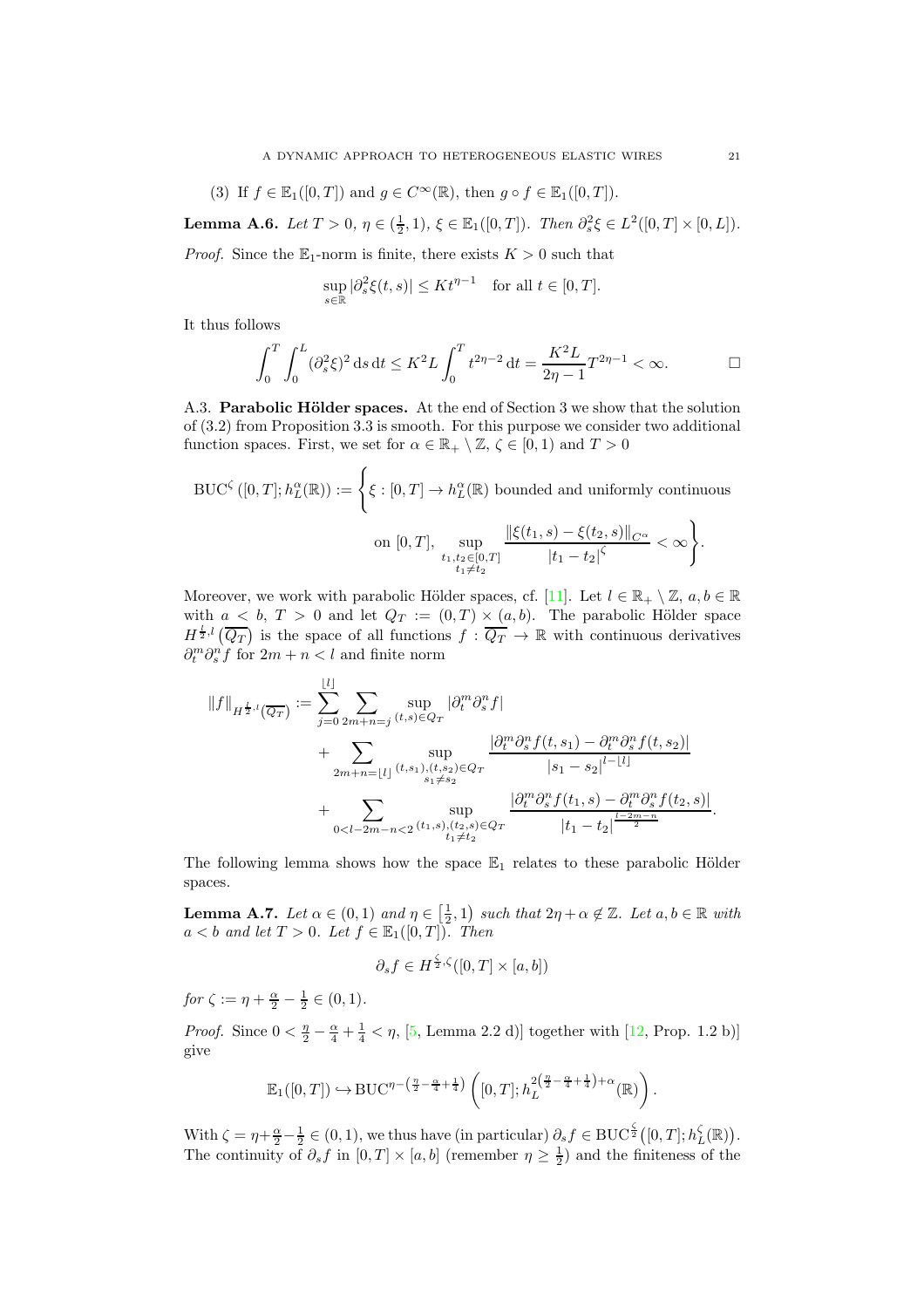norm

$$
\|\partial_s f\|_{H^{\frac{\zeta}{2},\zeta}(\overline{Q_T})} = \sup_{(t,s)\in Q_T} |\partial_s f| + \sup_{(t,s_1),(t,s_2)\in Q_T} \frac{|\partial_s f(t,s_1) - \partial_s f(t,s_2)|}{|s_1 - s_2|^\zeta}
$$

$$
+ \sup_{\substack{(t_1,s),(t_2,s)\in Q_T \\ t_1 \neq t_2}} \frac{|\partial_s f(t_1,s) - \partial_s f(t_2,s)|}{|t_1 - t_2|^\frac{\zeta}{2}}.
$$

<span id="page-21-0"></span>imply that  $\partial_s f \in H^{\frac{\zeta}{2},\zeta}([0,T] \times [a,b])$ .

# Appendix B. Auxiliary results for Section [3.2](#page-6-4)

In the following, we show Step 2 of the proof of Proposition [3.3,](#page-6-0) i.e. that  $D\Phi(\bar{u}, \bar{\rho})$ (see [\(3.10\)](#page-7-1)) is a linear isomorphism. This is equivalent to show existence and uniqueness of a solution for a certain inhomogeneous linear initial value problem. In this section,  $\alpha \in (0,1)$  and  $\eta \in (\frac{1}{2}, 1)$  are fixed.

B.1. The linearization. We compute here  $DF[\bar{u}, \bar{\rho}]$  needed in [\(3.10\)](#page-7-1), where **F** is given as in [\(3.6\)](#page-5-1). By a direct calculation one finds

$$
DF_1(\bar{u}, \bar{\rho})(v, \sigma) = \beta(\bar{\rho}) \partial_s^2 v + \beta'(\bar{\rho}) \partial_s^2 \bar{u} \sigma + \beta'(\bar{\rho}) \partial_s \bar{\rho} \partial_s v
$$
  
+  $\beta'(\bar{\rho}) (\partial_s \bar{u} + \partial_s \phi - c_0) \partial_s \sigma + \beta''(\bar{\rho}) \partial_s \bar{\rho} (\partial_s \bar{u} + \partial_s \phi - c_0) \sigma$   
(B.1) 
$$
+ D\Lambda_u(\bar{u}, \bar{\rho})(v, \sigma),
$$

<span id="page-21-2"></span><span id="page-21-1"></span>
$$
\begin{aligned} \text{DF}_2(\bar{u}, \bar{\rho})(v, \sigma) &= \mu \, \partial_s^2 \sigma - \frac{1}{2} \beta''(\bar{\rho}) \left(\partial_s \bar{u} + \partial_s \phi - c_0\right)^2 \sigma - \beta'(\bar{\rho}) \left(\partial_s \bar{u} + \partial_s \phi - c_0\right) \partial_s v \\ \text{(B.2)} &+ \text{DA}_{\rho}(\bar{u}, \bar{\rho})(v, \sigma). \end{aligned}
$$

Let  $T > 0$ . We first observe that by  $(3.3)$ , in the Lagrange multipliers only spatial derivatives of first order appear. More specifically,  $\Lambda_u$  is well defined with  $\Lambda_u(u, \rho) \in$  $\mathbb{E}_0([0,T])$  for  $(u,\rho) \in \mathbb{V}([0,T])$  where

<span id="page-21-3"></span>
$$
\mathbb{V}([0,T]) := \left\{ (u,\rho) \in \mathbb{F}([0,T]) := \text{BUC}_{1-\eta}^1([0,T]; h_L^{\alpha}(\mathbb{R})) \cap \text{BUC}_{1-\eta}([0,T]; h_L^{1+\alpha}(\mathbb{R})) \right\}
$$
\n(B.3) such that  $\inf_{[0,T]} \det \Pi(u+\phi) > 0$ .

This is an open subset of  $\mathbb{F}([0,T])$  by continuity. Moreover, using  $\eta > \frac{1}{2}$  and  $(A.3)$ , any initial datum  $(v_0, \sigma_0) \in \gamma \mathbb{E}_1$  is in  $\mathbb{F}([0,T])$  if we identify it with the function  $(t, s) \mapsto (v_0(s), \sigma_0(s))$ . It is not difficult to see that

<span id="page-21-4"></span>(B.4) 
$$
\mathbb{V}([0,T]) \ni (u,\rho) \mapsto \Lambda_u(u,\rho) \in \mathbb{E}_0([0,T])
$$

is of class  $C<sup>1</sup>$ . Moreover, it follows from the product rule that

$$
DA_u(\bar{u}, \bar{\rho})(v, \sigma) = DH^{-1}(\bar{u} + \phi)(v) \mathcal{J}(\bar{u}, \bar{\rho}) \cdot \begin{pmatrix} \sin(\bar{u} + \phi) \\ -\cos(\bar{u} + \phi) \end{pmatrix} + H^{-1}(\bar{u} + \phi) D\mathcal{J}(\bar{u}, \bar{\rho})(v, \sigma) \cdot \begin{pmatrix} \sin(\bar{u} + \phi) \\ -\cos(\bar{u} + \phi) \end{pmatrix} + H^{-1}(\bar{u} + \phi) \mathcal{J}(\bar{u}, \bar{\rho}) \cdot \begin{pmatrix} \cos(\bar{u} + \phi) \\ \sin(\bar{u} + \phi) \end{pmatrix}
$$
\n(B.5)

<span id="page-21-5"></span>for all  $(v, \sigma) \in \mathbb{F}([0, T])$ . A similar argument yields that  $\Lambda_{\rho} \colon \mathbb{V}([0, T]) \to \mathbb{E}_{0}([0, T])$ is well-defined and  $C^1$  with derivative

$$
D\Lambda_{\rho}(\bar{u},\bar{\rho})(v,\sigma) = \frac{1}{2L} \int_0^L \beta''(\bar{\rho}) (\partial_s \bar{u} + \partial_s \phi - c_0)^2 \sigma + 2\beta'(\bar{\rho}) (\partial_s \bar{u} + \partial_s \phi - c_0) \partial_s v \, ds.
$$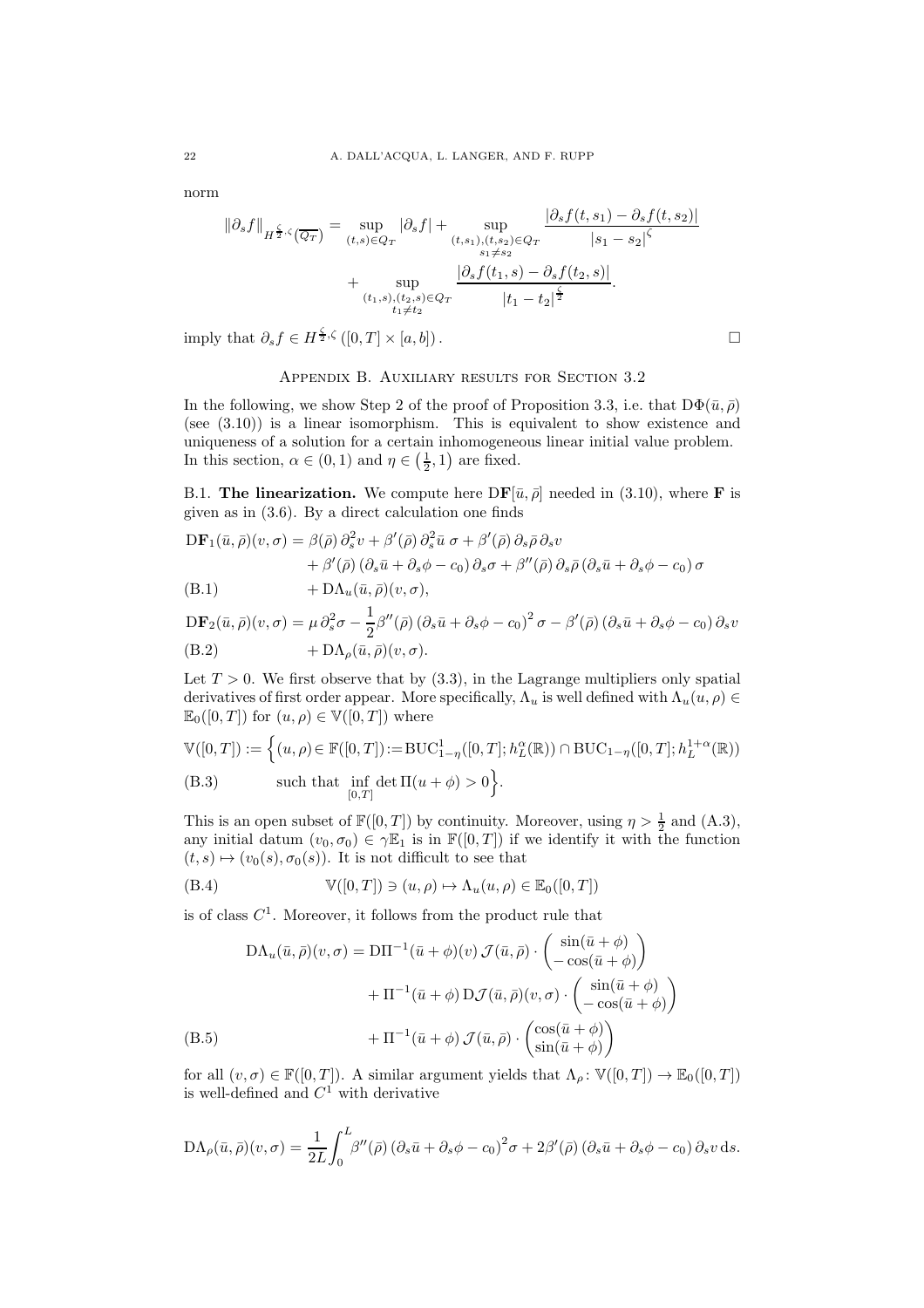B.2. Linear evolution problem with time-independent coefficients. We consider an auxiliary linear evolution problem. Since we rely on  $[12]$ , where timeindependent coefficients are used, we would like to freeze the coefficients of the terms in  $(B.1)$  and  $(B.2)$  in  $t = 0$ . For the second term in  $(B.1)$ , the regularity of the initial datum does not allow this. Therefore, we treat this term differently from the others and move it together with  $D\Lambda_u$  and  $D\Lambda_\rho$ , which are nonlocal, to the right hand side of the inhomogeneous initial value problem we want to solve. This explains the structure of the differential operator chosen below.

<span id="page-22-0"></span>**Proposition B.1.** Let  $(u_0, \rho_0) \in \gamma \mathbb{E}_1$  such that  $u_0$  satisfies [\(3.1\)](#page-4-1). Let  $(\bar{u}, \bar{\rho}) \in$  $\mathbb{E}_1([0,T])$  be the function constructed in the proof of Proposition [3.3.](#page-6-0) Then for all  $T \in (0, T]$  the mapping

 $\mathbf{J}: \mathbb{E}_1([0,T]) \to \mathbb{E}_0([0,T]) \times \gamma \mathbb{E}_1, \quad (v,\sigma) \mapsto (\partial_t(v,\sigma) - \mathcal{A}(v,\sigma) - \Psi, (v,\sigma)(0, \cdot))$ where

$$
\mathcal{A}(v,\sigma) := \left(\beta(\rho_0)\partial_s^2 v + \beta'(\rho_0)\partial_s \rho_0 \partial_s v + \beta'(\rho_0)(\partial_s u_0 + \partial_s \phi - c_0)\partial_s \sigma \n+ \beta''(\rho_0)\partial_s \rho_0(\partial_s u_0 + \partial_s \phi - c_0)\sigma, \n\mu \partial_s^2 \sigma - \frac{1}{2}\beta''(\rho_0)(\partial_s u_0 + \partial_s \phi - c_0)^2 \sigma - \beta'(\rho_0)(\partial_s u_0 + \partial_s \phi - c_0)\partial_s v\right), \n\Psi = \Psi(v_0, \sigma_0) := \left(\beta'(\bar{\rho})\partial_s^2 \bar{u} \,\sigma_0 + \mathrm{D}\Lambda_u(\bar{u}, \bar{\rho})(v_0, \sigma_0), \,\mathrm{D}\Lambda_\rho(\bar{u}, \bar{\rho})(v_0, \sigma_0)\right)
$$

is well-defined and an isomorphism. Here  $(v_0, \sigma_0) = (v, \sigma)(0, \cdot) \in \mathbb{F}([0, T])$ , cf. [\(B.3\)](#page-21-3). Equivalently<sup>[1](#page-22-1)</sup>, for any pair  $(\varphi_1, \varphi_2) \in \mathbb{E}_0([0,T])$  and  $(v_0, \sigma_0) \in \gamma \mathbb{E}_1$  there exists a unique solution  $(u, \rho) \in \mathbb{E}_1([0, T])$  of the linear problem

<span id="page-22-2"></span>(B.6) 
$$
\begin{cases} \partial_t (v, \sigma) - A(v, \sigma) = (\varphi_1, \varphi_2) + \Psi & \text{in } (0, T) \times \mathbb{R}, \\ (v, \sigma)(0, \cdot) = (v_0, \sigma_0) & \text{on } \mathbb{R}. \end{cases}
$$

*Proof.* We want to use  $[12]$ , which works with functions on the one-dimensional torus, or equivalently for periodic functions, cf. [\[12,](#page-27-12) Proposition 1.1]. With [\(A.3\)](#page-19-1) and Lemma [A.2,](#page-19-6) the time-independent coefficients of the operator  $\mathcal{A}$  are in  $h_L^{\alpha}(\mathbb{R})$ . Because  $\beta(\rho_0)$  is bounded away from zero and  $\mu > 0$ , A is a uniformly elliptic operator. Apart from this we have to check that  $\Psi \in \mathbb{E}_0([0,T])$ . Using Lemma [A.2](#page-19-6) and Remark [A.5,](#page-19-0) we find  $\beta'(\bar{\rho}) \in \mathbb{E}_1([0,T])$  and thus  $\beta'(\bar{\rho})\partial_s^2 \bar{u} \,\sigma_0 \in \mathbb{E}_0([0,T])$ . From [\(B.4\)](#page-21-4), we conclude that  $D\Lambda_u(\bar{u},\bar{\rho})(v_0,\sigma_0) \in \mathbb{E}_0([0,T])$  and similarly for  $\Lambda_{\rho}$ . Applying [\[12,](#page-27-12) Theorem 6.4] yields a unique solution  $(v, \sigma) \in \mathbb{E}_1([0, T])$  of  $(B.6)$ .  $\Box$ 

From the fact that the mapping J from Proposition [B.1](#page-22-0) is an isomorphism, an estimate of the norm of the solution follows implicitly. We now show that the constant in this estimate can be chosen independent of T.

<span id="page-22-3"></span>**Lemma B.2.** Let  $(u_0, \rho_0) \in \gamma \mathbb{E}_1$  such that  $u_0$  satisfies [\(3.1\)](#page-4-1). Let  $(\bar{u}, \bar{\rho}) \in \mathbb{E}_1([0, \bar{T}])$ be the map constructed in the proof of Proposition [3.3.](#page-6-0) Let  $T \in (0, \overline{T}]$ . Then the solution operator  $J^{-1}$  satisfies the estimate

$$
\left\| \mathbf{J}^{-1} \big( (\varphi_1, \varphi_2), (v_0, \sigma_0) \big) \right\|_{\mathbb{E}_1([0,T])} \le C \left( \| (\varphi_1, \varphi_2) \|_{\mathbb{E}_0([0,T])} + \| (v_0, \sigma_0) \|_{\gamma \mathbb{E}_1} \right)
$$

for all  $(\varphi_1, \varphi_2) \in \mathbb{E}_0([0,T])$  and  $(v_0, \sigma_0) \in \gamma \mathbb{E}_1$  with  $C = C(u_0, \rho_0, \overline{T}).$ 

Notice that here we do not write explicitely the dependence on  $T$  of the solution operator. This abuse of notation is justified in the proof below.

<span id="page-22-1"></span><sup>&</sup>lt;sup>1</sup>Here we slightly abuse notation, denoting by  $(v_0, \sigma_0)$  both the initial datum of the problem [\(B.6\)](#page-22-2) and the evaluation at  $t = 0$  of  $(v, \sigma) \in \mathbb{E}_1([0, T])$ . However, for solving [\(B.6\)](#page-22-2), this does not make a difference.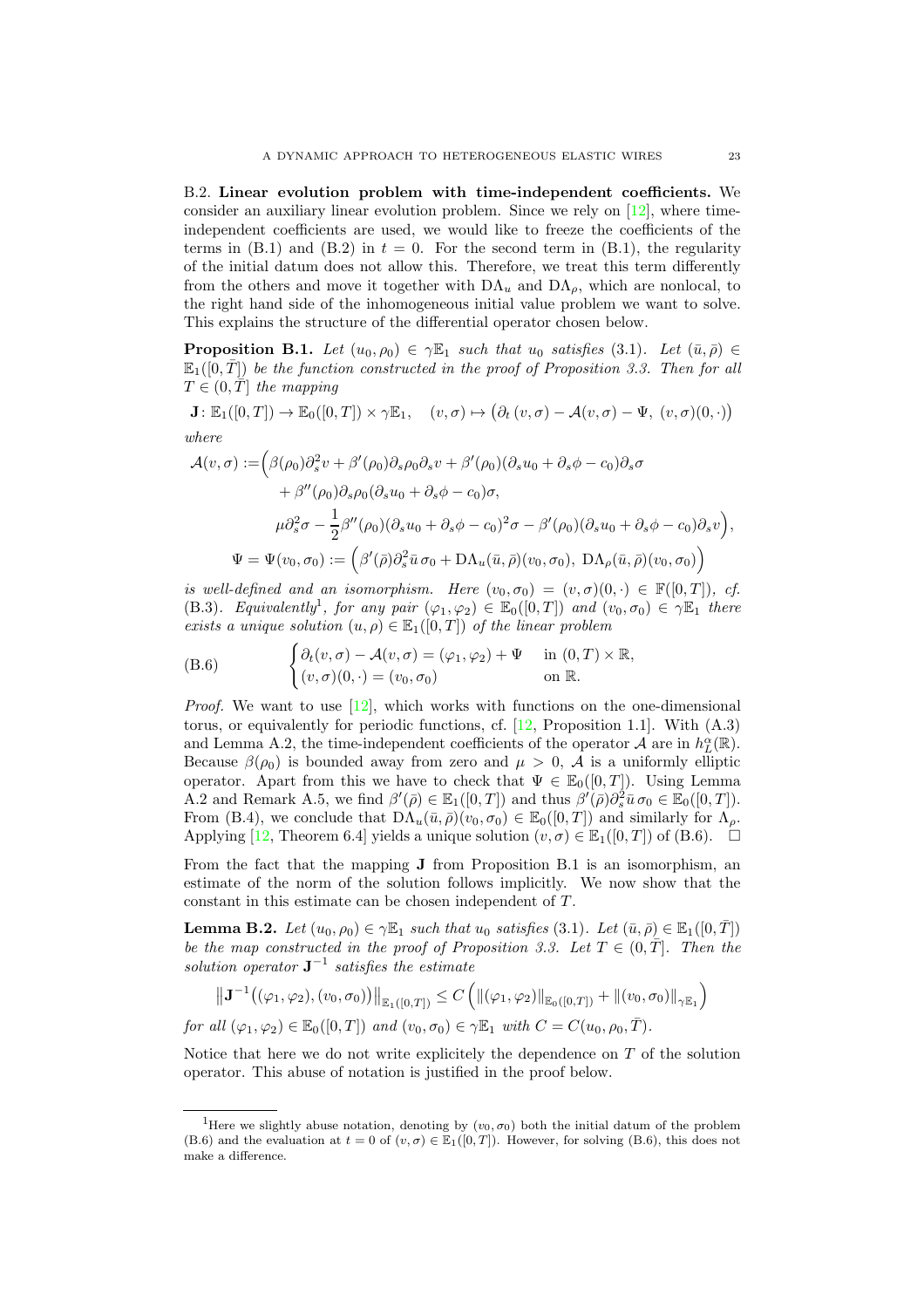Proof of Lemma [B.2.](#page-22-3) Proposition [B.1](#page-22-0) already yields the claimed inequality with  $C = C(u_0, \rho_0, T)$ . We show that the constant C can be chosen only depending on  $\overline{T} > T$  by an extension argument. Let  $(v, \sigma) = \mathbf{J}^{-1}((\varphi_1, \varphi_2), (v_0, \sigma_0)) \in \mathbb{E}_1([0, T]).$ Consider

$$
(\varphi_1^*, \varphi_2^*)(t, s) = \begin{cases} (\varphi_1, \varphi_2)(t, s) & \text{for } (t, s) \in [0, T] \times \mathbb{R}, \\ (\varphi_1, \varphi_2)(T, s) & \text{for } (t, s) \in (T, \overline{T}] \times \mathbb{R}. \end{cases}
$$

Then  $(\varphi_1^*, \varphi_2^*) \in \mathbb{E}_0([0, \bar{T}])$  and we can apply Proposition [B.1](#page-22-0) and obtain  $(v^*, \sigma^*)$  =  $J^{-1}((\varphi_1^*, \varphi_2^*), (v_0, \sigma_0)) \in \mathbb{E}_1([0, \bar{T}]),$  the solution of  $(B.6)$  on  $(0, \bar{T}]$  with  $(\varphi_1^*, \varphi_2^*)$ instead of  $(\varphi_1, \varphi_2)$ . The same proposition gives that  $J^{-1}$  is an isomorphism from  $\mathbb{E}_1([0,\overline{T}])$  to  $\mathbb{E}_0([0,\overline{T}])$ . Hence, there exists a constant  $C = C(u_0, \rho_0, \overline{T})$  such that

$$
\| (v^*, \sigma^*) \|_{\mathbb{E}_1([0,\bar{T}])} \leq C \left( \| (\varphi_1^*, \varphi_2^*) \|_{\mathbb{E}_0([0,\bar{T}])} + \| (v_0, \sigma_0) \|_{\gamma \mathbb{E}_1} \right).
$$

Because of the uniqueness of the solution and using that [\(B.6\)](#page-22-2) is local in time, we find  $(v^*, \sigma^*)|_{[0,T]} = (v, \sigma)$ . The claim follows using that  $||(v, \sigma)||_{\mathbb{E}_1([0,T])} \leq$  $||(v^*,\sigma^*)||_{\mathbb{E}_1([0,\bar{T}])}$ , together with  $||({\varphi_1^*,\varphi_2^*)}||_{\mathbb{E}_0([0,\bar{T}])} = ||(\varphi_1,\varphi_2)||_{\mathbb{E}_0([0,T])}$ .

B.3. Some auxiliary estimates. We collect here some technical results, which we use to examine the differences appearing when comparing the linear operators in [\(3.10\)](#page-7-1) and J from Proposition [B.1.](#page-22-0)

Throughout this subsection, we fix  $(u_0, \rho_0) \in \gamma \mathbb{E}_1$  such that  $u_0$  satisfies [\(3.1\)](#page-4-1) and denote by  $(\bar{u}, \bar{\rho}) \in \mathbb{E}_1([0, T])$  the function constructed in the proof of Proposition [3.3.](#page-6-0) In particular,  $\eta \in (\frac{1}{2}, 1)$ ,  $\tilde{\eta} = \eta - \frac{1}{2}$  and  $\partial_s(\bar{u}, \bar{\rho}) \in \tilde{\mathbb{E}}_1([0, \bar{T}]).$ 

<span id="page-23-0"></span>**Lemma B.3.** Let  $t \in (0, \overline{T}]$ . Then we have

$$
\|\bar{u}(t)-u_0\|_{C^{\alpha}} \le \|\bar{u}\|_{\mathbb{E}_1} \frac{t^{\eta}}{\eta}, \qquad \|\partial_s \bar{u}(t)-\partial_s u_0\|_{C^{\alpha}} \le \|\partial_s \bar{u}\|_{\mathbb{\tilde E}_1} \frac{t^{\tilde{\eta}}}{\tilde{\eta}},
$$

and similarly for  $\bar{\rho}$ .

Proof. Inspired by [\(A.2\)](#page-19-7), we compute

$$
\|\bar{u}(t) - u_0\|_{C^{\alpha}} = \left\| \lim_{t' \to 0+} \bar{u}(t) - \bar{u}(t') \right\|_{C^{\alpha}} = \left\| \lim_{t' \to 0+} \int_{t'}^{t} \partial_{\tau} \bar{u}(\tau) d\tau \right\|_{C^{\alpha}}
$$
  

$$
\leq \lim_{t' \to 0+} \int_{t'}^{t} \left\| \tau^{\eta-1} \tau^{1-\eta} \partial_{\tau} \bar{u}(\tau) \right\|_{C^{\alpha}} d\tau \leq \|\bar{u}\|_{\mathbb{E}_{1}} \lim_{t' \to 0+} \int_{t'}^{t} \tau^{\eta-1} d\tau = \|\bar{u}\|_{\mathbb{E}_{1}} \frac{t^{\eta}}{\eta}.
$$

For  $\partial_s \bar{u}$ , we proceed completely analogously.  $\Box$ 

In the sequel, we need to estimate terms of the form  $\beta^{(i)}(\bar{\rho})$ . Since we have  $\bar{\rho} \in$ BUC([0,  $\overline{T}$ ];  $h_L^{2\eta+\alpha}(\mathbb{R})$ ), see Lemma [A.3,](#page-19-2) we find that there exists  $J \subset \mathbb{R}$ , a compact interval, such that  $\bar{\rho}(t,s) \in J$  for all  $(t,s) \in [0,\bar{T}] \times \mathbb{R}$ . Since  $\beta \in C^{\infty}(\mathbb{R})$ , we find that there exist a constant  $M \in (0, \infty)$  such that

<span id="page-23-1"></span>(B.7) 
$$
\sup_{t \in [0,\bar{T}]} \|\Pi^{-1}(\bar{u} + \phi)\| \leq M, \quad \sup_{J} |\beta^{(i)}| \leq M \text{ for } i = 0,\ldots, 4,
$$

$$
\sup_{t \in [0,\bar{T}]} \|\bar{u}\|_{C^1}, \ \|\bar{u}\|_{\mathbb{E}_1([0,\bar{T}])}, \ \sup_{t \in [0,\bar{T}]} \|\bar{\rho}\|_{C^1} \leq M.
$$

<span id="page-23-2"></span>**Lemma B.4.** Let  $M > 0$  be as in [\(B.7\)](#page-23-1). There is  $C = C(M)$  such that for all  $i \in \{0, 1, 2\}$  we have

$$
\|\beta^{(i)}(\rho_0) - \beta^{(i)}(\bar{\rho}(t))\|_{C^{\alpha}} \le C(M) \|\bar{\rho}\|_{\mathbb{E}_1} \frac{t^{\eta}}{\eta} \quad \text{ for all } t \in [0, \bar{T}].
$$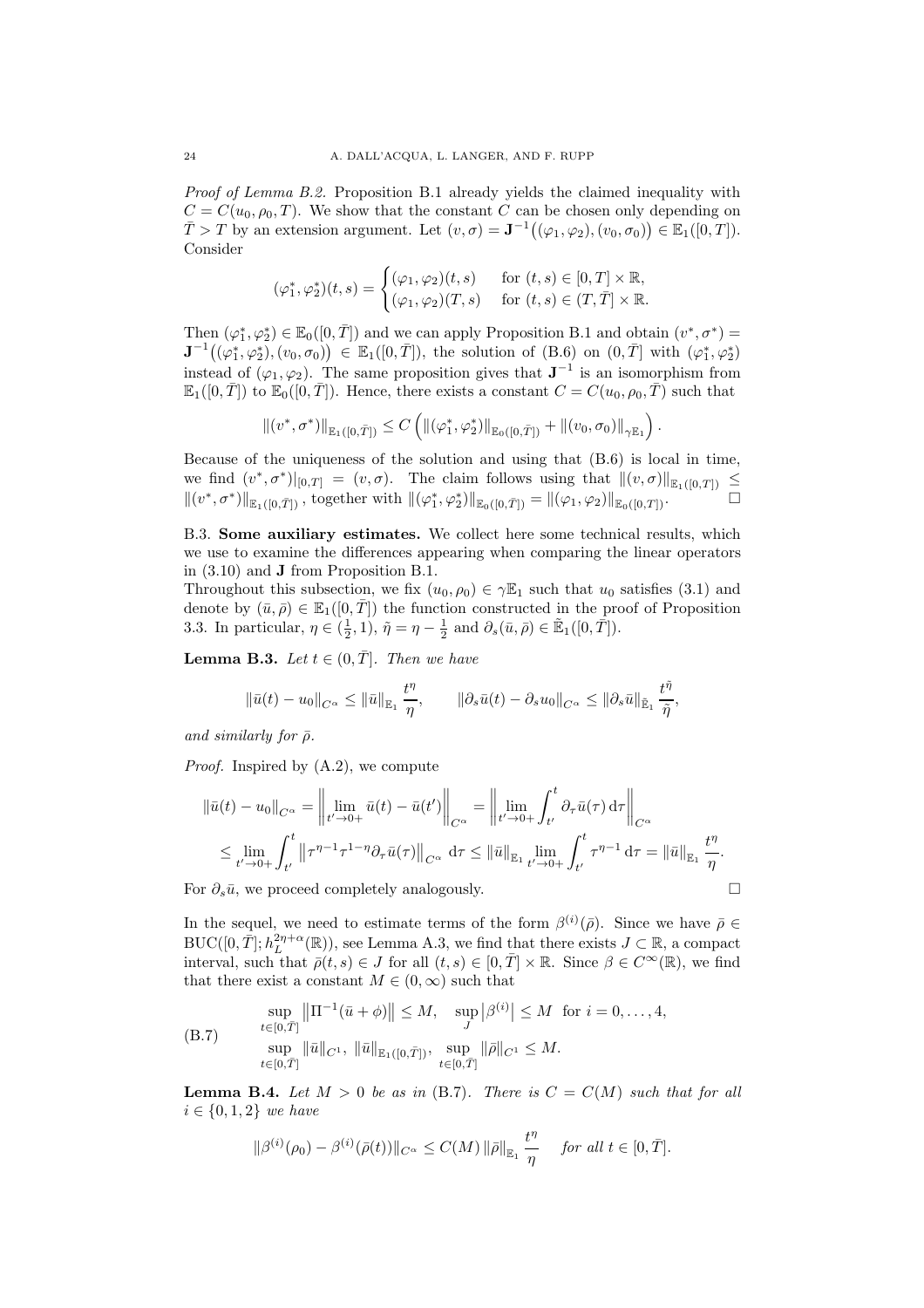Proof. For the supremum norm we find

<span id="page-24-0"></span>(B.8) 
$$
\|\beta(\rho_0) - \beta(\bar{\rho})\|_{C^0} = \sup_{s \in \mathbb{R}} |\beta(\rho_0) - \beta(\bar{\rho})| \leq \sup_{J} |\beta'| \sup_{s \in \mathbb{R}} |\rho_0 - \bar{\rho}|.
$$

To estimate the Hölder semi-norm, we note that for  $s_1, s_2 \in \mathbb{R}$ 

$$
\begin{split}\n&|\beta(\rho_{0}(s_{1})) - \beta(\bar{\rho}(s_{1})) - \beta(\rho_{0}(s_{2})) + \beta(\bar{\rho}(s_{2}))| \\
&= \left| \int_{0}^{1} \partial_{\lambda} \left[ \beta(\lambda \rho_{0}(s_{1}) + (1 - \lambda)\bar{\rho}(s_{1})) - \beta(\lambda \rho_{0}(s_{2}) + (1 - \lambda)\bar{\rho}(s_{2})) \right] d\lambda \right| \\
&\leq \int_{0}^{1} |\beta'(\lambda \rho_{0}(s_{1}) + (1 - \lambda)\bar{\rho}(s_{1}))| |\rho_{0}(s_{1}) - \bar{\rho}(s_{1}) - \rho_{0}(s_{2}) + \bar{\rho}(s_{2})| d\lambda \\
&+ \int_{0}^{1} |\beta'(\lambda \rho_{0}(s_{1}) + (1 - \lambda)\bar{\rho}(s_{1})) - \beta'(\lambda \rho_{0}(s_{2}) + (1 - \lambda)\bar{\rho}(s_{2}))| |\rho_{0}(s_{2}) - \bar{\rho}(s_{2})| d\lambda \\
&\leq \sup_{J} |\beta'| |\rho_{0} - \rho_{\alpha}| s_{1} - s_{2}|^{\alpha} \\
&+ \sup_{J} |\beta''| (|\rho_{0}(s_{1}) - \rho_{0}(s_{2})| + |\bar{\rho}(s_{1}) - \bar{\rho}(s_{2})|) |\rho_{0}(s_{2}) - \bar{\rho}(s_{2})| \\
&\leq \left[ \sup_{J} |\beta'| |\rho_{0} - \bar{\rho}_{\alpha}| + \sup_{J} |\beta''| (|\rho_{0\alpha} + [\bar{\rho}_{\alpha}) \sup_{s \in \mathbb{R}} |\rho_{0} - \bar{\rho}| \right] |s_{1} - s_{2}|^{\alpha} .\n\end{split}
$$

This estimate together with  $(B.8)$  and Lemma [B.3](#page-23-0) yields the claim for  $i = 0$ . Since  $\beta$  is smooth, we can proceed in the same way for  $i \geq 1$ .

<span id="page-24-1"></span>**Lemma B.5.** Let  $M > 0$  be as in [\(B.7\)](#page-23-1). Then there exists a constant C, only depending on M,  $\eta$ ,  $\alpha$  and the model parameters, such that for all  $T \in (0,\overline{T}],$  $(v, \sigma) \in \mathbb{E}_1([0,T])$  and  $(v_0, \sigma_0) := (v, \sigma)(0, \cdot) \in \gamma \mathbb{E}_1$  we have

<span id="page-24-2"></span>(B.9) 
$$
||D\Lambda_u(\bar{u}, \bar{\rho})(v, \sigma) - D\Lambda_u(\bar{u}, \bar{\rho})(v_0, \sigma_0)||_{\mathbb{E}_0} \leq C (||v||_{\mathbb{E}_1} + ||\sigma||_{\mathbb{E}_1}) \max \{T, T^{\eta}\},
$$
  
 $||D\Lambda_{\rho}(\bar{u}, \bar{\rho})(v, \sigma) - D\Lambda_{\rho}(\bar{u}, \bar{\rho})(v_0, \sigma_0)||_{\mathbb{E}_0} \leq C (||v||_{\mathbb{E}_1} + ||\sigma||_{\mathbb{E}_1}) \max \{T, T^{\eta}\}.$ 

Here  $DA_u$  is the Fréchet derivative of the map defined in [\(B.4\)](#page-21-4) and may thus be applied to  $(v_0, \sigma_0)$ , identified with an element of  $\mathbb{F}([0,T])$ , cf. [\(B.3\)](#page-21-3). Similarly for  $Λ<sub>ρ</sub>$ .

*Proof of Lemma [B.5.](#page-24-1)* In the following,  $C$  denotes a constant which varies from line to line but only depends on  $M$  and the model parameters. We start by proving [\(B.9\)](#page-24-2) considering each term in [\(B.5\)](#page-21-5) separately. Firstly, by [\(2.2\)](#page-3-6) with  $\theta = \bar{u} + \phi$  we find

<span id="page-24-3"></span>(B.10) 
$$
D\Pi(\bar{u}+\phi)(v) = \begin{pmatrix} \int_0^L \sin(2(\bar{u}+\phi)) v \,ds & -\int_0^L \cos(2(\bar{u}+\phi)) v \,ds \\ -\int_0^L \cos(2(\bar{u}+\phi)) v \,ds & -\int_0^L \sin(2(\bar{u}+\phi)) v \,ds \end{pmatrix}
$$

and obtain using [\(B.7\)](#page-23-1) and [\(B.10\)](#page-24-3) (considering the operator norm of the matrix)

$$
\|D\Pi^{-1}(\bar{u} + \phi)(v) - D\Pi^{-1}(\bar{u} + \phi)(v_0)\|
$$
  
=  $||- \Pi^{-1}(\bar{u} + \phi) (D\Pi(\bar{u} + \phi)(v) - D\Pi(\bar{u} + \phi)(v_0)) \Pi^{-1}(\bar{u} + \phi)||$   
 $\leq M^2 \sqrt{2}L \sup_{s \in [0,L]} |v - v_0| \leq C ||v - v_0||_{C^{\alpha}}.$ 

Hence, with Lemma [B.3](#page-23-0) the difference coming from the first term on the right hand side of [\(B.5\)](#page-21-5) can be estimated by

$$
\left\| \left( \mathbf{D} \Pi^{-1} \left( \bar{u} + \phi \right) (v) - \mathbf{D} \Pi^{-1} \left( \bar{u} + \phi \right) (v_0) \right) \mathcal{J}(\bar{u}, \bar{\rho}) \cdot \begin{pmatrix} \sin \left( \bar{u} + \phi \right) \\ -\cos \left( \bar{u} + \phi \right) \end{pmatrix} \right\|_{\mathbb{E}_0} \leq C \sup_{t \in (0, T]} t^{1 - \eta} \left\| v - v_0 \right\|_{C^{\alpha}} \leq C \left\| v \right\|_{\mathbb{E}_1} T.
$$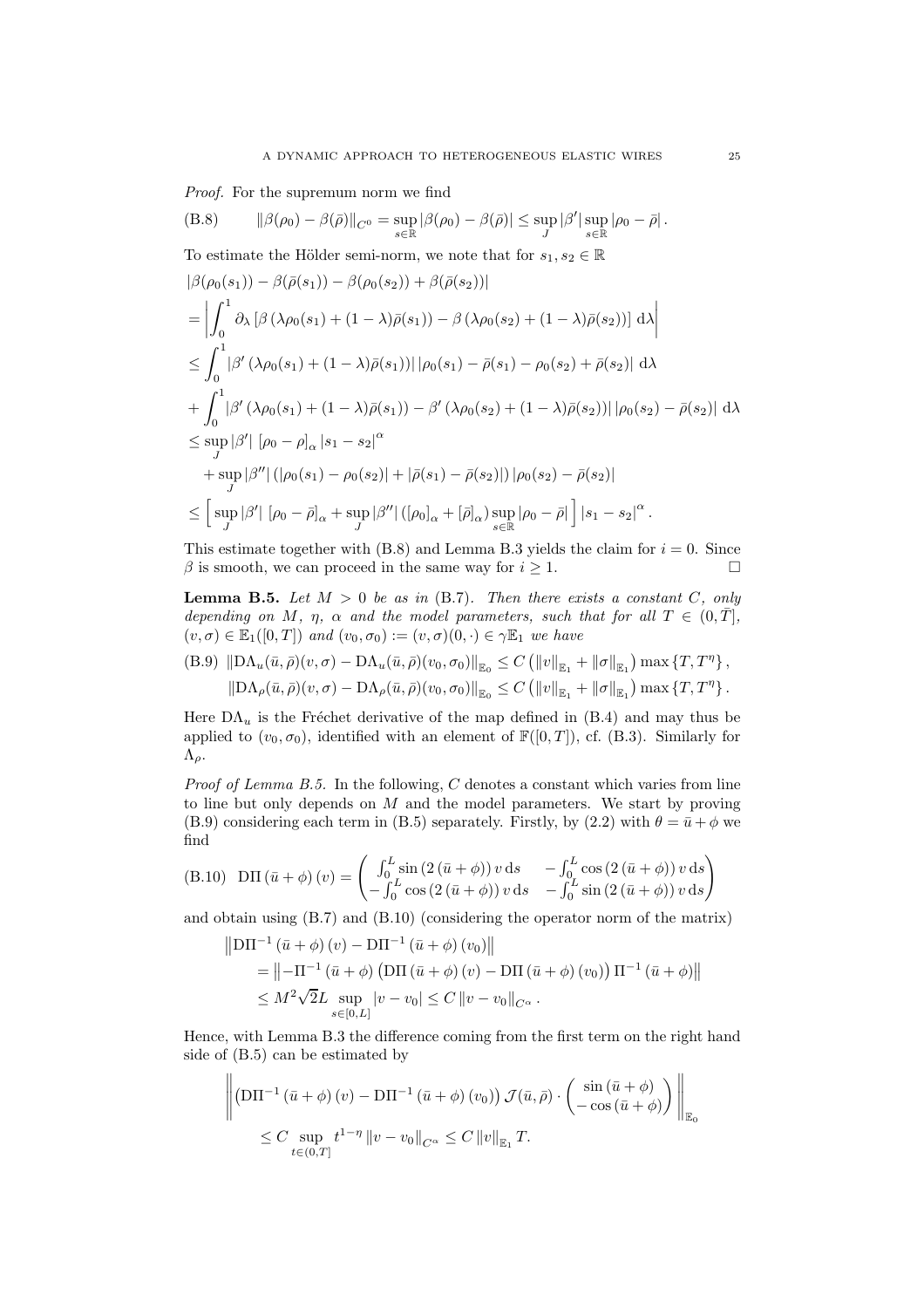For the second term of [\(B.5\)](#page-21-5) we compute

$$
D\mathcal{J}(\bar{u},\bar{\rho})(v,\sigma) = \int_0^L \begin{pmatrix} -\sin(\bar{u}+\phi) \\ \cos(\bar{u}+\phi) \end{pmatrix} v \left(\partial_s \bar{u} + \partial_s \phi\right) \beta(\bar{\rho}) \left(\partial_s \bar{u} + \partial_s \phi - c_0\right) ds + \int_0^L \begin{pmatrix} \cos(\bar{u}+\phi) \\ \sin(\bar{u}+\phi) \end{pmatrix} \left(\partial_s \bar{u} + \partial_s \phi\right) \beta'(\bar{\rho}) \sigma \left(\partial_s \bar{u} + \partial_s \phi - c_0\right) ds - \int_0^L \begin{pmatrix} -\sin(\bar{u}+\phi) \\ \cos(\bar{u}+\phi) \end{pmatrix} \left(\partial_s \bar{u} + \partial_s \phi\right) \left(2\partial_s \bar{u} + 2\partial_s \phi - c_0\right) \beta(\bar{\rho}) v ds - \int_0^L \begin{pmatrix} \cos(\bar{u}+\phi) \\ \sin(\bar{u}+\phi) \end{pmatrix} 2\partial_s^2 \bar{u} \beta(\bar{\rho}) v ds - \int_0^L \begin{pmatrix} \cos(\bar{u}+\phi) \\ \sin(\bar{u}+\phi) \end{pmatrix} \left(2\partial_s \bar{u} + 2\partial_s \phi - c_0\right) \beta'(\bar{\rho}) \partial_s \bar{\rho} v ds.
$$

where we have integrated once by parts. So the difference we need to consider can be estimated by

$$
\|D\mathcal{J}(\bar{u},\bar{\rho})(v_0,\sigma_0) - D\mathcal{J}(\bar{u},\bar{\rho})(v,\sigma)\|_{C^0}
$$
  
\n
$$
\leq C\left(1 + \left\|\partial_s^2 \bar{u}\right\|_{C^{\alpha}}\right) \|v - v_0\|_{C^{\alpha}} + C \left\|\sigma - \sigma_0\right\|_{C^{\alpha}}
$$
  
\n
$$
\leq Ct^{\eta} \left(1 + \left\|\partial_s^2 \bar{u}\right\|_{C^{\alpha}}\right) \left(\|v\|_{\mathbb{E}_1} + \|\sigma\|_{\mathbb{E}_1}\right).
$$

In the last step we used Lemma [B.3.](#page-23-0) Using [\(B.7\)](#page-23-1), we obtain

$$
\left\|\Pi^{-1}(\bar{u}+\phi)\left(D\mathcal{J}(\bar{u},\bar{\rho})(v,\sigma)-D\mathcal{J}(\bar{u},\bar{\rho})(v_0,\sigma_0)\right)\cdot\left(\begin{array}{c}\sin(\bar{u}+\phi)\\-\cos(\bar{u}+\phi)\end{array}\right)\right\|_{\mathbb{E}_0}
$$
  

$$
\leq C \sup_{t\in(0,T]} t^{1-\eta} t^{\eta}(1+\left\|\partial_s^2 \bar{u}\right\|_{C^{\alpha}})\left(\left\|v\right\|_{\mathbb{E}_1}+\left\|\sigma\right\|_{\mathbb{E}_1}\right) \leq C\left(\left\|v\right\|_{\mathbb{E}_1}+\left\|\sigma\right\|_{\mathbb{E}_1}\right)(T+T^{\eta}).
$$

Finally, we look at the difference coming from the third term of [\(B.5\)](#page-21-5). We have

$$
\left\| \begin{pmatrix} \cos\left(\bar{u} + \phi\right) \\ \sin\left(\bar{u} + \phi\right) \end{pmatrix} (v - v_0) \right\|_{C^{\alpha}} \leq C \left\| v - v_0 \right\|_{C^{\alpha}}.
$$

Thereby we obtain using [\(B.7\)](#page-23-1) and Lemma [B.3](#page-23-0)

 $\overline{\phantom{a}}$ 

$$
\left\| \Pi^{-1} \left( \bar{u} + \phi \right) \mathcal{J}(\bar{u}, \bar{\rho}) \cdot \begin{pmatrix} \cos \left( \bar{u} + \phi \right) \\ \sin \left( \bar{u} + \phi \right) \end{pmatrix} (v - v_0) \right\|_{\mathbb{E}_0}
$$
  

$$
\leq C \sup_{t \in (0,T]} t^{1-\eta} \left\| v - v_0 \right\|_{C^{\alpha}} \leq C \left\| v \right\|_{\mathbb{E}_1} T.
$$

This proves the first part of the claim. The second part of the claim follows with the same strategy.

B.4. Solving the linearized problem. We show that the map in [\(3.10\)](#page-7-1) is an isomorphism, now considering a linear initial value problem with time-dependent coefficients.

<span id="page-25-0"></span>**Proposition B.6.** Let  $(u_0, \rho_0) \in \gamma \mathbb{E}_1$  such that  $u_0$  satisfies [\(3.1\)](#page-4-1) and let  $(\bar{u}, \bar{\rho}) \in$  $\mathbb{E}_1([0,\overline{T}])$  be the function constructed in the proof of Proposition [3.3.](#page-6-0) Then there exists  $T' \in (0, \overline{T}]$  such that the mapping

$$
\tilde{\mathbf{J}}\colon\mathbb{E}_1([0,T'])\to\mathbb{E}_0([0,T'])\times\gamma\mathbb{E}_1,\ (v,\sigma)\mapsto\big(\partial_t(v,\sigma)-\mathrm{D}\mathbf{F}(\bar{u},\bar{\rho})(v,\sigma),\ (v,\sigma)(0,\cdot)\big)
$$

is an isomorphism. Equivalently, for any right-hand side  $(\varphi_1, \varphi_2) \in \mathbb{E}_0([0, T'])$  and any initial datum  $(v_0, \sigma_0) \in \gamma \mathbb{E}_1$  there is a unique solution  $(v, \sigma) \in \mathbb{E}_1([0, T'])$  of

$$
\begin{cases} \partial_t (v, \sigma) - \mathrm{D}\mathbf{F}(\bar{u}, \bar{\rho})(v, \sigma) = (\varphi_1, \varphi_2) & \text{in } (0, T') \times \mathbb{R}, \\ (v, \sigma)(0, \cdot) = (v_0, \sigma_0) & \text{on } \mathbb{R}. \end{cases}
$$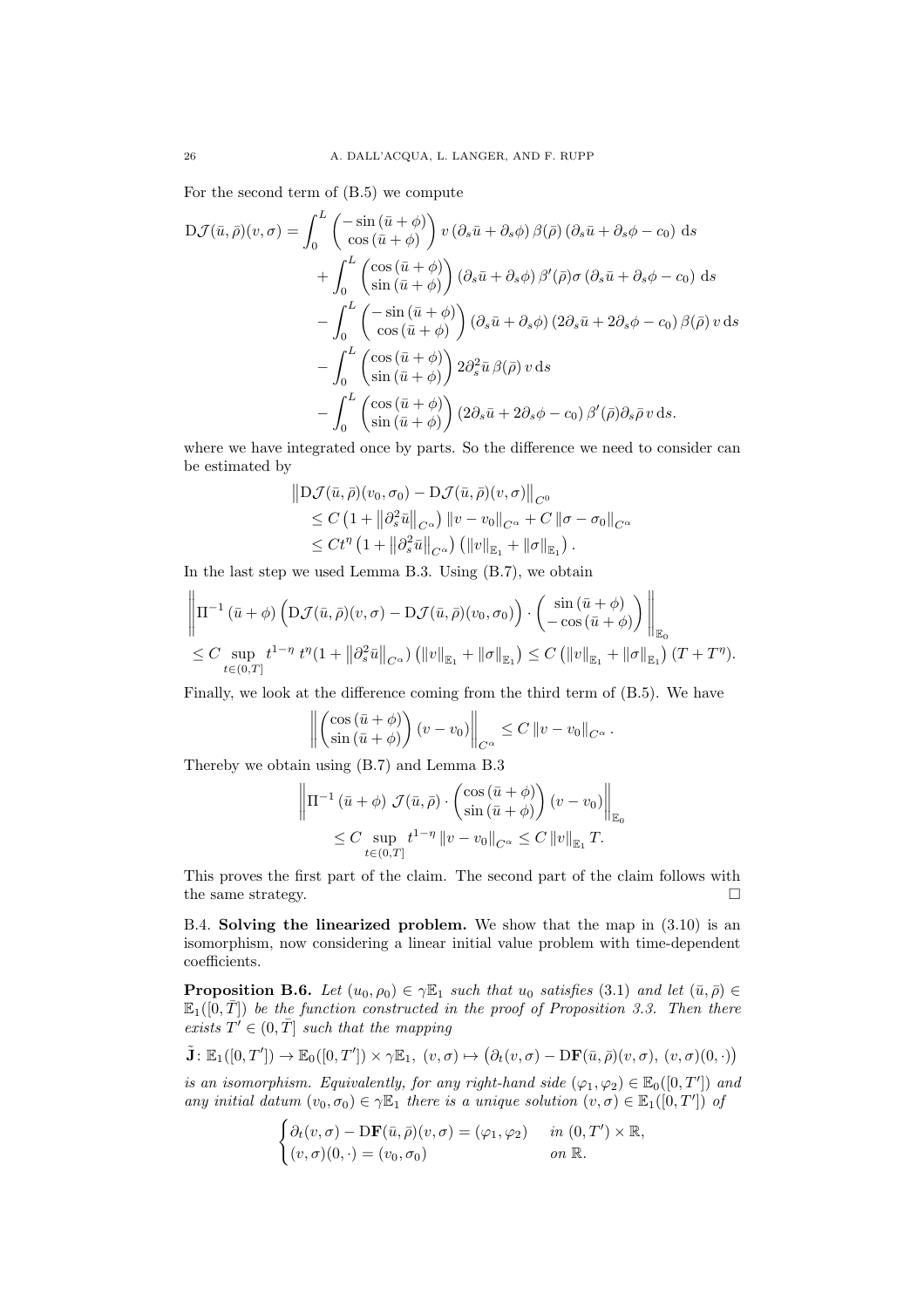*Proof.* Let  $T \in (0, \overline{T}]$  to be chosen. We compare  $\tilde{\mathbf{J}}$  with  $\mathbf{J}$  from Proposition [B.1,](#page-22-0) which we already know is an isomorphism. We have

$$
\tilde{\mathbf{J}}(v,\sigma) = \mathbf{J}(v,\sigma) + (\mathcal{A}(v,\sigma) + \Psi(v_0,\sigma_0) - \mathbf{DF}(\bar{u},\bar{\rho})(v,\sigma), (0,0))
$$
  
= 
$$
\mathbf{J}(\mathbf{I}(v,\sigma) + \mathbf{J}^{-1}(v,\sigma) (\mathbf{S}(v,\sigma), (0,0))),
$$

where  $A, \Psi$  are given as in Proposition [B.1,](#page-22-0) **I** is the operator identity and

$$
\mathbf{S} := (\mathbf{S}_1, \mathbf{S}_2) : \mathbb{E}_1([0, T]) \to \mathbb{E}_0([0, T]),
$$
  
\n
$$
\mathbf{S}(v, \sigma) = \mathcal{A}(v, \sigma) + \Psi(v_0, \sigma_0) - \mathbf{DF}(\bar{u}, \bar{\rho})(v, \sigma).
$$

Thus, by a Neumann series argument, it is sufficient to show that the operator norm of  $S$  becomes arbitrarily small for  $T$  getting small and at the same time the operator norm  $\|\mathbf{J}^{-1}\|$  remains bounded, independent of  $T \leq \overline{T}$ . This last part has already been proven in Lemma [B.2.](#page-22-3) Hence, the statement follows if we show

<span id="page-26-2"></span>
$$
||\mathbf{S}|| \leq C \max \left\{ T, T^{\eta}, T^{\tilde{\eta}} \right\}.
$$

By definition of  $\mathcal{A}, \Psi$  and using [\(B.1\)](#page-21-1), [\(B.2\)](#page-21-2) we find

$$
\mathbf{S}_{1}(v,\sigma) = (\beta(\rho_{0}) - \beta(\bar{\rho})) \partial_{s}^{2} v + \beta'(\bar{\rho}) \partial_{s}^{2} \bar{u} (\sigma_{0} - \sigma) + (\beta'(\rho_{0}) \partial_{s} \rho_{0} - \beta'(\bar{\rho}) \partial_{s} \bar{\rho}) \partial_{s} v + (\beta'(\rho_{0}) (\partial_{s} u_{0} + \partial_{s} \phi - c_{0}) - \beta'(\bar{\rho}) (\partial_{s} \bar{u} + \partial_{s} \phi - c_{0})) \partial_{s} \sigma + (\beta''(\rho_{0}) \partial_{s} \rho_{0} (\partial_{s} u_{0} + \partial_{s} \phi - c_{0}) - \beta''(\bar{\rho}) \partial_{s} \bar{\rho} (\partial_{s} \bar{u} + \partial_{s} \phi - c_{0})) \sigma (B.12) \qquad + \mathrm{D} \Lambda_{u}(\bar{u}, \bar{\rho})(v_{0}, \sigma_{0}) - \mathrm{D} \Lambda_{u}(\bar{u}, \bar{\rho})(v, \sigma)
$$

<span id="page-26-0"></span>and

$$
\mathbf{S}_{2}(v,\sigma) = \left(-\frac{1}{2}\beta''(\rho_{0})\left(\partial_{s}u_{0} + \partial_{s}\phi - c_{0}\right)^{2} + \frac{1}{2}\beta''(\bar{\rho})\left(\partial_{s}\bar{u} + \partial_{s}\phi - c_{0}\right)^{2}\right)\sigma
$$

$$
+ \left(-\beta'(\rho_{0})\left(\partial_{s}u_{0} + \partial_{s}\phi - c_{0}\right) + \beta'(\bar{\rho})\left(\partial_{s}\bar{u} + \partial_{s}\phi - c_{0}\right)\right)\partial_{s}v
$$
  
(B.13) 
$$
+ \mathrm{D}\Lambda_{\rho}(\bar{u},\bar{\rho})(v_{0},\sigma_{0}) - \mathrm{D}\Lambda_{\rho}(\bar{u},\bar{\rho})(v,\sigma).
$$

<span id="page-26-1"></span>We now take a look at the terms of  $(B.12)$  and  $(B.13)$ . In the following, C denotes a constant, only depending on the model parameters,  $\alpha$ ,  $\eta$  and M as in [\(B.7\)](#page-23-1), which is allowed to change from line to line. The  $\mathbb{E}_{0}$ -norm of the first term of [\(B.12\)](#page-26-0) can be estimated using Lemma [A.2](#page-19-6) and Lemma [B.4](#page-23-2) by

$$
\left\| \left(\beta(\rho_0) - \beta(\bar{\rho})\right) \partial_s^2 v \right\|_{\mathbb{E}_0} \leq C \sup_{t \in (0,T]} t^{1-\eta} \left\| \beta(\rho_0) - \beta(\bar{\rho}) \right\|_{C^{\alpha}} \left\| v \right\|_{C^{2+\alpha}} \leq C \left\| v \right\|_{\mathbb{E}_1} T^{\eta}.
$$

Here we used the time-weight of the  $\mathbb{E}_0$ -norm to bound the second derivative of v. For the second term of [\(B.12\)](#page-26-0) we have to use the time-weight to bound the second derivative of  $\bar{u}$ . An additional factor depending on T and going to zero for T going to zero is given by Lemma [B.3.](#page-23-0) This motivates the choice of the first term in  $\Psi$  in Proposition [B.1.](#page-22-0) We obtain

$$
\begin{aligned} \left\| \beta'(\bar{\rho}) \, \partial_s^2 \bar{u} \, (\sigma_0 - \sigma) \right\|_{\mathbb{E}_0} &\leq C \sup_{t \in (0,T]} t^{1-\eta} \left\| \beta'(\bar{\rho}) \right\|_{C^\alpha} \left\| \bar{u} \right\|_{C^{2+\alpha}} \left\| \sigma_0 - \sigma \right\|_{C^\alpha} \\ &\leq C \left\| \sigma \right\|_{\mathbb{E}_1} T^\eta. \end{aligned}
$$

The third term of [\(B.12\)](#page-26-0) can be estimated using Lemma [B.4](#page-23-2) and Lemma [B.3](#page-23-0) by

$$
\begin{split} &\left\| \left( \beta'(\rho_0) \partial_s \rho_0 - \beta'(\bar{\rho}) \partial_s \bar{\rho} \right) \partial_s v \right\|_{\mathbb{E}_0} \\ &\leq C \sup_{t \in (0,T]} t^{1-\eta} \left\| \beta'(\rho_0) - \beta'(\bar{\rho}) \right\|_{C^{\alpha}} \left\| \rho_0 \right\|_{C^{1+\alpha}} \left\| v \right\|_{C^{1+\alpha}} \\ &+ C \sup_{t \in (0,T]} t^{1-\eta} \left\| \beta'(\bar{\rho}) \right\|_{C^{\alpha}} \left\| \partial_s \rho_0 - \partial_s \bar{\rho} \right\|_{C^{\alpha}} \left\| v \right\|_{C^{1+\alpha}} \leq C \left\| v \right\|_{\mathbb{E}_1} T^{\eta} + C \left\| v \right\|_{\mathbb{E}_1} T^{\bar{\eta}} . \end{split}
$$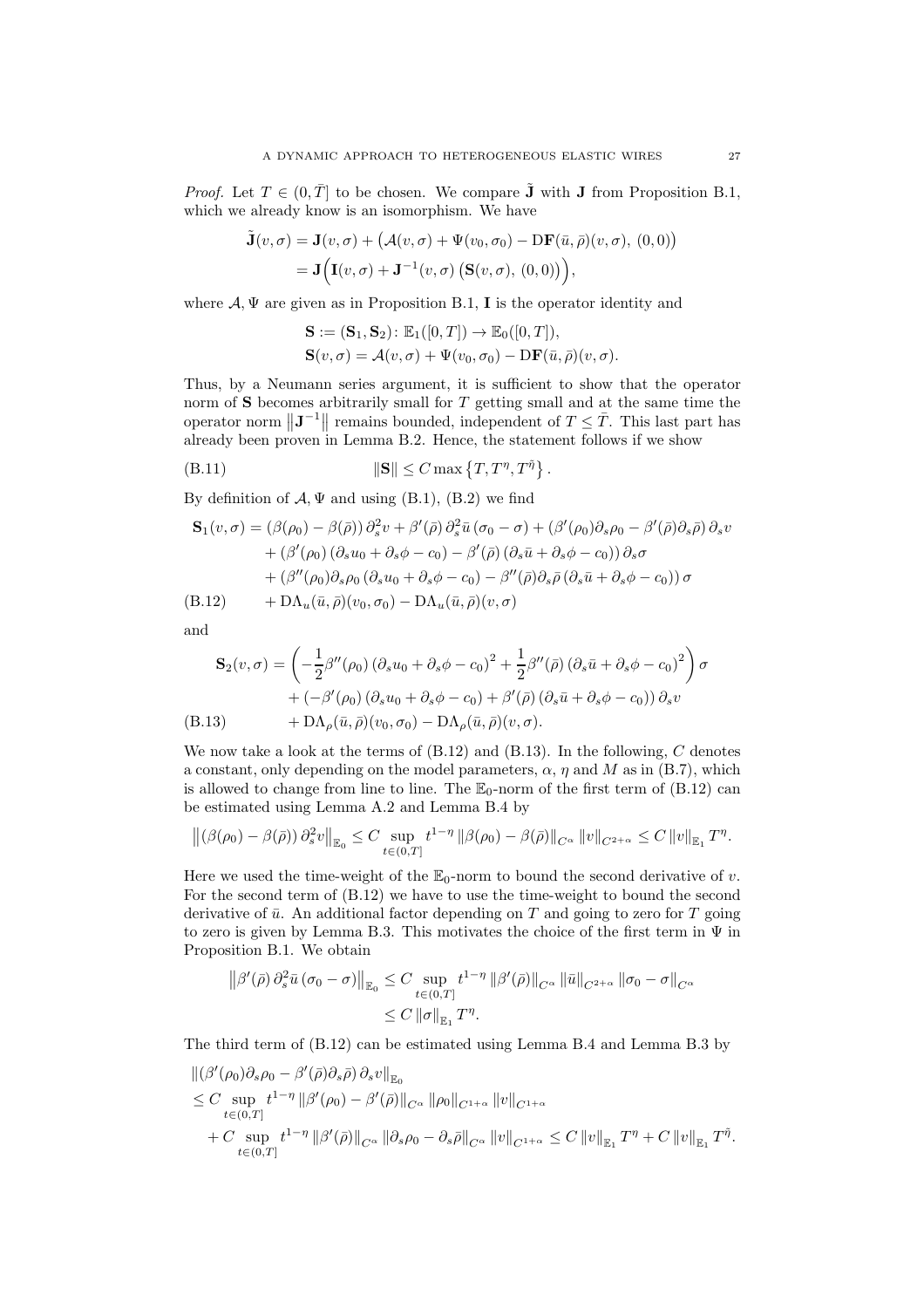The same also applies for the fourth term of [\(B.12\)](#page-26-0) and the second term of [\(B.13\)](#page-26-1). For the fifth term of [\(B.12\)](#page-26-0) we proceed similarly and estimate

$$
\begin{split}\n&\|(\beta''(\rho_0)\partial_s\rho_0(\partial_s u_0 + \partial_s\phi - c_0) - \beta''(\bar{\rho})\partial_s\bar{\rho}(\partial_s\bar{u} + \partial_s\phi - c_0))\sigma\|_{\mathbb{E}_0} \\
&\leq C \sup_{t\in(0,T]} t^{1-\eta} \|\beta''(\rho_0) - \beta''(\bar{\rho})\|_{C^{\alpha}} \|\rho_0\|_{C^{1+\alpha}} \|\partial_s u_0 + \partial_s\phi - c_0\|_{C^{\alpha}} \|\sigma\|_{C^{\alpha}} \\
&+ C \sup_{t\in(0,T]} t^{1-\eta} \|\beta''(\bar{\rho})\|_{C^{\alpha}} \|\partial_s\rho_0 - \partial_s\bar{\rho}\|_{C^{\alpha}} \|\partial_s u_0 + \partial_s\phi - c_0\|_{C^{\alpha}} \|\sigma\|_{C^{\alpha}} \\
&+ C \sup_{t\in(0,T]} t^{1-\eta} \|\beta''(\bar{\rho})\|_{C^{\alpha}} \|\bar{\rho}\|_{C^{1+\alpha}} \|\partial_s u_0 - \partial_s\bar{u}\|_{C^{\alpha}} \|\sigma\|_{C^{\alpha}} \leq C \|\sigma\|_{\mathbb{E}_1}(T^{\eta} + T^{\tilde{\eta}})\n\end{split}
$$

Analogously, we can treat the first term of [\(B.13\)](#page-26-1). Together with Lemma [B.5,](#page-24-1) [\(B.11\)](#page-26-2) and thus the claim follows for  $T' = T < \overline{T}$  sufficiently small.

#### **ACKNOWLEDGEMENTS**

The authors acknowledge support by the DFG (German Research Foundation), project no. 404870139. The third author is additionally supported by the Austrian Science Fund (FWF) project/grant P 32788-N.

#### **REFERENCES**

- <span id="page-27-10"></span>[1] H. Abels, F. Bürger, and H. Garcke. Short time existence for coupling of scaled mean curvature flow and diffusion. arXiv, 2204.07626, 2022.
- <span id="page-27-14"></span>[2] S. Boussandel, R. Chill, and E. Fasangova. Maximal regularity, the local inverse function theorem, and local well-posedness for the curve shortening flow. Czechoslovak Mathematical Journal, 62(2):335–346, 2012.
- <span id="page-27-0"></span>[3] K. Brazda, G. Jankowiak, C. Schmeiser, and U. Stefanelli. Bifurcation of elastic curves with modulated stiffness. European Journal of Applied Mathematics, page 1–27, 2022.
- <span id="page-27-15"></span>[4] H. Brezis. Functional analysis, Sobolev spaces and partial differential equations. Universitext. Springer, New York, 2011.
- <span id="page-27-17"></span>[5] P. Clément and G. Simonett. Maximal regularity in continuous interpolation spaces and quasilinear parabolic equations. J. Evol. Equ., 1(1):39–67, 2001.
- <span id="page-27-6"></span>[6] A. Dall'Acqua, C.-C. Lin, and P. Pozzi. A gradient flow for open elastic curves with fixed length and clamped ends. Ann. Sc. Norm. Super. Pisa Cl. Sci. (5), 17(3):1031–1066, 2017.
- <span id="page-27-4"></span>[7] A. Dall'Acqua and P. Pozzi. A Willmore–Helfrich  $L^2$ -flow of curves with natural boundary conditions. Communications in Analysis and Geometry, 22:617–669, 11 2012.
- <span id="page-27-3"></span>[8] G. Dziuk, E. Kuwert, and R. Schätzle. Evolution of elastic curves in  $\mathbb{R}^n$ : existence and computation. SIAM J. Math. Anal., 33(5):1228–1245, 2002.
- <span id="page-27-11"></span>[9] C. M. Elliott, H. Garcke, and B. Kovács. Numerical analysis for the interaction of mean curvature flow and diffusion on closed surfaces. arXiv, 2202.03302, 2022.
- <span id="page-27-1"></span> $[10]$  N. Koiso. On the motion of a curve towards elastica. In Actes de la Table Ronde de Géométrie Différentielle (Luminy, 1992), volume 1 of Sémin. Congr., pages 403-436. Soc. Math. France, Paris, 1996.
- <span id="page-27-13"></span>[11] O. A. Ladyženskaja, V. A. Solonnikov, and N. N. Ural'ceva. *Linear and quasilinear equations* of parabolic type. Translations of Mathematical Monographs, Vol. 23. American Mathematical Society, Providence, R.I., 1968. Translated from the Russian by S. Smith.
- <span id="page-27-12"></span>[12] J. LeCrone. Elliptic operators and maximal regularity on periodic little-Hölder spaces. J. Evol. Equ., 12(2):295–325, 2012.
- <span id="page-27-16"></span>[13] A. Lunardi. Analytic semigroups and optimal regularity in parabolic problems. Modern Birkhäuser Classics. Birkhäuser/Springer Basel AG, Basel, 1995.
- <span id="page-27-9"></span>[14] C. Mantegazza, A. Pluda, and M. Pozzetta. A survey of the elastic flow of curves and networks. Milan J. Math., 89(1):59–121, 2021.
- <span id="page-27-5"></span>[15] M. Novaga and S. Okabe. Curve shortening-straightening flow for non-closed planar curves with infinite length. J. Differential Equations,  $256(3)$ :1093-1132, 2014.
- <span id="page-27-2"></span>[16] A. Polden. Curves and Surfaces of Least Total Curvature and Fourth Order Flows. PhD thesis, Universität Tübingen, 1996.
- <span id="page-27-7"></span>[17] P. Pozzi and B. Stinner. Elastic flow interacting with a lateral diffusion process: the onedimensional graph case. IMA J. Numer. Anal., 39(1):201–234, 2019.
- <span id="page-27-8"></span>[18] F. Rupp and A. Spener. Existence and convergence of the length-preserving elastic flow of clamped curves. arXiv, 2009.06991, 2020.